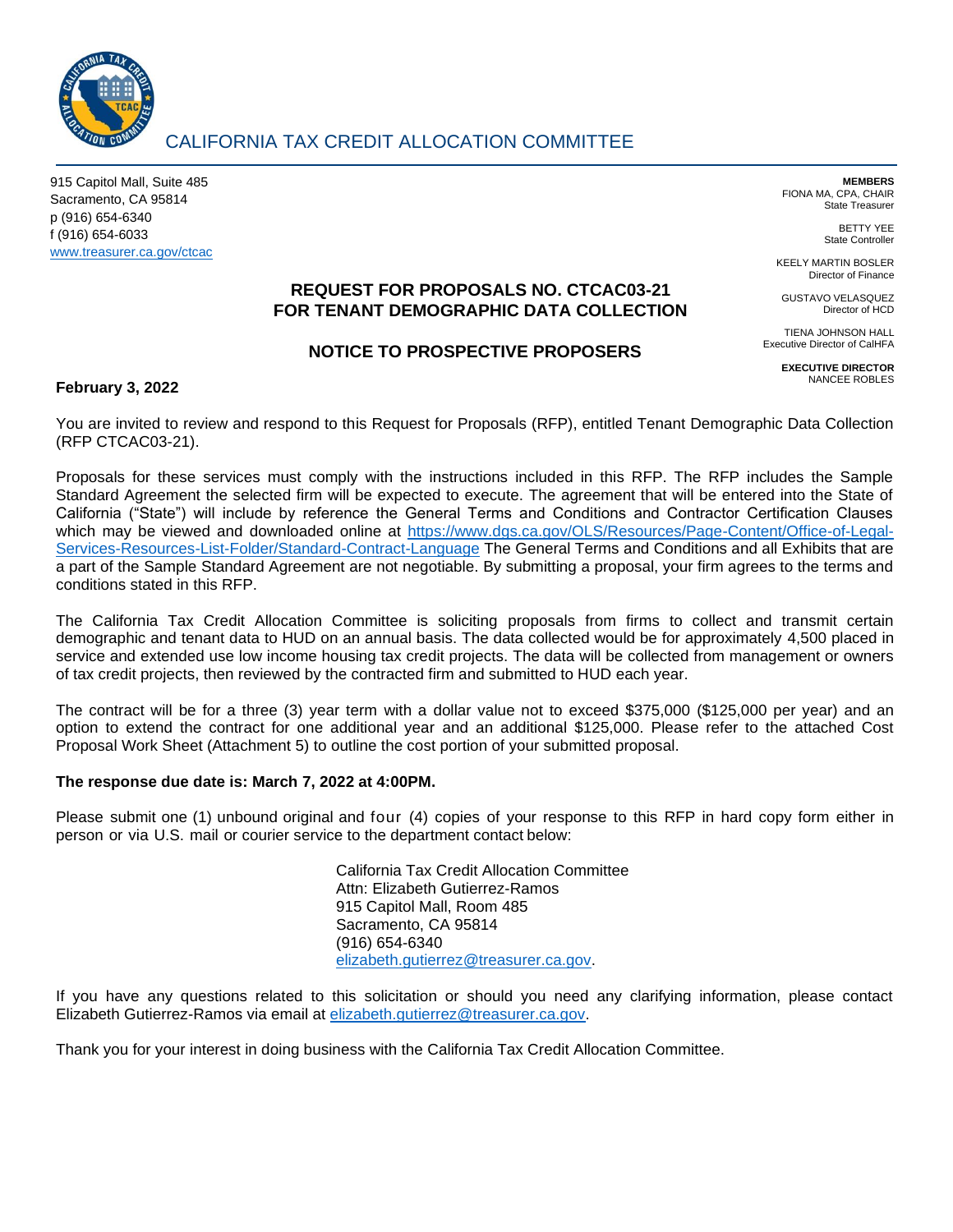## **Table of Contents**

|    | <b>Section</b>                                                                       | Page |
|----|--------------------------------------------------------------------------------------|------|
|    |                                                                                      |      |
|    |                                                                                      |      |
|    |                                                                                      |      |
|    |                                                                                      |      |
|    |                                                                                      |      |
| B) |                                                                                      |      |
| C) |                                                                                      |      |
|    |                                                                                      |      |
|    |                                                                                      |      |
|    |                                                                                      |      |
|    |                                                                                      |      |
|    |                                                                                      |      |
|    |                                                                                      |      |
|    |                                                                                      |      |
|    |                                                                                      |      |
|    |                                                                                      |      |
|    |                                                                                      |      |
|    |                                                                                      |      |
|    |                                                                                      |      |
|    |                                                                                      |      |
|    |                                                                                      |      |
| E) |                                                                                      |      |
|    | 1) Required Attachment Check List                                                    |      |
|    | 2) Proposal/Proposer Certification Sheet                                             |      |
|    | 3) Resumes of Key Personnel & Experience                                             |      |
|    | 4) Proposer References                                                               |      |
|    | 5) Cost Proposal Worksheet                                                           |      |
|    | 6) Payee Data Record (STD 204)                                                       |      |
|    | 7) Contractor's Certification Clauses (CCC 04/2017)                                  |      |
|    | 8) Darfur Contracting Act Certification                                              |      |
|    | 9) California Civil Rights Law Certification                                         |      |
|    | 10) Small Business or Microbusiness Preference (if applicable)                       |      |
|    | 11) Non-Small Business Preference (if applicable)                                    |      |
|    | 12) Disabled Veteran Business Enterprise (DVBE) Program Instructions (if applicable) |      |
|    | 13) Minimum Qualifications Certification                                             |      |
|    | 14) Target Area Contract Preference Act (TACPA) (if applicable)                      |      |
|    | 15) Bidder Declaration (GSPD-05-0105)                                                |      |
| E) | <b>Sample Standard Agreement</b>                                                     |      |
|    | 1) STD 213, Standard Agreement                                                       |      |
|    | 2) Exhibit A, Scope of Work                                                          |      |
|    | 3) Exhibit B, Budget Detail and Payment Provisions                                   |      |
|    | 4) Exhibit B-1, Cost Proposal                                                        |      |
|    | 5) Exhibit C, General Terms and Conditions                                           |      |
|    | 6) Exhibit D, Special Terms and Conditions                                           |      |
|    |                                                                                      |      |
|    | 7) Exhibit D-1, Resumes                                                              |      |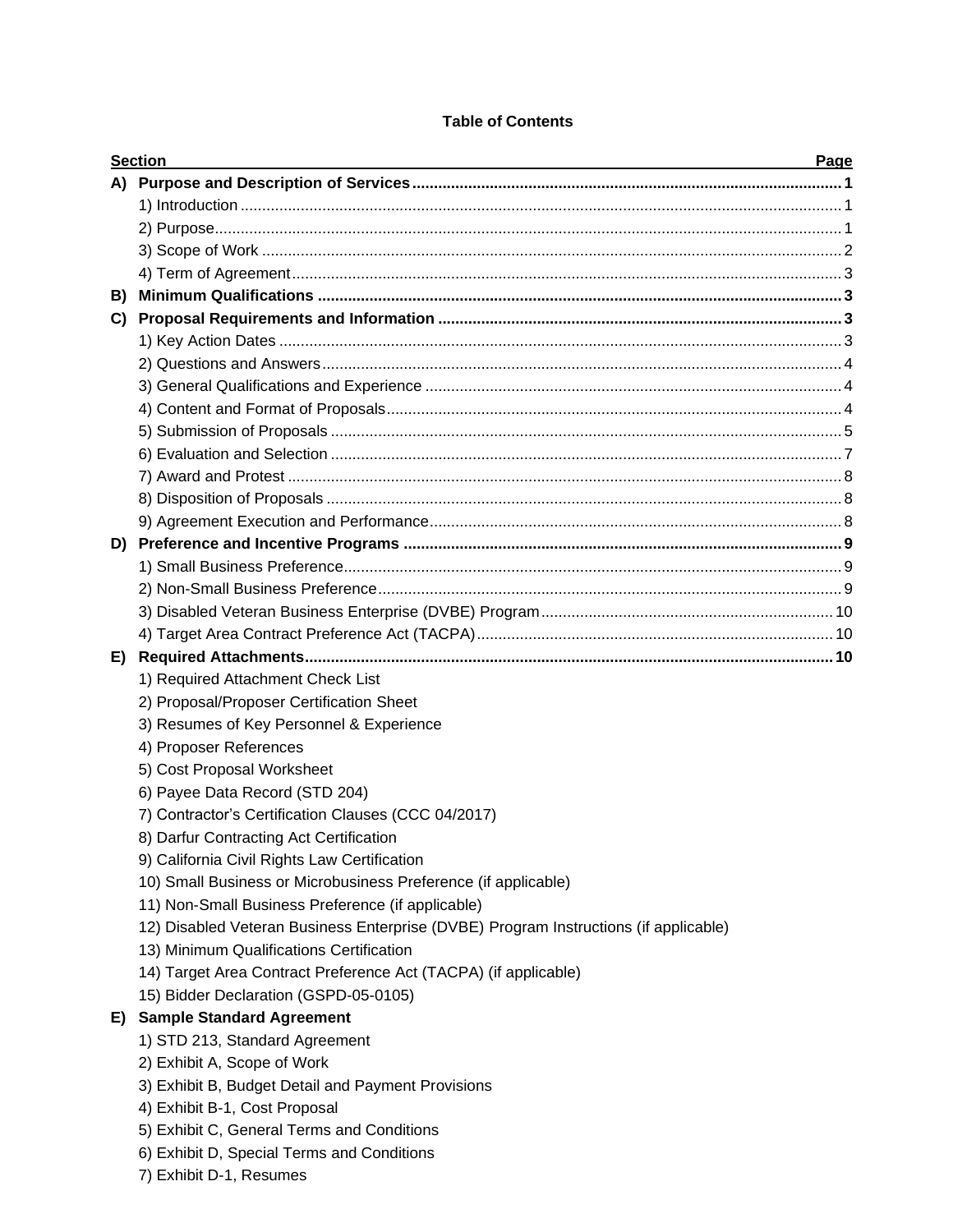## **A) Purpose and Description of Services**

#### **1. Introduction**

The federal Low-Income Housing Tax Credit (LIHTC) Program was authorized by Congress in 1986 to encourage the production of affordable rental housing. The program has been since 1987, the largest production and incentive program for the new construction and rehabilitation of affordable rental housing.

The LIHTC program is contained in the federal tax code, and is administered at the federal level by the Internal Revenue Service (IRS). Internal Revenue Code Section 42 specifies that each state legislature designate the housing credit agency to administer the state's program. In California, the responsibility for administration of the program was assigned to the Tax Credit Allocation Committee (CTCAC), by gubernatorial proclamation and enactment of SB 113, Chapter 658, Statutes of 1987.

In addition to the federal LIHTC program, the state legislature authorized a state low income housing tax credit program to augment the federal tax credit. Authorized by Chapter 1138, Statutes of 1987, the state credit is only available to a project which has previously received, or is concurrently receiving, an allocation of federal credits. The state program does not stand alone, but instead, supplements the federal tax credit.

The State Treasurer chairs the Tax Credit Allocation Committee. Other voting Committee members are the State Controller, the State Director of Finance, The Director of the State Housing and Community Development Department and The Executive Director of the California Housing Finance Agency. Advisory members are a representative of cities appointed by the speaker of the Assembly and a representative of counties appointed by the Senate Rules Committee.

CTCAC is responsible for administering both the federal and state tax credit programs. Staff receives and reviews applications for tax credits according to the requirements and criteria set forth in the Qualified Action Plan and program regulations. Reviews include a detailed feasibility and development cost analysis. Based on staff recommendations, the Committee awards tax credits to eligible projects.

CTCAC has the responsibility to monitor all projects allocated credits for compliance with state and federal laws and regulations. Each project enters into a regulatory agreement, which embodies the compliance requirements, including additional use restrictions. CTCAC staff must determine that the rents and incomes of tax credit households do not exceed the maximum allowed by Section 42 and that the project does not violate the requirements set forth in 26 CFR 1.42-5. In addition to reviewing the rent and incomes files, CTCAC staff must physically inspect all tax credit projects. The requirements mandate the physical inspection of 20% or less of the tax credit units within each project, plus the projects common areas, building exteriors and grounds once every 3-5 years. In addition, for new projects, the buildings and units must be inspected by the end of the second calendar year following the year the last building in the project is placed in service.

In July 2008, Congress passed the Housing and Economic Recovery Act (HERA), which directed CTCAC to collect and submit to the U.S. Department of Housing and Urban Development (HUD) on an annual basis, certain demographic and economic information on tenants residing in Low-Income Housing Tax Credit (LIHTC) financed properties. There are two parts to the data collection: tenantspecific information and property specific information. The CTCAC is contracting out the work to collect the tenant-specific information.

#### 2. **Purpose**

The purpose of this RFP is to solicit proposals in order to retain a contractor to collect, review, and submit tenant-specific data on behalf of the CTCAC to HUD. CTCAC anticipates the contractor will be responsible for providing data collection and review services for approximately 4,500 LIHTC projects (from 2 units thru 800 units) for 2022, 2023 & 2024 tenant demographic data.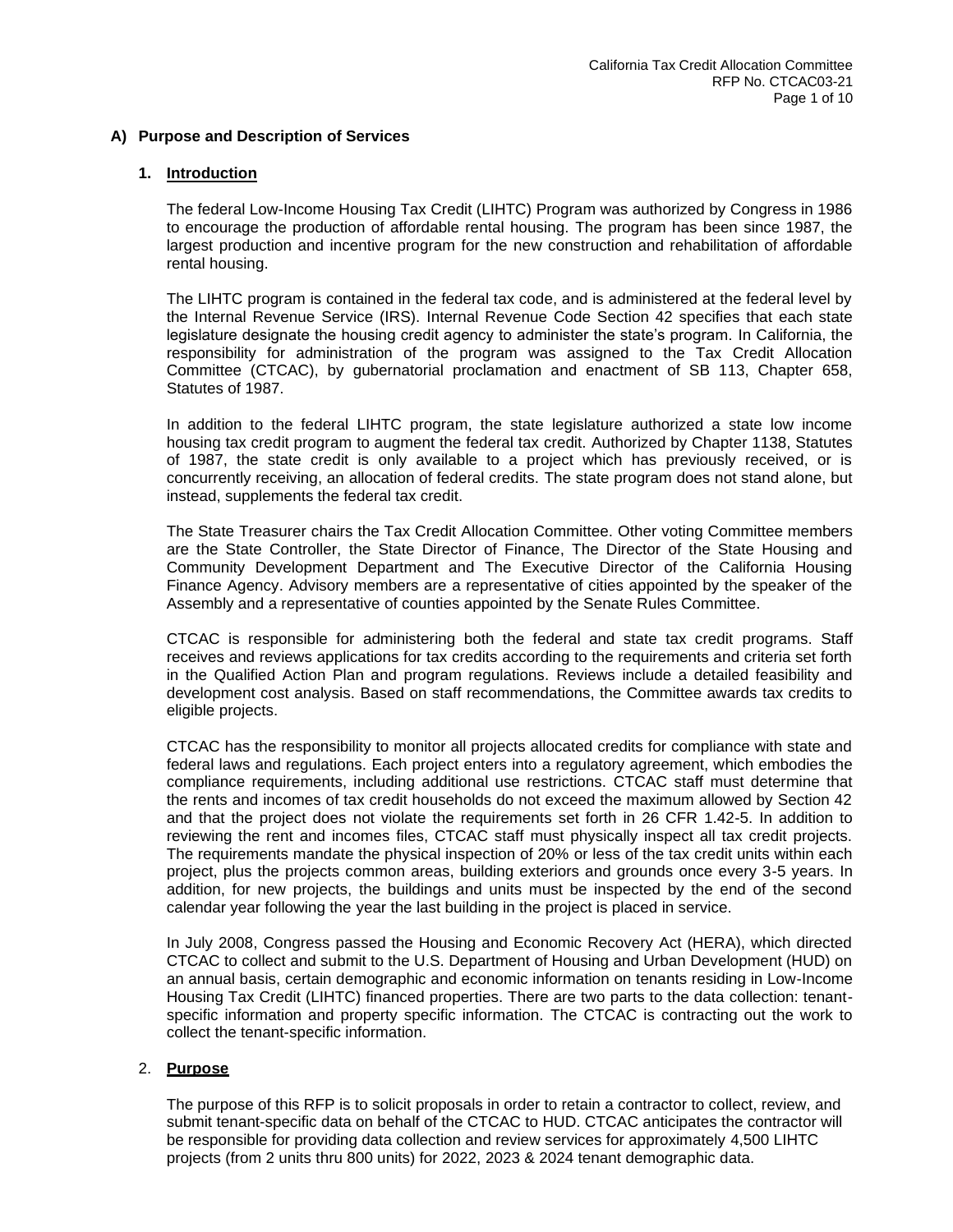## **3. Scope of Work**

Contractor agrees to provide to California Tax Credit Allocation Committee (CTCAC) data collection services as described herein:

Tenant demographic data collection and review services for approximately 4,500 LIHTC projects (from 2 units thru 800 units) for 2021, 2022 & 2023 (data collected will be for previous year).

Data collected by the contractor is deemed confidential and shall be protected by contractor, is solely owned by CTCAC and cannot be released without written approval of CTCAC.

The number of properties subject to tenant data collection requirements may slightly increase over the life of the contract.

The 2021 data must be submitted to HUD by September 1, 2022, unless renegotiated and approved by both CTCAC and HUD.

The 2022 data must be submitted to HUD by September 1, 2023, unless renegotiated and approved by both CTCAC and HUD.

The 2023 data must be submitted to HUD by September 1, 2024, unless renegotiated and approved by both CTCAC and HUD.

The services shall be performed at the offices of the contractor.

The services shall be provided during regular work hours, Monday through Friday 8:00 AM – 5:00 PM (PT).

No work shall be performed until notification of contract execution is provided by CTCAC.

CTCAC has identified the necessary requirements for collecting HUD LIHTC data on behalf of the CTCAC:

- 1. Collect and review information from CTCAC's Tenant Income Certification (TIC), Tenant Household Information (THIF) and Supplemental Information forms, which includes, but is not limited to the following tenant data elements:
	- a. Type of certification (Initial, Recertification, Other)
	- b. Effective and/or move-in date of household
	- c. Development Data (Property Name, County, BIN #, Address, Unit Number, and Number of Bedrooms, Square Footage)
	- d. Vacancy Date (if applicable)
	- e. Household Composition (Last Name, First Name and Middle Initial of Tenant(s), Relationship to Head of Household, Race, Ethnicity, Disability Status, Date of Birth, Full Time Student Status, and Last 4 Digits of Social Security)
	- f. Gross Annual Income for all household members (Employment or Wages, Social Security/Pension, Public Assistance, or Other Income)
	- g. Income from Assets for all household members (Type of Asset, Interest (if applicable), Cash Value of Assets, and Annual Income from Assets).
	- h. Total Annual Household Income from all Sources, both Gross Annual Income + Income from Assets.
	- i. Effective Date of Move-in Certification
	- j. Household Size at Move-in Certification
	- k. Household Income at of Move-in
	- l. Household Size at Move-in
	- m. Determination of Income Eligibility (Total Annual Household Income from all Sources, Current Income Limit per Family Size, Household Income at Move-in, Household Income Restriction Percentages, 140% Income Limit for Current Household Income).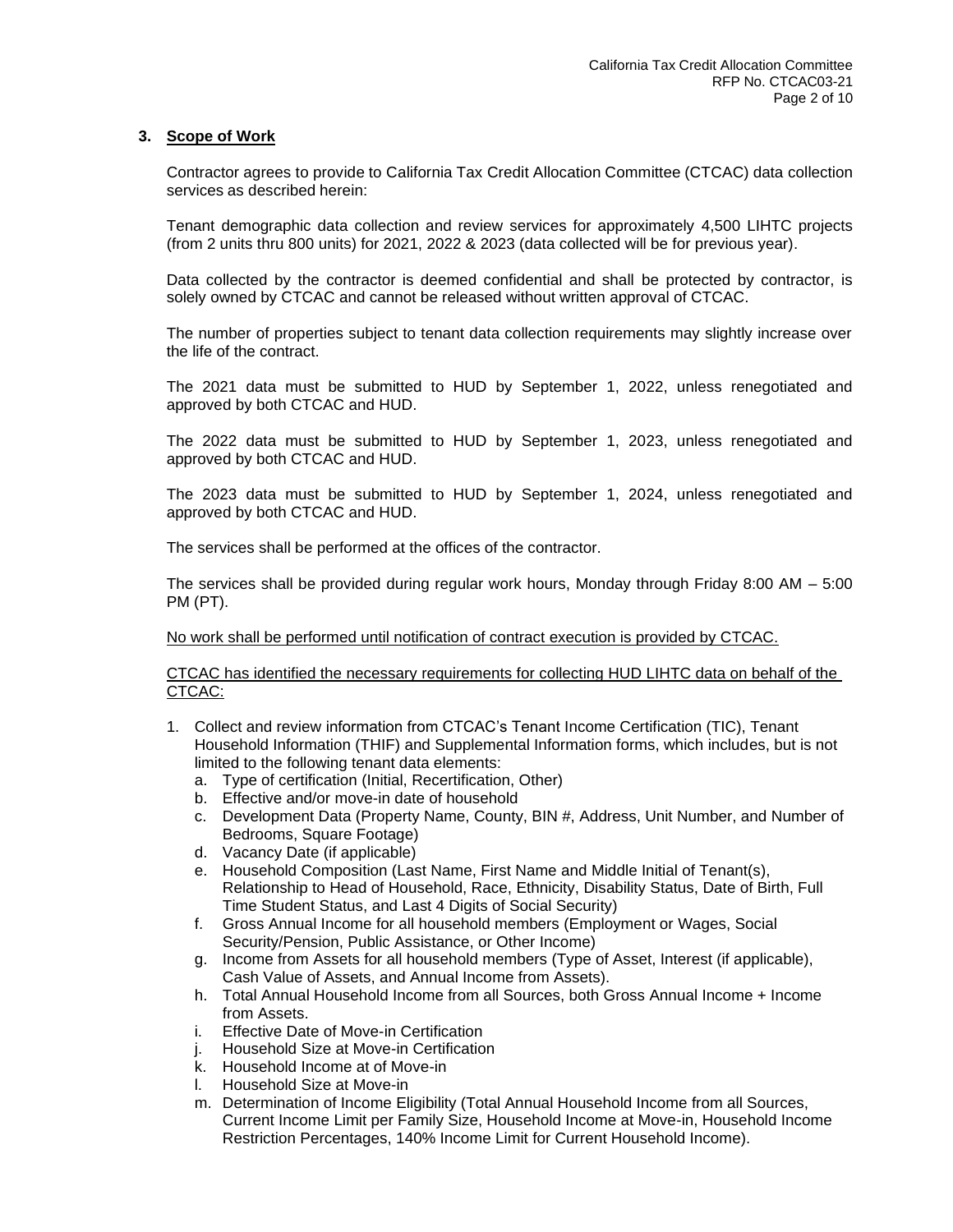- n. Rent (Tenant Rent, Utility Allowance, Gross Rent for Unit, Maximum Rent Limit for this Unit, Federal Rental Assistance and Source, Non-Federal Assistance, Total Monthly Rental Assistance, Other Non-Optional Charges, Rent Restriction Percentage)
- o. Student Status (Student Status, Student Exemption)
- p. Program Type (Program Type and Income Status)
- q. Tenant Demographic Profile (Race, Ethnicity, and Disability Status)
- 2. Provide LIHTC owners/management companies with an online tutorial on how to collect data and submit data to contractor.
- 3. Provide a point of contact for owners/management companies.
- 4. Respond to questions/calls from tax credit project owners, management agents and HUD relating to HUD tenant specific information.
- 5. On a quarterly basis, provide CTCAC with updates and documentation on properties that have and/or have not submitted data.
- 6. Collect and transmit data for both the 15-year federal compliance period and in the extended use period to HUD and CTCAC upon request.
- 7. Review collected tenant data for accuracy of information provided by property owners.
- 8. If requested by CTCAC, provide CTCAC with data collected prior to HUD submittal.
- 9. Provide data collected to CTCAC:
	- a. Spreadsheet of projects with CTCAC numbers that have not submitted the HUD data or where HUD data is missing.
	- b. Executive report, detailing the HUD data collected for each reporting year, sorted by race, ethnicity, income, rent, and any other fields requested by CTCAC.
	- c. Comparative Report, detailing data reported in previous years, compared to the current year's submittal.
	- d. Any reports requested by CTCAC, for any Public Records Act Request.

## **4. Term of Agreement**

The term of this contract will be from April 1, 2022 (or upon contract execution) through March 31 28, 2025, with a maximum contract amount of \$125,000 per year. CTCAC has the option to extend the agreement by one additional year and an additional \$125,000.

#### **B) Minimum Qualifications for Proposers**

#### **Proposing firms shall address the minimum qualifications stated below by completing Attachment 13 in Section E of the RFP.** Failure to meet these minimum qualifications will cause your proposal to be considered non-responsive and the proposal will be rejected.

- 1. Ability to collect, review, analyze and submit data to HUD on behalf of the CTCAC.
- 2. At least five (5) years' experience capturing large amounts of data (approximately 1.2 GB or more) from various sources and transmitting such data to a 3<sup>rd</sup> party.
- 3. Demonstrates the ability to convert data to XML format.
- 4. Demonstrates complete understanding and knowledge of the Federal Low Income Housing Tax Credit program (IRC Section 42) and HUD Tenant Demographic Data requirements.
- 5. Has the ability to provide CTCAC with an executive report detailing demographic data collected and data should be sorted by region, race, ethnicity, etc., as prescribed by CTCAC.
- 6. The firm(s) must be available to immediately assume services.
- 7. Firm must be qualified to do business in California.

The firm selected must be technically and professionally capable of providing the services. The firm must be free from actual conflicts of interest not only at the time of selection, but also throughout the term of the contract.

#### **C) Proposal Requirements and Information**

## **1. Key Action Dates**

All firms are hereby advised of the following schedule and will be expected to adhere to the required dates and times in the table below (all times listed are Pacific Time (PT)).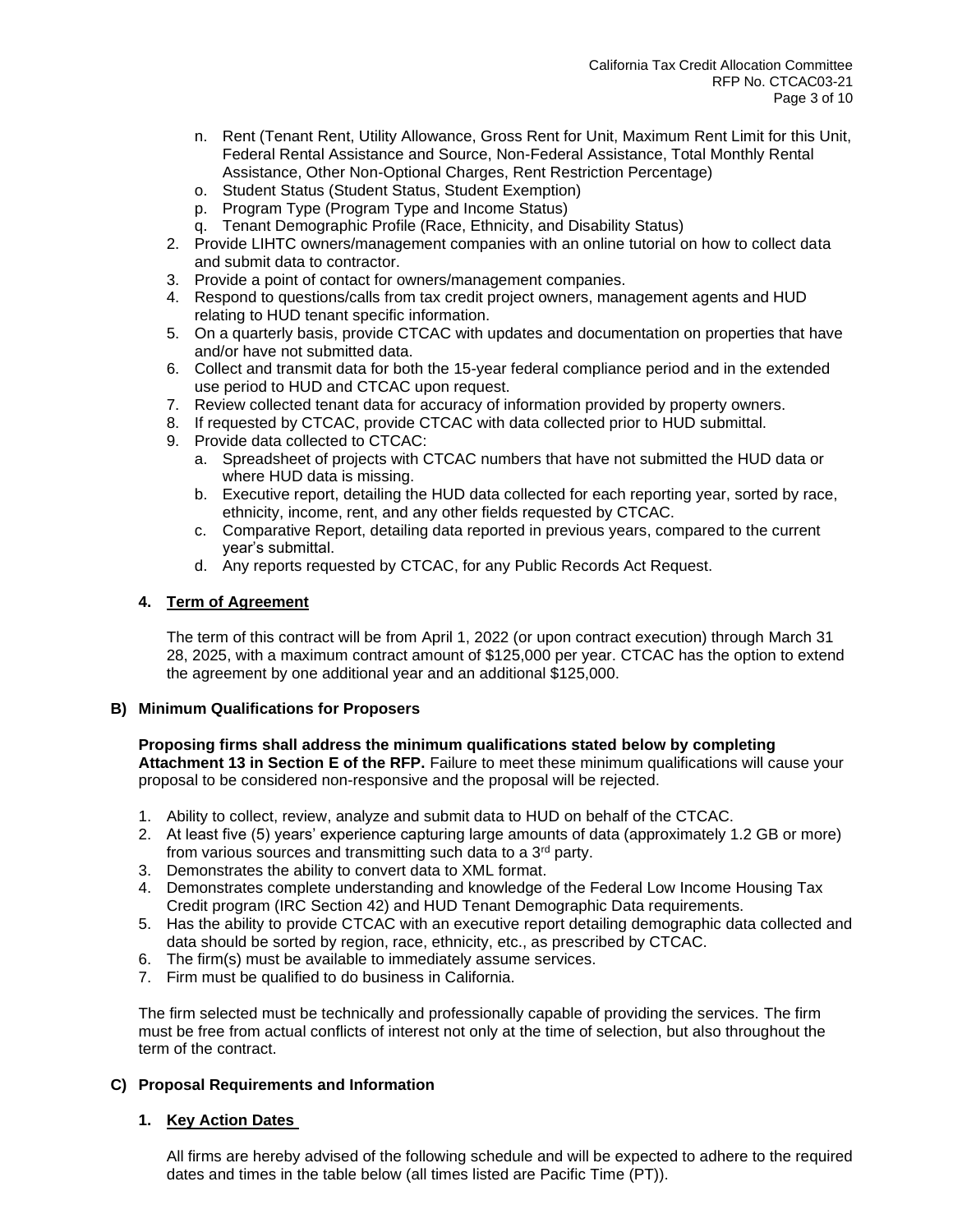| <b>Date</b>                    | <b>Action</b>                                   |
|--------------------------------|-------------------------------------------------|
| February 3, 2022               | RFP available to Prospective Proposers          |
| February 17, 2022, 12:00 pm PT | <b>Written Question Submittal Deadline</b>      |
| February 23, 2022              | Answers to Written Questions Distributed        |
| March 7, 2022, 4:00 pm PT      | Deadline for Proposal Submission                |
| March 9, 2022                  | <b>Evaluation of Proposals</b>                  |
| March 11, 2022                 | Notice of Intent to Award                       |
| April 1, 2022                  | Commencement of Contract (pending DGS approval) |

CTCAC reserves the right to change the above dates and times, and, if so, CTCAC may modify this RFP prior to the date fixed for submission of proposals by the issuance of an addendum. CTCAC will also provide post updates online at<https://www.treasurer.ca.gov/ctcac> and [https://caleprocure.ca.gov/.](https://caleprocure.ca.gov/) CTCAC also reserves the right not to award an agreement at all.

## **2. Questions and Answers**

In the opinion of CTCAC, this RFP is complete and needs no further explanation. However, if you have questions, or should you need any clarifying information, contact Elizabeth Gutierrez-Ramos by email at [elizabeth.gutierrez@treasurer.ca.gov.](mailto:elizabeth.gutierrez@treasurer.ca.gov) Firms may submit written questions, if any, no later than by 12:00 p.m. PT on February 17, 2022, by email to [elizabeth.gutierrez@treasurer.ca.gov](mailto:elizabeth.gutierrez@treasurer.ca.gov) or by fax to (916) 654-6033.

A copy of the responses to all written questions received by 12:00 p.m. PT on February 17, 2022 will be provided via e-mail, and posted online at [www.treasurer.ca.gov/ctcac](http://www.treasurer.ca.gov/ctcac) and <https://caleprocure.ca.gov/> by close of business on February 23, 2022.

## **3. General Qualifications and Experience**

Proposals will be evaluated on the basis of the proposer's ability to demonstrate a high degree of experience, training and proficiency in the conduct of the various functions performed. The CTCAC will consider specifically the proposer's understanding, knowledge and experience in the following areas:

- a. Demonstrated knowledge and experience in the Low Income Housing Tax Credit Program.
- b. Demonstrated knowledge in HUD Tenant Demographic Data requirements.
- c. Demonstrated knowledge in collecting a large amount of tenant demographic data.
- d. Demonstrated experience in converting data to XML format and submitting data (approximately 1.2 GB or more) to HUD.
- e. Ability to report findings in a concise and accurate manner.

#### **4. Content and Format of Proposals**

- a. Qualifications and Experience of the Firm:
	- i. A brief description of the firm's qualifications and experience that demonstrates its capability as a firm with knowledge in low income housing tax credits and HUD's tenant demographic data requirements.
	- ii. A reference list of similar types of contracts successfully completed with a sample of the work. The list of contracts shall include:
		- 1. The name of the client.
		- 2. The contact person
		- 3. The address and telephone number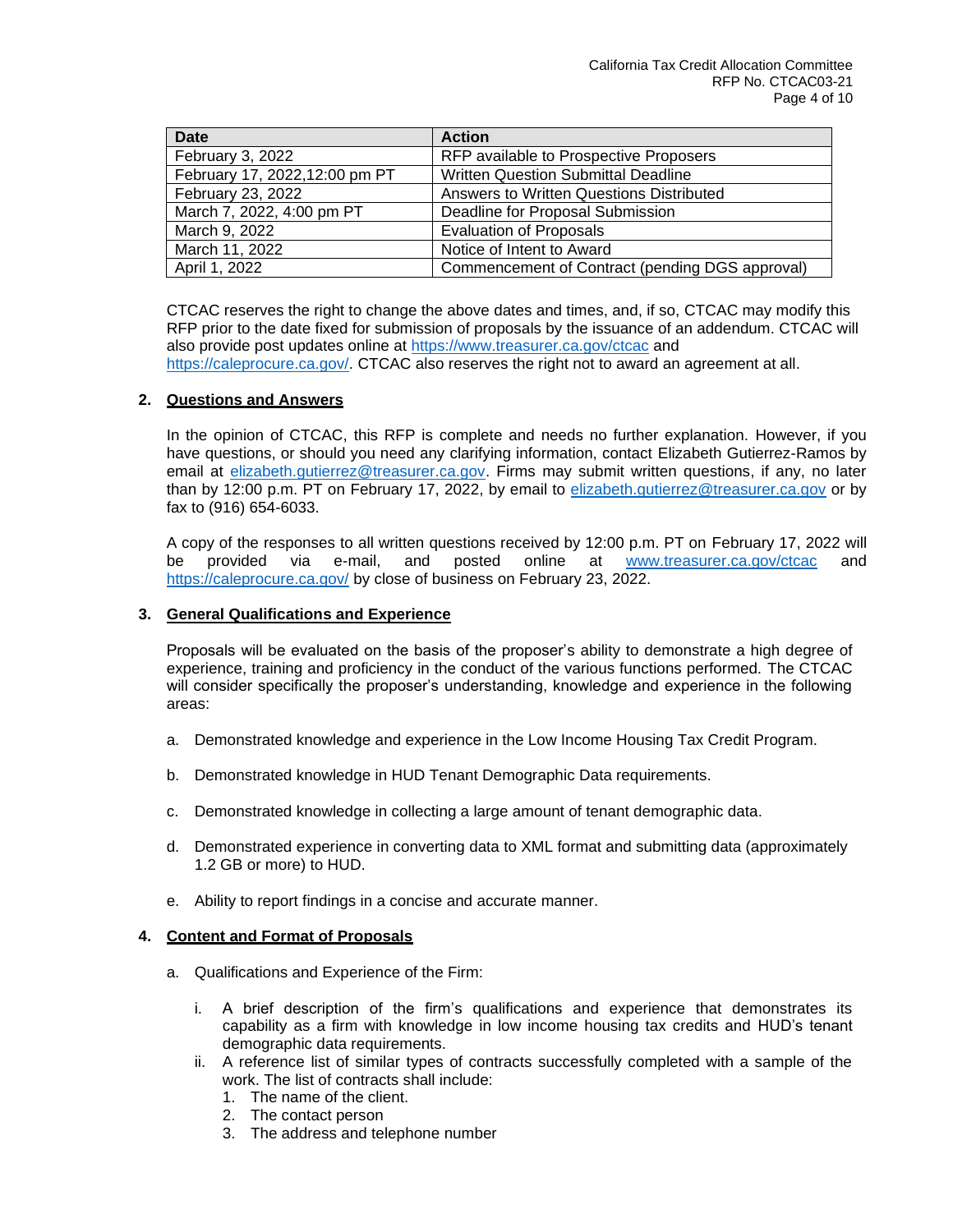- 4. A detailed description of the services performed and dates you were involved with project.
- 5. Brief description of the development, including occupancy, location, number of units and tenancy.
- 6. Brief description of services rendered. Be specific as to your firm's role (planning, training, etc.) in each.
- iii. A listing of clients with whom the firm is currently working, the nature of the work, and the length of time associated with each client.
- b. Qualifications and Experience of Personnel:
	- i. An organization chart showing functions, positions and titles of professionals in the organization, including any subcontractor firms. Describe the minimum LIHTC training criteria for staff and provide certificates for seminars attended and overall experience (expressed in years) level of the organization.
	- ii. A listing of the names of the personnel that will be directly involved in providing the services under this contract, including any subcontractor employees. The listing should identify the personnel with primary contract responsibility. This includes the resumes of senior management staff, to verify that there is sufficient experience in capturing and submitting tenant demographic documentation.
	- iii. Detailed resumes for personnel that will be directly involved in providing the services under this contract, including any proposed subcontractors and their employees.
- c. Work Plan and Work Schedule Requirements

The proposer shall develop a work plan or schedule for task completion. Identify tasks and specific milestones by which progress can be measured and payments made.

Please address the following tasks in your work plan and work schedule:

Tasks/Milestones:

- i. Timeline detailing data submission due dates, date data will be submitted to HUD and when online tutorial will be made available?
- ii. Describe how LIHTC properties will provide data to contractors.
	- What methods will the firm use to deal with missing and required tenant demographic information and ensure necessary corrections are received and reviewed?
- iii. Describe how firm will ensure data being submitted to HUD and CTCAC is complete and correct?
- iv. Describe what tracking system/reports you will develop to provide CTCAC with a quarterly update on the progress of the data collection efforts.

## **5. Submission of Proposals**

a. Proposals must be **received** no later than **4:00 p.m. on March 7, 2022.** Late proposals will not be accepted. A minimum of one (1) unbound original and four (4) copies of the proposal shall be submitted to the following location:

## **California Tax Credit Allocation Committee 915 Capitol Mall, Room 485 Sacramento, CA 95814**

The proposal envelopes must be plainly marked with the RFP number and title, your firm name and address, and must be marked with "DO NOT OPEN", as shown in the following example: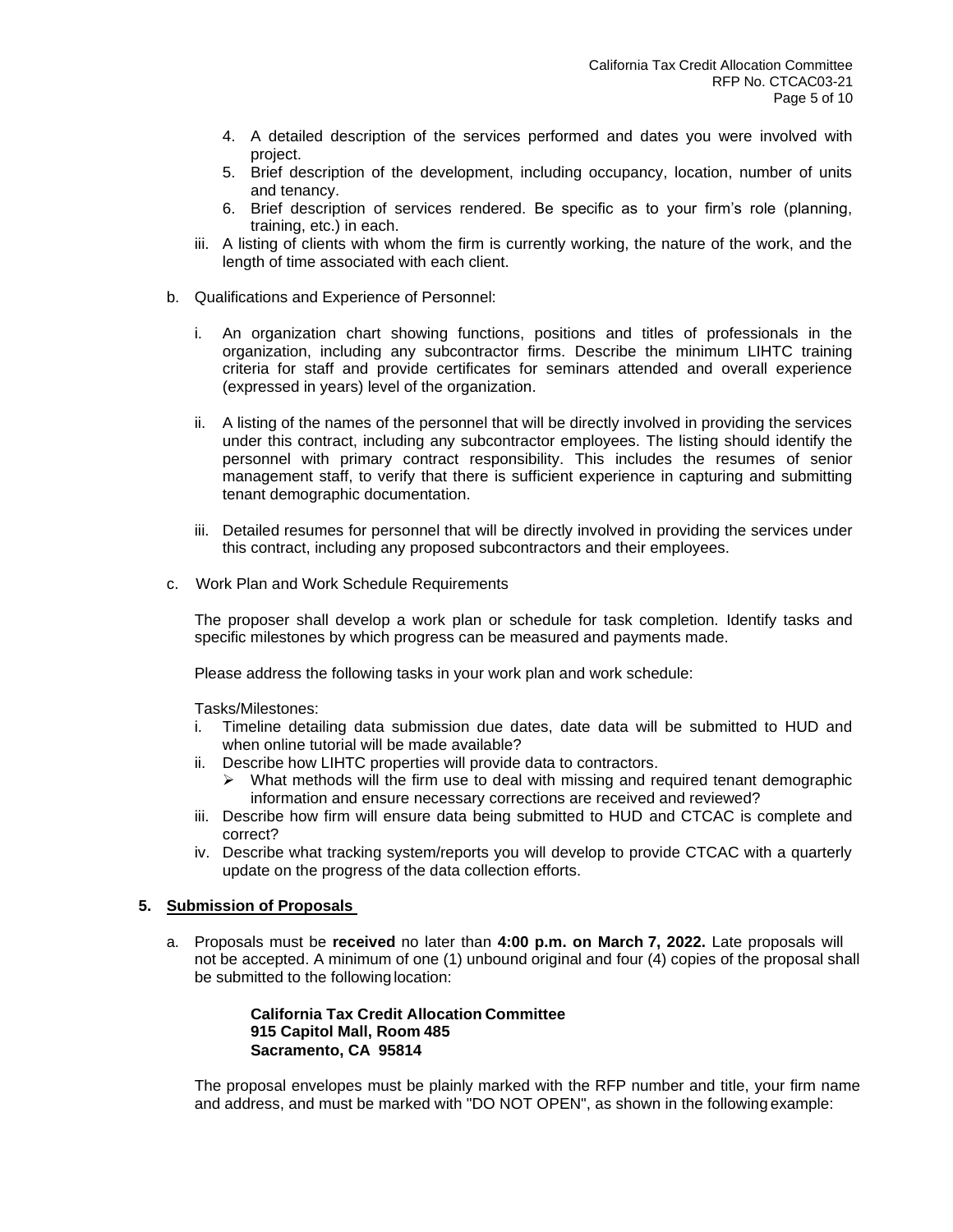## California Tax Credit Allocation Committee 915 Capitol Mall, Room 485 Sacramento, CA 95814 RFP #CTCAC03-21 Tenant Demographic Data Collection

#### DO NOT OPEN

If the proposal is made under a fictitious name or business title, the actual legal name of proposer must be provided.

Proposals not submitted under sealed cover and marked as indicated may be rejected.

b. Questions relating to this RFP should be in writing directed to the person listed below. All responses will be in writing and made available to the general public.

> Elizabeth Gutierrez-Ramos Compliance Program Manager California Tax Credit Allocation Committee 915 Capitol Mall, Room 485 Sacramento, CA 95814 Fax: (916) 654-6033 Email: [egutierrez@treasurer.ca.gov](mailto:egutierrez@treasurer.ca.gov)

- c. Proposals should provide straightforward and concise descriptions of the proposer's ability to satisfy the requirements of this RFP. The proposal must be complete and accurate. Omissions, inaccuracies or misstatements may be cause for rejection of a proposal.
- d. The proposal package should be prepared in the least expensive method.
- e. All proposals must be submitted under **sealed** cover and sent to CTCAC by dates and times shown in Section C, Proposal Requirements and Information, Item 1) Key Action Dates (page 5). Proposals received after this date and time will not be considered.
- f. The original proposal must be marked "ORIGINAL COPY". All documents contained in the original proposal package must have original signatures and must be signed by a person who is authorized to bind the proposing firm. All additional proposal sets may contain photocopies of the original package.
- g. All proposals shall include the documents identified in Section E, Required Attachment Checklist (see page 12). Proposals not including the proper "required attachments" shall be deemed non-responsive. A non-responsive proposal is one that does not meet the basic proposal requirements.
- h. Proposals must be submitted for the performance of all the services described herein. Any deviation from the work specifications will not be considered and will cause a proposal to be rejected.
- i. A proposal may be rejected if it is conditional or incomplete, or if it contains any alterations of form or other irregularities of any kind. The State may reject any or all proposals and may waive an immaterial deviation in a proposal. The State's waiver of an immaterial deviation shall in no way modify the RFP document or excuse the proposer from full compliance with all requirements if awarded the agreement.
- j. Costs incurred for developing proposals and in anticipation of award of the agreement are entirely the responsibility of the proposer and shall not be charged to the State of California.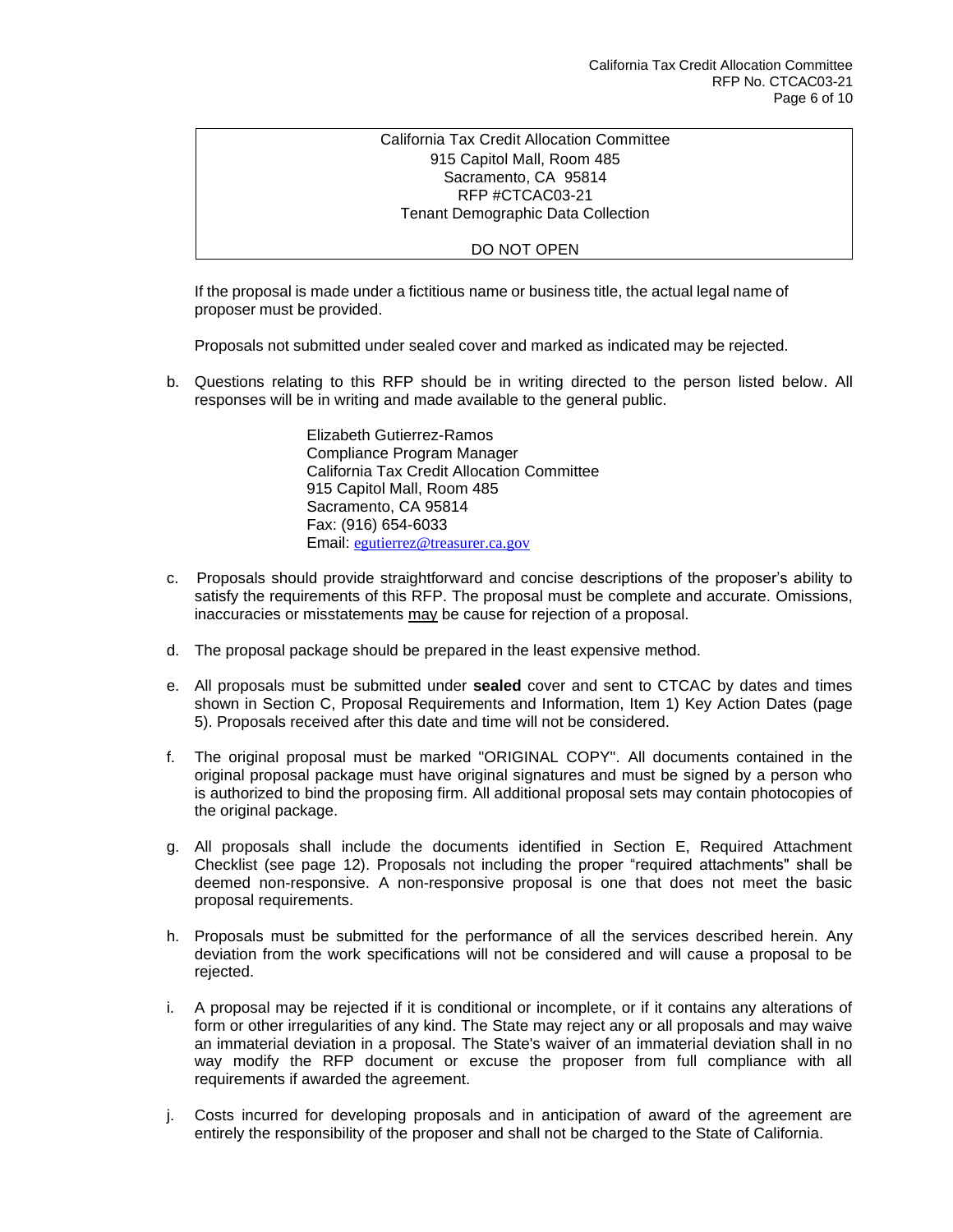- k. An individual who is authorized to bind the proposing firm contractually shall sign the Attachment 2, Proposal/Proposer Certification Sheet (page 14). The signature must indicate the title or position that the individual holds in the firm. An unsigned proposal may be rejected.
- l. A proposer may modify a proposal after its submission by withdrawing its original proposal and resubmitting a new proposal prior to the proposal submission deadline as set forth in the Key Action Dates (page 5). Proposal modifications offered in any other manner, oral or written, will not be considered.
- m. A proposer may withdraw its proposal by submitting a written withdrawal request to the State, signed by the proposer or an authorized agent in accordance with l) above. A proposer may thereafter submit a new proposal prior to the proposal submission deadline. Proposals may not be withdrawn without cause subsequent to proposal submission deadline.
- n. The awarding agency may modify the RFP prior to the date fixed for submission of proposals by the issuance of an addendum to all parties who received a proposal package.
- o. The awarding agency reserves the right to reject all proposals. The agency is not required to award an agreement.
- p. Before submitting a response to this solicitation, firms should review, correct all errors and confirm compliance with the RFP requirements.
- q. Where applicable, proposer should carefully examine work sites and specifications. No additions or increases to the agreement amount will be made due to a lack of careful examination of work sites and specifications.
- r. More than one proposal from an individual, firm, partnership, corporation or association under the same or different names, will not be considered.
- s. CTCAC will enter into a tenant demographic data contract with selected contractor and CTCAC reserves the right to make multiple awards with multiple firms.
- t. The State does not accept alternate contract language from a prospective contractor. A proposal with such language will be considered a counter proposal and will be rejected. The State's General Terms and Conditions (GTC) are not negotiable.
- u. No oral understanding or agreement shall be binding on either party.
- v. CTCAC reserves the right to reject the proposal with the lowest cost.
- w. CTCAC will require the contractor to identify any conflicts of interest and we reserve the right to exclude such projects from the final contract.

## **6. Evaluation and Selection**

An evaluation team will rate proposals on the basis of the following weighted factors. The CTCAC staff will review all eligible proposals (i.e., those that are received in the time and manner prescribed) to determine which ones meet the minimum qualifications specified in the RFP. Those proposals that meet the requirements shall be submitted to a CTCAC evaluation committee that will evaluate and score the proposals using the criteria specified below. As part of its final evaluation process, the evaluation committee may request oral presentations (either in person or by telephone). If this option is exercised, the CTCAC will provide firms with at least 48 hours' notice. Presenters from the firms must include the personnel who will have primary responsibility for the contract.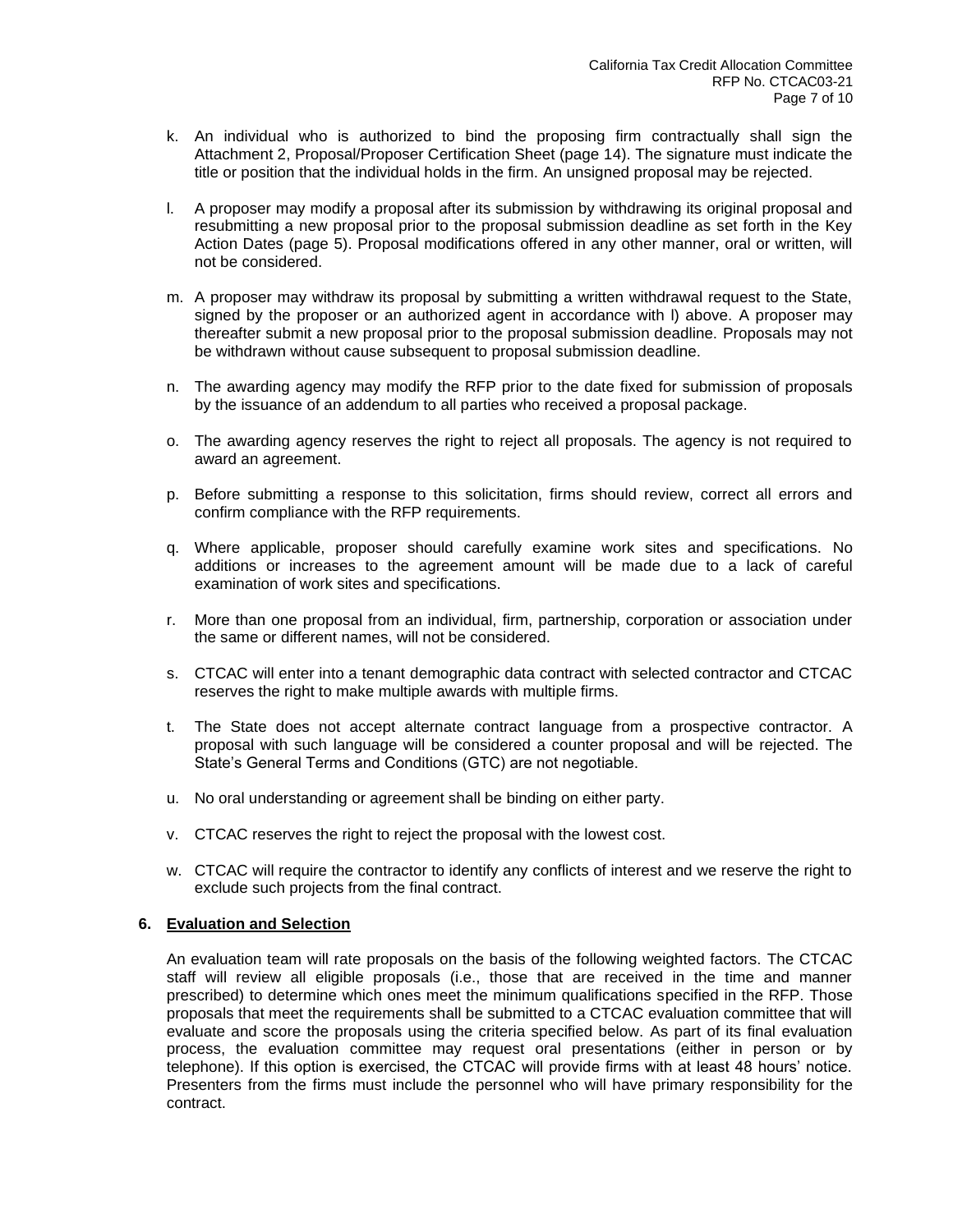|                                 | <b>Criteria</b>                                                                                                                                                                                                                                                                                                                                                                                                                                                                      | <b>Maximum Points</b> |
|---------------------------------|--------------------------------------------------------------------------------------------------------------------------------------------------------------------------------------------------------------------------------------------------------------------------------------------------------------------------------------------------------------------------------------------------------------------------------------------------------------------------------------|-----------------------|
| a.                              | Years and breadth of experience with single or multiple agencies in creating<br>spreadsheets and/or software to capture and transmit via XML large<br>amounts of data. CTCAC will award on a sliding scale 1 point for each<br>year of firm experience in creating spreadsheets to capture and<br>transmit data. A maximum of 30 points for 30+ years of experience.                                                                                                                 | 30                    |
|                                 | b. Knowledge with LIHTC program and section 42 of the internal revenue code.<br>CTCAC will award on a sliding scale 1 point for each year of firms<br>knowledge with the LIHTC program and section 42 of the Internal<br>Revenue Code. A maximum of 20 points for 20+ years of experience.                                                                                                                                                                                           | 20                    |
| C.                              | Knowledge of HUD Tenant Demographic Data requirements. CTCAC will<br>award on a sliding scale of 1 point for each year of the firms<br>knowledge of HUD Tenant Demographic data requirements. A<br>maximum of 10 points for 10+ years of experience.                                                                                                                                                                                                                                 | 10 <sup>°</sup>       |
|                                 | d. Qualifications of Personnel (including experience and qualifications of<br>specific personnel who will provide the services, their professional and<br>educational background). A maximum of 10 points will be provided for each year<br>of the personnel's experience with data transmission, HUD tenant demographic<br>collection and knowledge of the tax credit program. A maximum of 10 points for<br>10+ years of experience.                                               | 10                    |
|                                 | e. Fee (cost including actual fees proposed)                                                                                                                                                                                                                                                                                                                                                                                                                                         | 30                    |
|                                 | <b>TOTAL MAXIMUM POSSIBLE POINTS</b>                                                                                                                                                                                                                                                                                                                                                                                                                                                 | 100                   |
| 100%<br>85%<br>75%<br>60%<br>0% | <b>Percent of Maximum Score Allotted to Particular Weighted Criterion</b><br>Excellent response backed by demonstrated ability.<br>Good response backed by demonstrated ability.<br>Fair response backed by demonstrated ability.<br>Poor response.<br>Response does not demonstrate ability.<br>The lowest cost proposal, based on total cost from Attachment 5, is awarded the maximum cost<br>points. Other proposals are awarded cost points based on the following calculation: |                       |
|                                 | (Lowest cost proposal / Other cost proposal) = (factor)                                                                                                                                                                                                                                                                                                                                                                                                                              |                       |

Cost points for Other cost proposal  $=$  (factor)  $X$  maximum cost points

EXAMPLE: A maximum of 30 points is available.

| Lowest cost proposal | $=$ \$100,000.00 |
|----------------------|------------------|
| Other cost proposal  | $=$ \$125,000.00 |

(Lowest cost proposal / Other cost proposal) =  $$100,000.00 / $125,000.00 = 4/5$ 

Cost points awarded to Other cost proposal =  $4/5$  X 30 maximum points = 24 cost points

## **Tiebreaker**

In the event two (2) or more responsive and responsible proposals earn the highest score, the contract will be awarded to the responsive and responsible proposal earning the higher score in Qualifications of Personnel. If the scores for Qualifications of Personnel are the same, the contract will be awarded to the responsive and responsible proposal earning the higher score in Fee (Cost).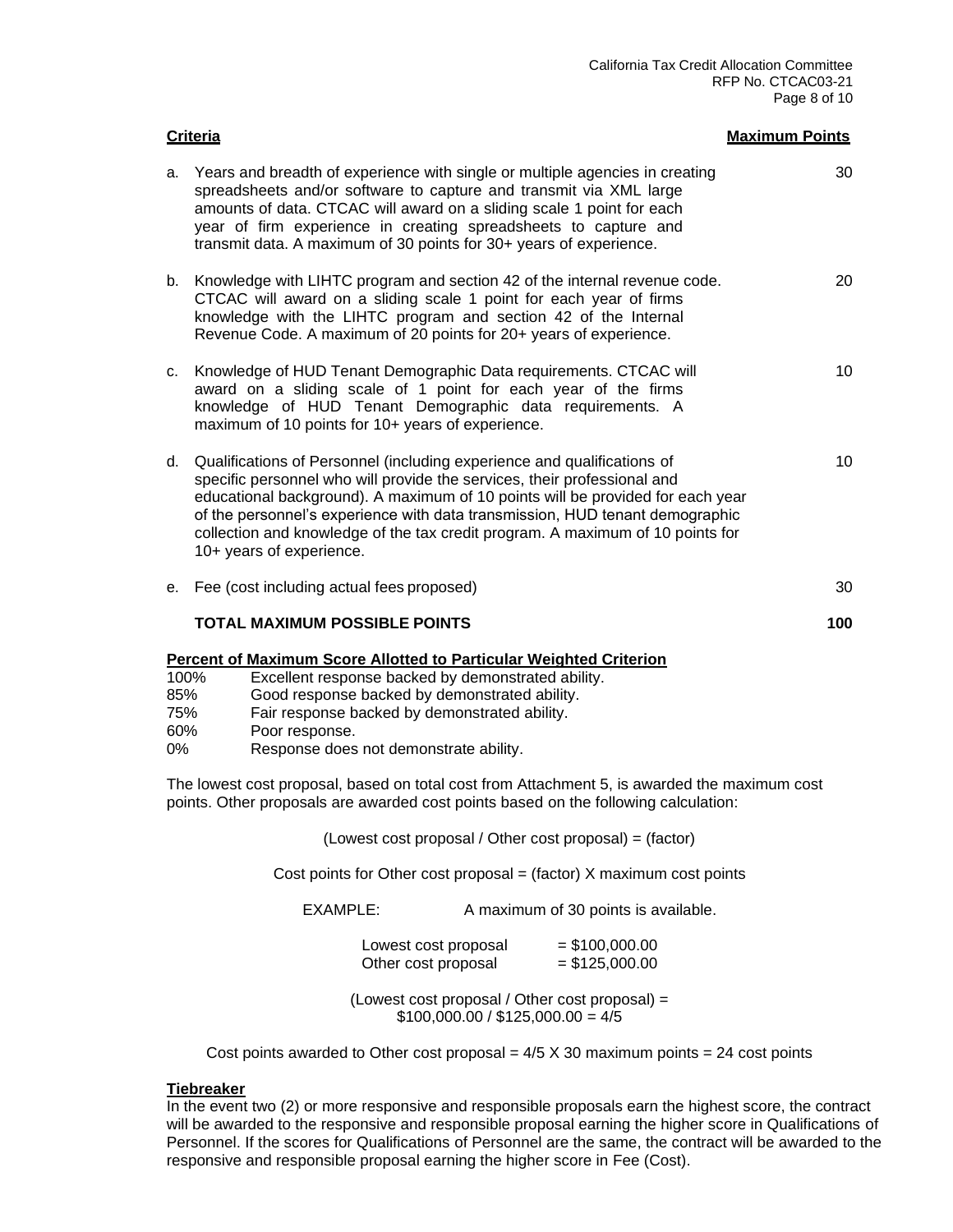## **7. Award and Protest**

Notice of the proposed award shall be posted in a public place in the office of CTCAC, 915 Capitol Mall, Room 485, Sacramento, CA 95814 and on the following Internet site: [www.treasurer.ca.gov/ctcac f](http://www.treasurer.ca.gov/ctcac)or five (5) working days prior to awarding the contract.

- a. If any proposer, prior to the award of contract, files a protest with the CTCAC and the Department of General Services, Office of Legal Services, 707 Third Street, 7<sup>th</sup> Floor, <u>Suite 7-330, W</u>est Sacramento, CA 95605 or at the email [OLSProtests@dgs.ca.gov,](mailto:OLSProtests@dgs.ca.gov) on the grounds that the (protesting) proposer would have been awarded the contract had the agency correctly applied the evaluation standard in the RFP, or if the agency followed the evaluation and scoring methods in the RFP, the agreement shall not be awarded until either the protest has been withdrawn or the Department of General Services has decided the matter. It is suggested that you submit any protest by certified or registered mail.
- b. Within five (5) days after filing the initial protest, the protesting proposer shall file with the Department of General Services, Office of Legal Services and the CTCAC a detailed statement specifying the grounds for the protest.

## **8. Disposition of Proposals**

Upon proposal opening, all documents submitted in response to this RFP will become the property of the State of California, and will be regarded as public records under the California Public Records Act (Government Code Section 6250 et seq.) and subject to review by the public.

#### **9. Agreement Execution and Performance**

- a. Performance shall start not later than 45 days, or on the express date set by the awarding agency and the Contractor, after all approvals have been obtained and the agreement is fully executed. Should the Contractor fail to commence work at the agreed upon time, the awarding agency, upon five (5) days written notice to the Contractor, reserves the right to terminate the agreement. In addition, the Contractor shall be liable to the State for the difference between Contractor's Proposal price and the actual cost of performing work by another contractor.
- b. All performance under the agreement shall be completed on or before the termination date of the agreement.

#### **D) Preference and Incentive Programs**

**1. [Small Business or Microbusiness Preference](https://www.dgs.ca.gov/PD/About/Page-Content/PD-Branch-Intro-Accordion-List/Office-of-Small-Business-and-Disabled-Veteran-Business-Enterprise/Certification-Program) -** https://www.dgs.ca.gov/PD/About/Page-Content/PD- [Branch-Intro-Accordion-List/Office-of-Small-Business-and-Disabled-Veteran-](https://www.dgs.ca.gov/PD/About/Page-Content/PD-Branch-Intro-Accordion-List/Office-of-Small-Business-and-Disabled-Veteran-Business-Enterprise/Certification-Program)Business-Enterprise/ [Certification-Program](https://www.dgs.ca.gov/PD/About/Page-Content/PD-Branch-Intro-Accordion-List/Office-of-Small-Business-and-Disabled-Veteran-Business-Enterprise/Certification-Program)

A five percent (5%) preference will be applied to certified small businesses submitting proposals. To obtain the preference, firm must be certified as a small business at the time the proposal is submitted. The firm MUST include a copy of their current Small Business certification to obtain the preference. Once each proposal has been scored, if the highest responsible proposal is not from a certified small business or microbusiness, 5% of the highest score is added to the total "earned" points for each proposal submitted by a certified small business. These final numbers, with the 5% included, are then used to determine the highest scoringproposal.

Questions regarding the small business certification or preference approval should be directed to the Office of Small Business & DVBE Services (OSDS) at (916) 375-4940 or can be found at the website listed above.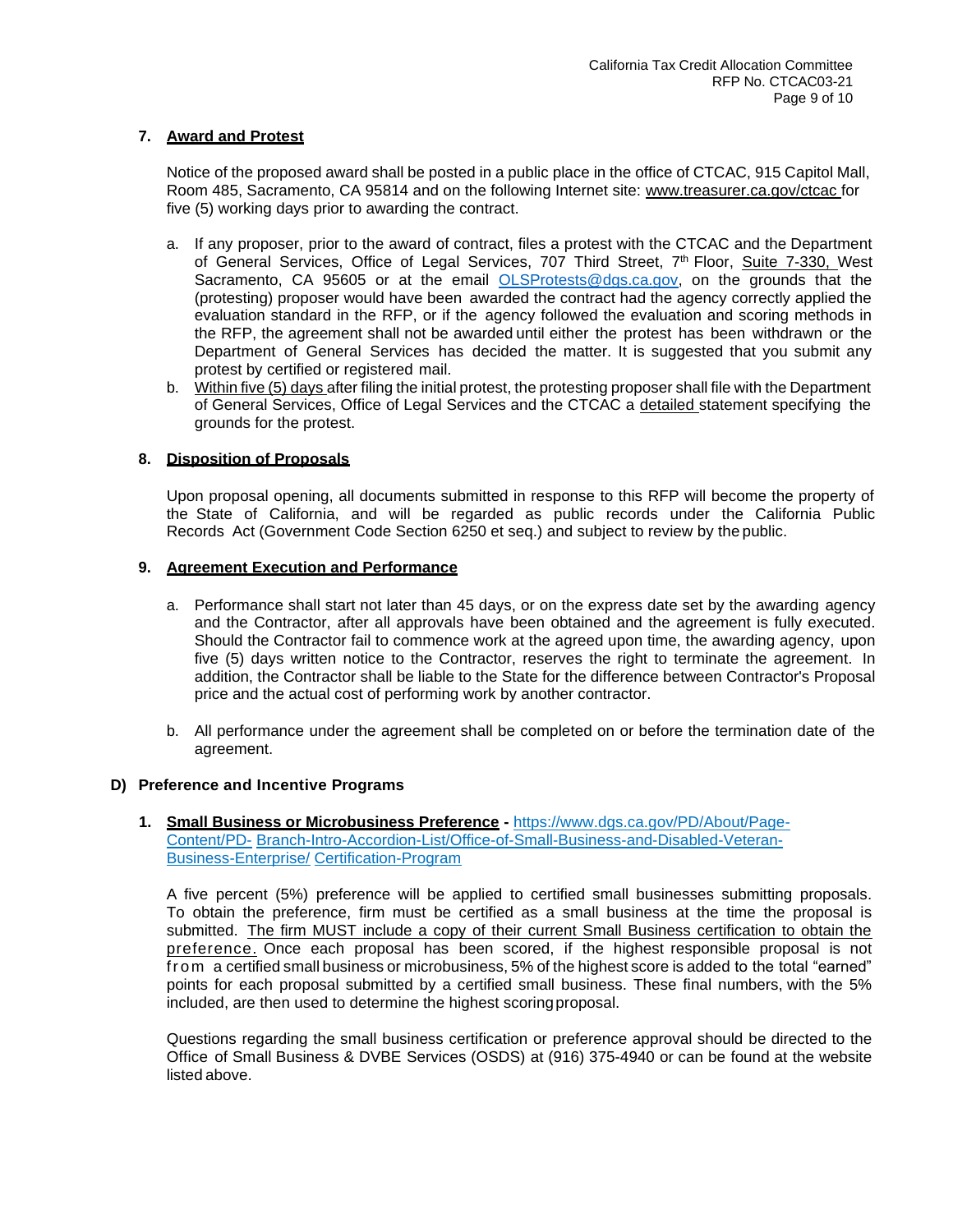#### **2. Non-Small Business Preference -** [https://www.dgs.ca.gov/PD/About/Page-Content/PD-](file:///C:/Users/APeters/AppData/Local/Microsoft/Windows/INetCache/Content.Outlook/AZXJLDT1/Non-Small%20Business%20Preference%20-%20https:/www.dgs.ca.gov/PD/About/Page-Content/PD-%20Branch-Intro-Accordion-List/Office-of-Small-Business-and-Disabled-Veteran-Business-Enterprise/%20Certification-Program)[Branch-Intro-Accordion-List/Office-of-Small-Business-and-Disabled-Veteran-Business-](file:///C:/Users/APeters/AppData/Local/Microsoft/Windows/INetCache/Content.Outlook/AZXJLDT1/Non-Small%20Business%20Preference%20-%20https:/www.dgs.ca.gov/PD/About/Page-Content/PD-%20Branch-Intro-Accordion-List/Office-of-Small-Business-and-Disabled-Veteran-Business-Enterprise/%20Certification-Program)Enterprise/ [Certification-Program](file:///C:/Users/APeters/AppData/Local/Microsoft/Windows/INetCache/Content.Outlook/AZXJLDT1/Non-Small%20Business%20Preference%20-%20https:/www.dgs.ca.gov/PD/About/Page-Content/PD-%20Branch-Intro-Accordion-List/Office-of-Small-Business-and-Disabled-Veteran-Business-Enterprise/%20Certification-Program)

A five percent (5%) preference is available to a non-small business claiming twenty-five percent (25%) californiacertified small business subcontractor business subcontractor preference, the proposal must include a list of the small business (es) with which the firm commits to subcontract in an amount of at least 25% of the net price with one or more California certified small businesses. Each listed certified small business must perform a "commercially useful function" in the performance of the contract as defined in Government Code Section 14837(d)(4).

The required list of California small business subcontractors must be attached to the proposal and must include the following: 1) subcontractor name, 2) address, 3) phone number, 4) a description of the work to be performed and/or products supplied; and 5) the dollar amount or percentage of the net price (as specified in the solicitation) per subcontractor.

Firms claiming the 5% preference must commit to subcontract at least 25% of the net price with one or more California certified small businesses. Completed certification application required support documents must be submitted to the OSDS no later than 5:00 p.m. on the due date, and the OSDS must be able to approve the application as submitted. Questions regarding certification should be directed to the OSDS at (916) 375-4940.

The preference to a non-small business firm that commits to small business or microbusiness subcontractor participation of 25% of its proposal price shall be 5% of the highest responsible proposal score. A non-small business, which qualifies for this preference, may not take an award away from a certified smallbusiness.

#### **3. California Disabled Veteran Business Enterprise (DVBE) Incentive –** [https://www.documents.dgs.ca.gov/dgs/fmc/gs/pd/pd\\_843.pdf](http://www.documents.dgs.ca.gov/dgs/fmc/gs/pd/pd_843.pdf)

**This solicitation DOES NOT include a minimum DVBE participation requirement. DVBE participation is not required as part of the proposal. However, a DVBE incentive will be applied as provided in Attachment 5.**

DVBE INCENTIVE: The State will apply a DVBE incentive for responsive proposals from responsible firms that propose DVBE participation. The DVBE incentive will vary in relation to the percentage of confirmed DVBE participation (up to five percent (5%)).

**4. Target Area Contract Preference Act (TACPA) –** [https://www.dgs.ca.gov/PD/Services/Page-](https://www.dgs.ca.gov/PD/Services/Page-Content/Procurement-Division-Services-List-Folder/Request-a-Target-Area-Contract-Preference)[Content/Procurement-Division-Services-List-Folder/Request-a-Target-Area-Contract-Preference](https://www.dgs.ca.gov/PD/Services/Page-Content/Procurement-Division-Services-List-Folder/Request-a-Target-Area-Contract-Preference)

The TACPA preference will be granted for this procurement. Proposers wishing to take advantage of the TACPA preference will need to review the following website and submit the appropriate response with the proposal:

Proposers wishing to take advantage of the TACPA preference are required to submit the following applications/forms:

- a. TACPA Preference Request (Std. 830)
- b. Firm's Summary of Contract Activities and Labor Hours (DGS/PD 525)
- c. Manufacturer's Summary of Contract Activities and Labor Hours (DGS/PD 526).

#### **E) Required Attachments**

**1. Required Attachments** – For this proposal to be considered responsive, all required attachments listed in Attachment 1 must be included with the RFP by dates and times shown in Section C, Proposal Requirements and Information and Key Action Dates (Refer to Attachment 1, Required Attachment **Checklist**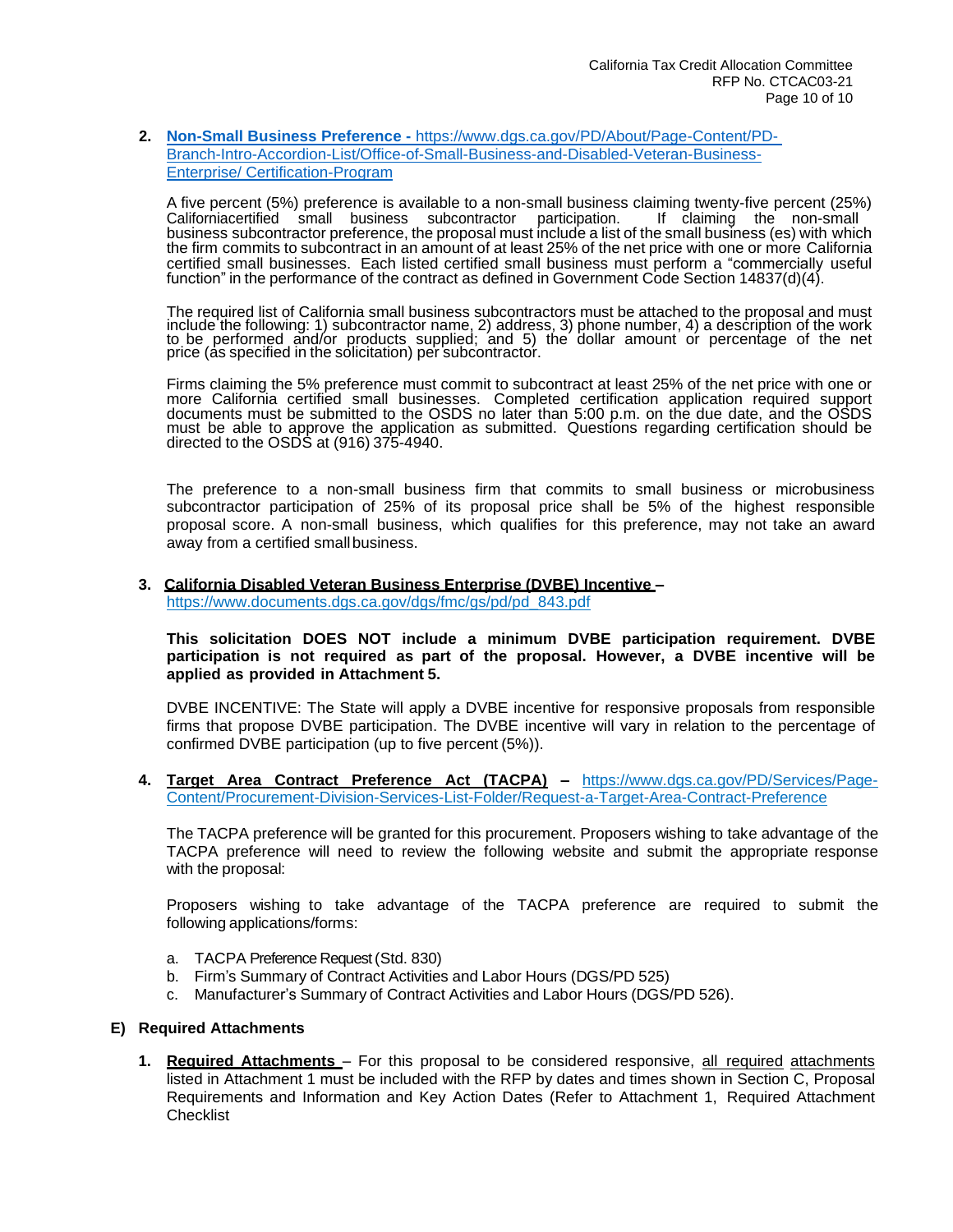#### **REQUIRED ATTACHMENT CHECK LIST**

A complete proposal or proposal package will consist of the items identified below. Complete this checklist to confirm the items in your proposal. Place a check mark or "X" next to each item that you are submitting to the State. For your proposal to be responsive, all required attachments must be returned. This checklist should be returned with your proposal packagealso.

| Attachment # | <b>Attachment Name/Description</b>                                                                                           |
|--------------|------------------------------------------------------------------------------------------------------------------------------|
|              | Attachment 1 - Required Attachment Check List                                                                                |
|              | Attachment 2 - Proposal/Proposer Certification Sheet                                                                         |
|              | Attachment 3 - Resumes of Key Personnel & Experience                                                                         |
|              | Attachment 4 - Proposer References                                                                                           |
|              | Attachment 5 - Cost Proposal Work Sheet                                                                                      |
|              | Attachment 6 - Payee Data Record (STD 204)                                                                                   |
|              | Attachment 7 - Contractor Certification Clauses (CCC 04/2017)                                                                |
|              | Attachment 8 - Darfur Contracting Act Certification                                                                          |
|              | Attachment 9 - California Civil Rights Laws Certification                                                                    |
|              | Attachment 10 - Small Business or Microbusiness Preference (if applicable)                                                   |
|              | Attachment 11 - Non-Small Business Preference (if applicable)                                                                |
|              | Attachment 12 - California Disabled Veteran Business Enterprise (DVBE)<br>Program Participation Instructions (if applicable) |
|              | Attachment 13 - Minimum Qualifications Certification                                                                         |
|              | Attachment 14 - Target Area Contract Preference Act (TACPA) (if applicable)                                                  |
|              | Attachment 15 - Bidder Declaration (GSPD-05-105)                                                                             |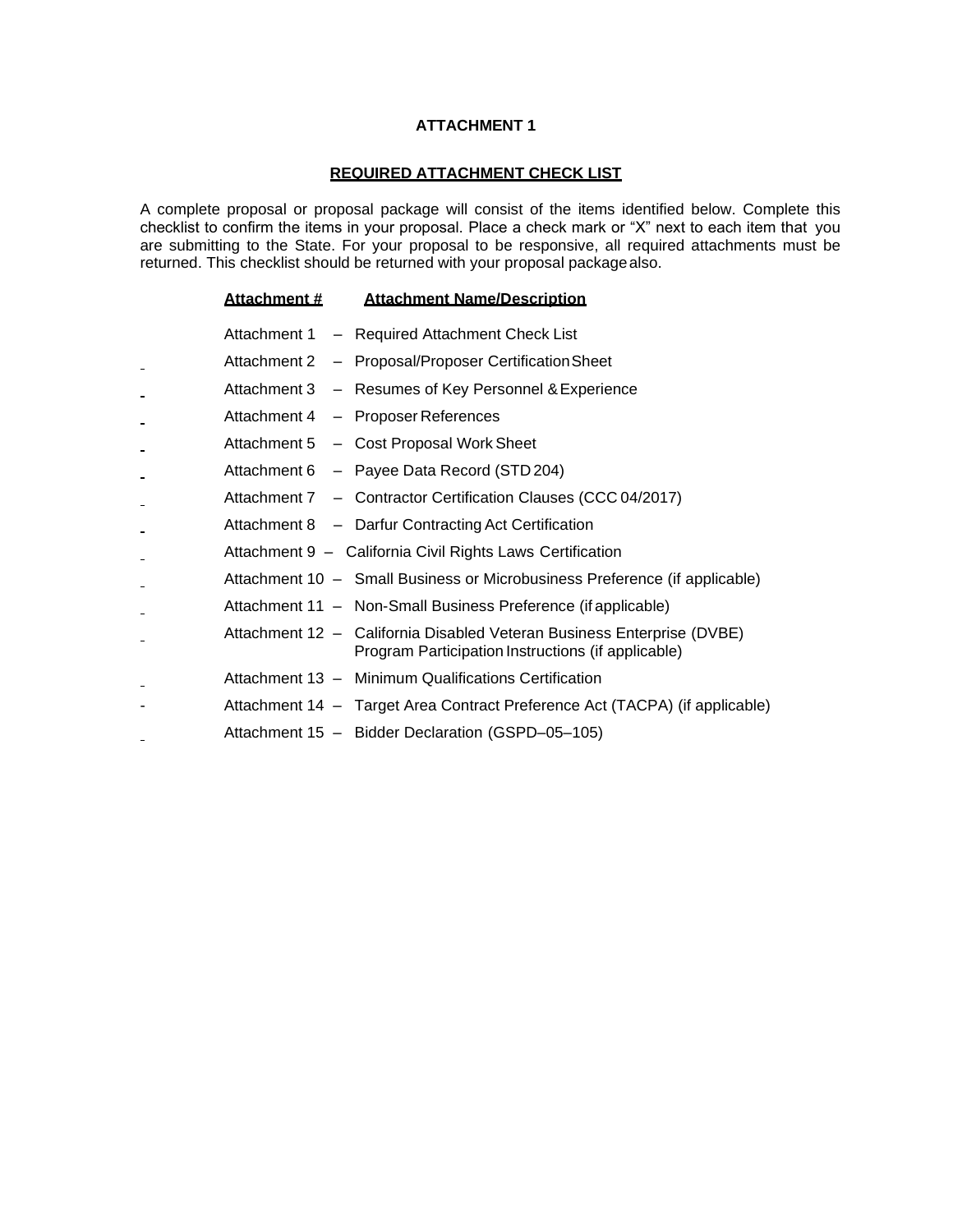## **PROPOSAL/PROPOSER CERTIFICATION SHEET**

This Proposal/Proposer Certification Sheet must be signed and returned along with all the "required attachments" as an entire package with original signatures. The proposal must be transmitted in a sealed envelope in accordance with RFP instructions.

## **Do not return the RFP nor the "Sample Agreement" at the end of this RFP.**

- A. Place all required attachments behind this certification sheet.
- B. The signature affixed hereon and dated certifies compliance with all the requirements of this proposal document. The signature below authorizes the verification of this certification.
- C. The signature below certifies to the best of your knowledge that the information provided on this document is true and complete.

## **An Unsigned Proposal/Proposer CertificationSheet May Be Cause for Rejection**

| 1. Company Name                                                                                              |                                        | 2. Telephone Number                                          | 2a. Fax Number             |  |
|--------------------------------------------------------------------------------------------------------------|----------------------------------------|--------------------------------------------------------------|----------------------------|--|
|                                                                                                              |                                        |                                                              |                            |  |
| 3. Address                                                                                                   |                                        |                                                              |                            |  |
|                                                                                                              |                                        |                                                              |                            |  |
| Indicate your organization type:                                                                             |                                        |                                                              |                            |  |
| 4. Sole Proprietorship                                                                                       | $\Box$ Partnership<br>5.1              |                                                              | $\Box$ Corporation<br>6. I |  |
| Indicate the applicable employee and/or corporation number:                                                  |                                        |                                                              |                            |  |
| 7. Federal Employee ID No. (FEIN)                                                                            |                                        | 8. California Corporation No.                                |                            |  |
| 9. Indicate applicable license and/or certification information:                                             |                                        |                                                              |                            |  |
|                                                                                                              |                                        |                                                              |                            |  |
|                                                                                                              |                                        |                                                              |                            |  |
| 10. Proposer's Name (Print)                                                                                  |                                        | 11. Title                                                    |                            |  |
|                                                                                                              |                                        |                                                              |                            |  |
| 12. Signature                                                                                                |                                        | 13. Date                                                     |                            |  |
|                                                                                                              |                                        |                                                              |                            |  |
| 14. Are you certified with the Department of General Services, Office of Small Business Certification and    |                                        |                                                              |                            |  |
| Resources (OSBCR) as:                                                                                        |                                        |                                                              |                            |  |
| a. California Small Business Yes $\Box$ No $\Box$                                                            |                                        | b. Disabled Veteran Business Enterprise Yes $\Box$ No $\Box$ |                            |  |
| If yes, enter certification number:                                                                          | If yes, enter your service code below: |                                                              |                            |  |
|                                                                                                              |                                        |                                                              |                            |  |
| NOTE: A copy of your Certification is required to be included if either of the above items is checked "Yes". |                                        |                                                              |                            |  |
| Date application was submitted to OSBCR, if an application is pending:                                       |                                        |                                                              |                            |  |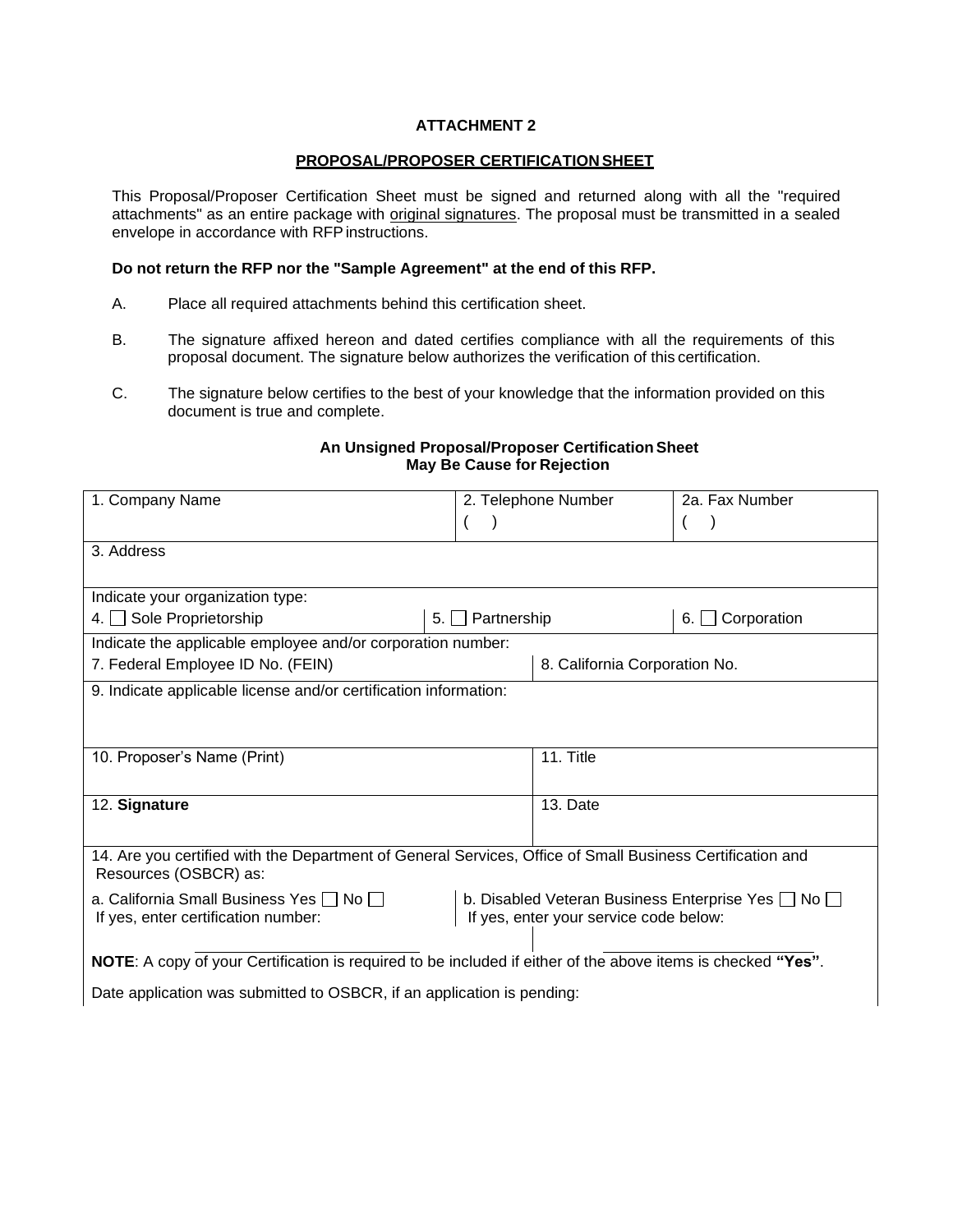# **Completion Instructions for Proposal/Proposer Certification Sheet**

Complete the numbered items on the Proposal/Proposer Certification Sheet by following the instructions below.

| Item<br><b>Numbers</b>                                                                                                                                                                                                                                                                                                                                                                                                                      | <b>Instructions</b>                                                                                                                                                                                                                                                                                                                                                                                                                          |  |  |  |  |  |
|---------------------------------------------------------------------------------------------------------------------------------------------------------------------------------------------------------------------------------------------------------------------------------------------------------------------------------------------------------------------------------------------------------------------------------------------|----------------------------------------------------------------------------------------------------------------------------------------------------------------------------------------------------------------------------------------------------------------------------------------------------------------------------------------------------------------------------------------------------------------------------------------------|--|--|--|--|--|
|                                                                                                                                                                                                                                                                                                                                                                                                                                             |                                                                                                                                                                                                                                                                                                                                                                                                                                              |  |  |  |  |  |
| 1, 2, 2a, 3                                                                                                                                                                                                                                                                                                                                                                                                                                 | Must be completed. These items are self-explanatory.                                                                                                                                                                                                                                                                                                                                                                                         |  |  |  |  |  |
| 4                                                                                                                                                                                                                                                                                                                                                                                                                                           | Check if your firm is a sole proprietorship. A sole proprietorship is a form of business in which<br>one person owns all the assets of the business in contrast to a partnership and corporation. The<br>sole proprietor is solely liable for all the debts of the business.                                                                                                                                                                 |  |  |  |  |  |
| 5<br>Check if your firm is a partnership. A partnership is a voluntary agreement between two or<br>more competent persons to place their money, effects, labor, and skill, or some or all of them<br>in lawful commerce or business, with the understanding that there shall be aproportional<br>sharing of the profits and losses between them. An association of two or more persons to<br>carry on, as co-owners, a business for profit. |                                                                                                                                                                                                                                                                                                                                                                                                                                              |  |  |  |  |  |
| 6                                                                                                                                                                                                                                                                                                                                                                                                                                           | Check if your firm is a corporation. A corporation is an artificial person or legal entity created by<br>or under the authority of the laws of a state or nation, composed, in some rare instances, of a<br>single person and his successors, being the incumbents of a particular office, but ordinarily<br>consisting of an association of numerous individuals.                                                                           |  |  |  |  |  |
| $\overline{\mathbf{7}}$                                                                                                                                                                                                                                                                                                                                                                                                                     | Enter your federal employee tax identification number.                                                                                                                                                                                                                                                                                                                                                                                       |  |  |  |  |  |
| 8                                                                                                                                                                                                                                                                                                                                                                                                                                           | Enter your corporation number assigned by the California Secretary of State's Office. This<br>information is used for checking if a corporation is in good standing and qualified to conduct<br>business in California.                                                                                                                                                                                                                      |  |  |  |  |  |
| 9                                                                                                                                                                                                                                                                                                                                                                                                                                           | Complete, if applicable, by indicating the type of license and/or certification that your firm<br>possesses and that is required for the type of services being procured.                                                                                                                                                                                                                                                                    |  |  |  |  |  |
| 10, 11,<br>12, 13                                                                                                                                                                                                                                                                                                                                                                                                                           | Must be completed. These items are self-explanatory.                                                                                                                                                                                                                                                                                                                                                                                         |  |  |  |  |  |
| 14                                                                                                                                                                                                                                                                                                                                                                                                                                          | If certified as a California Small Business, place a check in the "yes" box, and enter your<br>certification number on the line. If certified as a Disabled Veterans Business Enterprise, place<br>a check in the "Yes" box and enter your service code on the line. If you are not certified to one<br>or both, place a check in the "No" box. If your certification is pending, enter the date your<br>application was submitted to OSBCR. |  |  |  |  |  |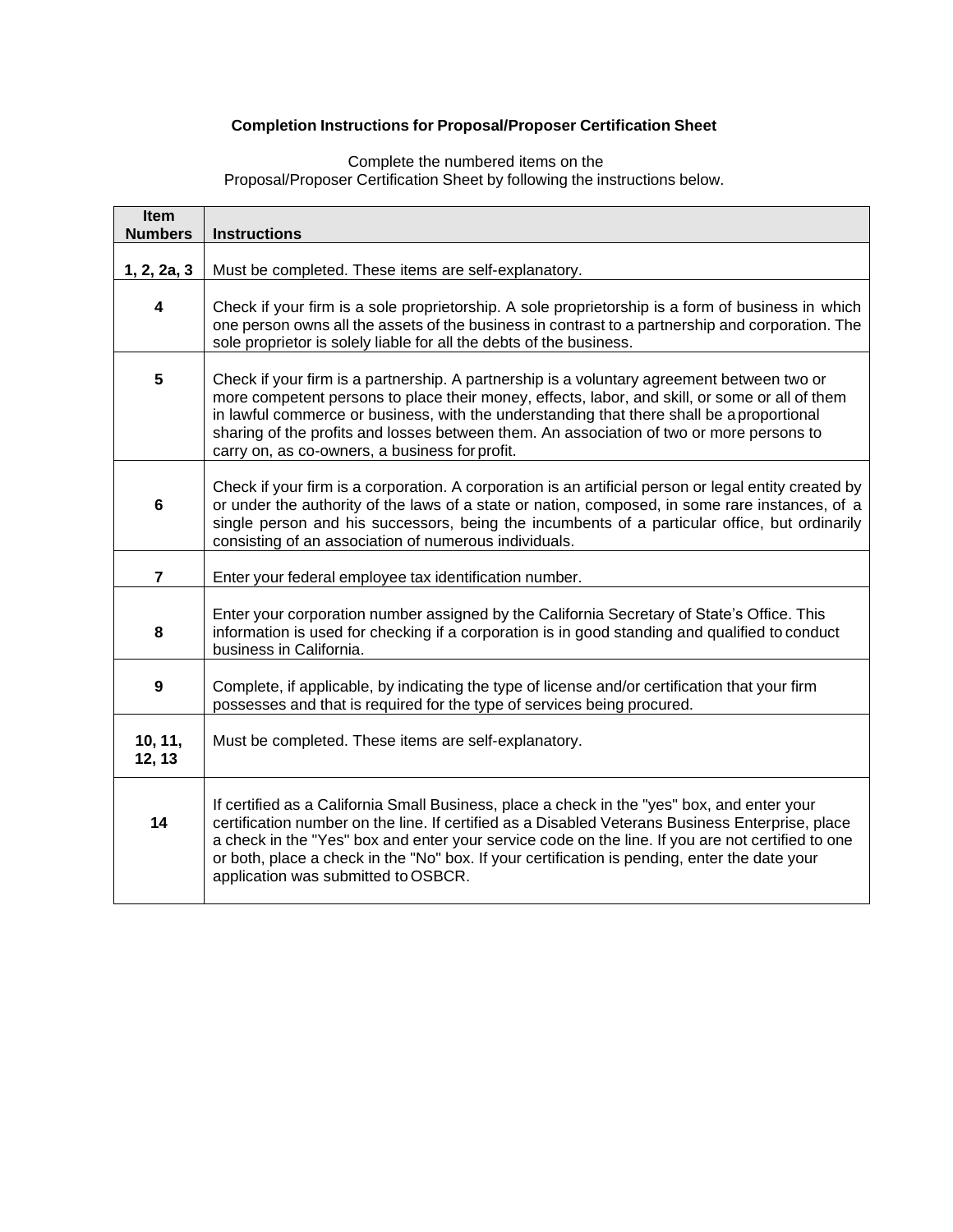## **RESUME OF KEY PERSONNEL & EXPERIENCE**

 $\mathbf{r}$ 

| Name of Firm:                                                                                                           |                                    |  |  |  |  |
|-------------------------------------------------------------------------------------------------------------------------|------------------------------------|--|--|--|--|
| Identify Key personnel (include partners, associates, etc.) who will be directly involved in providing the<br>services. |                                    |  |  |  |  |
| <b>Percent of Effort %</b><br>Name:                                                                                     |                                    |  |  |  |  |
| Title:                                                                                                                  | <b>Office Location:</b>            |  |  |  |  |
| <b>Phone Number:</b>                                                                                                    | Email:                             |  |  |  |  |
| Role:                                                                                                                   |                                    |  |  |  |  |
| <b>How Long in Current Position?</b>                                                                                    | How Long Employed in Current Firm? |  |  |  |  |
| <b>Experience:</b>                                                                                                      |                                    |  |  |  |  |
|                                                                                                                         |                                    |  |  |  |  |
|                                                                                                                         |                                    |  |  |  |  |
|                                                                                                                         |                                    |  |  |  |  |
| Name of Firm:                                                                                                           |                                    |  |  |  |  |
| Identify Key personnel (include partners, associates, etc.) who will be directly involved in providing the<br>services. |                                    |  |  |  |  |
| Name:                                                                                                                   | <b>Percent of Effort %</b>         |  |  |  |  |
| Title:                                                                                                                  | <b>Office Location:</b>            |  |  |  |  |
| <b>Phone Number:</b>                                                                                                    | Email:                             |  |  |  |  |
| Role:                                                                                                                   |                                    |  |  |  |  |
| <b>How Long in Current Position?</b>                                                                                    | How Long Employed in Current Firm? |  |  |  |  |
| <b>Experience:</b>                                                                                                      |                                    |  |  |  |  |
|                                                                                                                         |                                    |  |  |  |  |
|                                                                                                                         |                                    |  |  |  |  |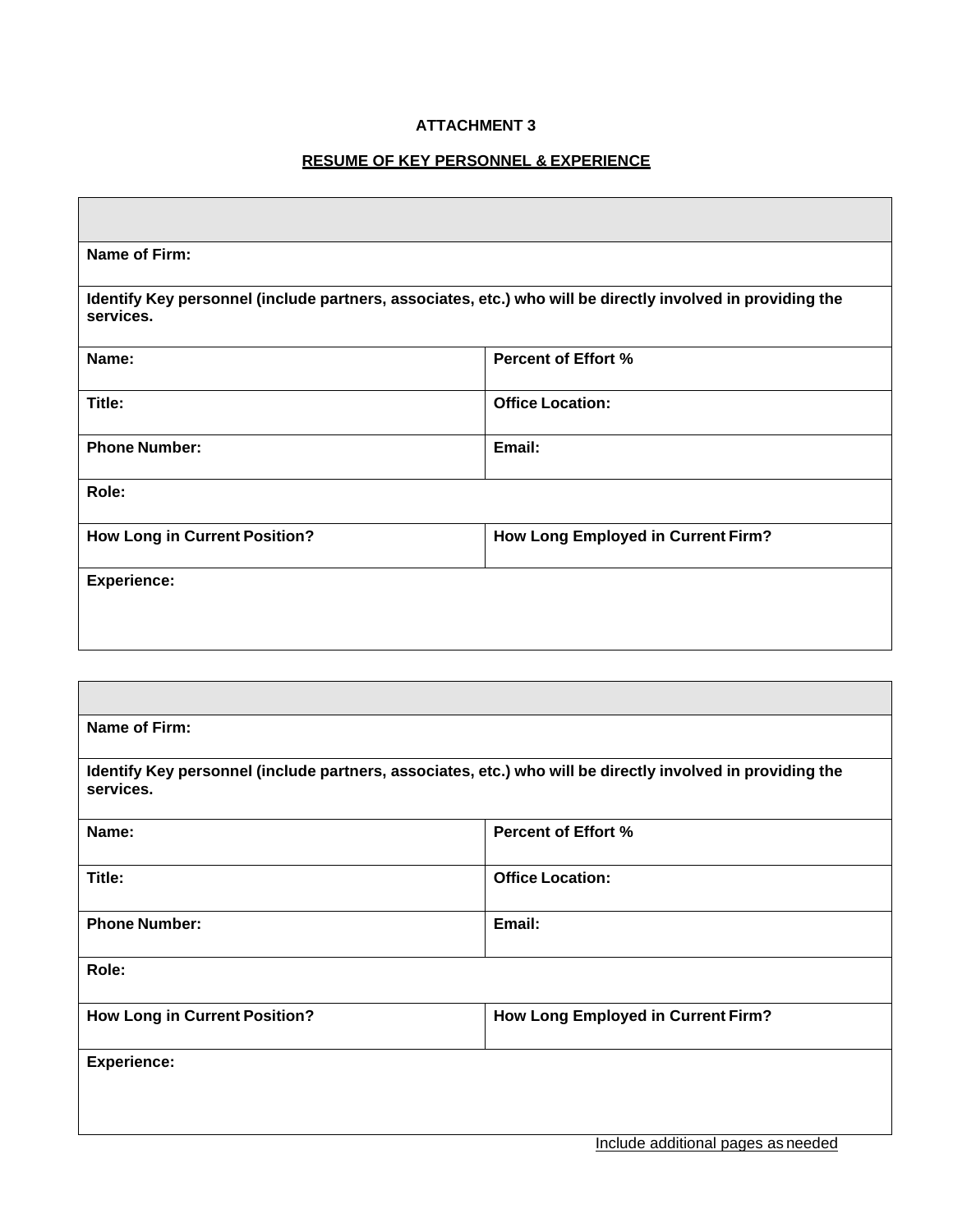#### **PROPOSER REFERENCES**

Submission of this attachment is mandatory. Failure to complete and return this attachment with your proposal will cause your proposal to be rejected and deemed nonresponsive.

List below three references for services performed within the last five years, which are similar to the scope of work to be performed in this contract. If three references cannot be provided, please explain why on an attached sheet of paper.

| <b>REFERENCE 1</b>                                             |      |                                  |          |
|----------------------------------------------------------------|------|----------------------------------|----------|
| Name of Firm<br><b>Street Address</b><br><b>Contact Person</b> | City | State<br><b>Telephone Number</b> | Zip Code |
| Dates of Service                                               |      | Value or Cost of Service         |          |
| <b>Brief Description of Service Provided</b>                   |      |                                  |          |

| <b>REFERENCE 2</b>    |      |                          |          |
|-----------------------|------|--------------------------|----------|
| Name of Firm          |      |                          |          |
| <b>Street Address</b> | City | State                    | Zip Code |
| <b>Contact Person</b> |      | <b>Telephone Number</b>  |          |
| Dates of Service      |      | Value or Cost of Service |          |
| - - - -               |      |                          |          |

Brief Description of Service Provided

| <b>REFERENCE 3</b>    |      |                          |          |
|-----------------------|------|--------------------------|----------|
| Name of Firm          |      |                          |          |
| <b>Street Address</b> | City | State                    | Zip Code |
| <b>Contact Person</b> |      | <b>Telephone Number</b>  |          |
| Dates of Service      |      | Value or Cost of Service |          |

Brief Description of Service Provided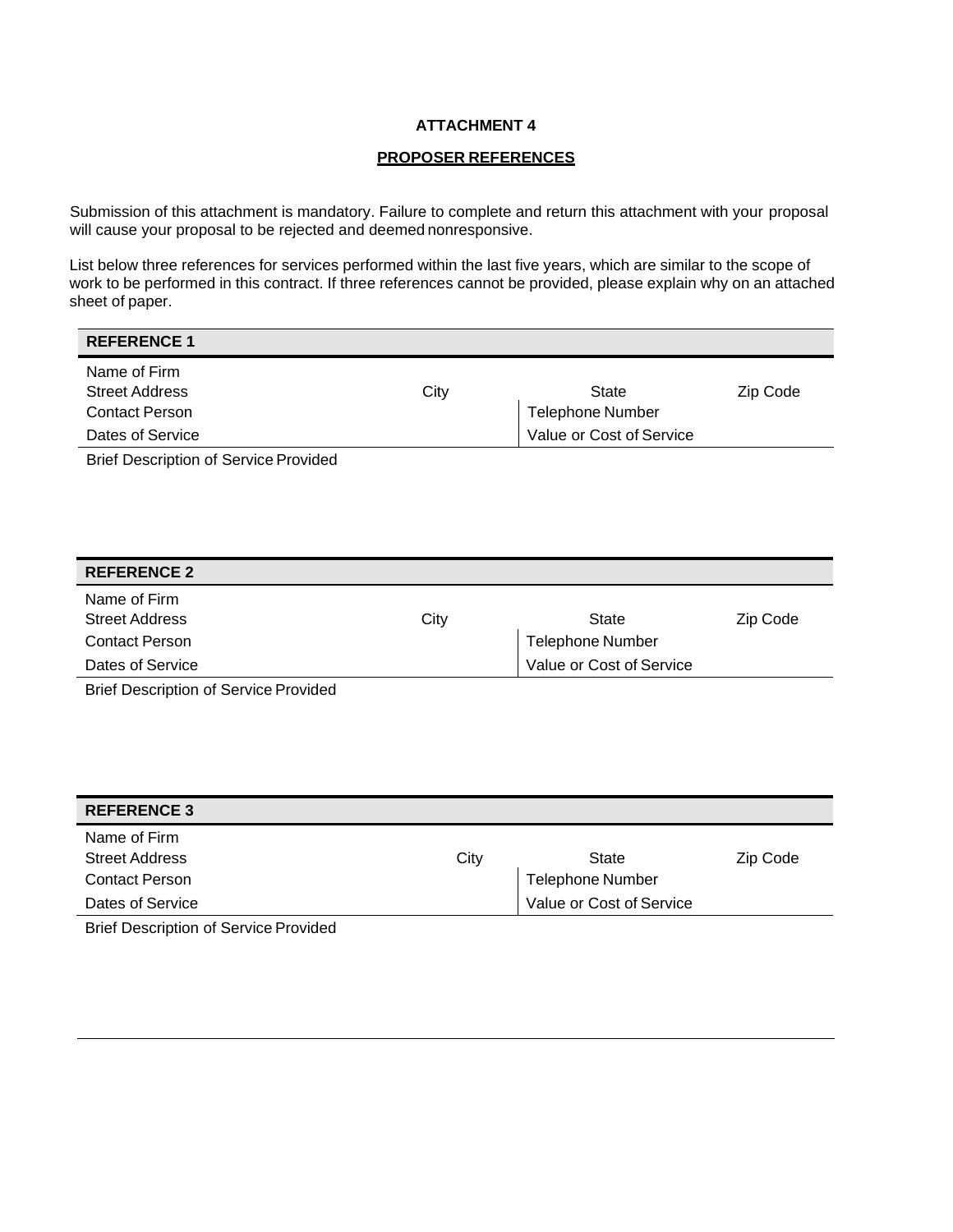## **COST PROPOSAL WORKSHEET**

**The total Contract amount may not exceed \$375,000 (Three Hundred Seventy-Five Thousand Dollars) for the Contract term (\$125,000 per year), with an option to extend the contract for one additional year and an additional \$125,000.** 

## **ANNUAL AMOUNT**

| Job Title<br>or Classification | <b>Task</b> | <b>Hours</b> | <b>Rate Per</b><br>Hour | <b>Extended Total</b> | Name of<br>Employee |
|--------------------------------|-------------|--------------|-------------------------|-----------------------|---------------------|
|                                |             |              |                         |                       |                     |
|                                |             |              |                         |                       |                     |
|                                |             |              |                         |                       |                     |
|                                |             |              |                         |                       |                     |
|                                |             |              |                         |                       |                     |
|                                |             |              |                         |                       |                     |
|                                |             |              |                         |                       |                     |
|                                |             |              |                         |                       |                     |
|                                |             |              |                         |                       |                     |
|                                |             |              |                         |                       |                     |
|                                |             |              |                         |                       |                     |

**Total Annual Costs (shall not exceed \$125,000): \$ \_\_\_\_\_\_\_\_\_\_\_\_\_\_**

**\*Note: Travel Costs will not be paid separately in this contract**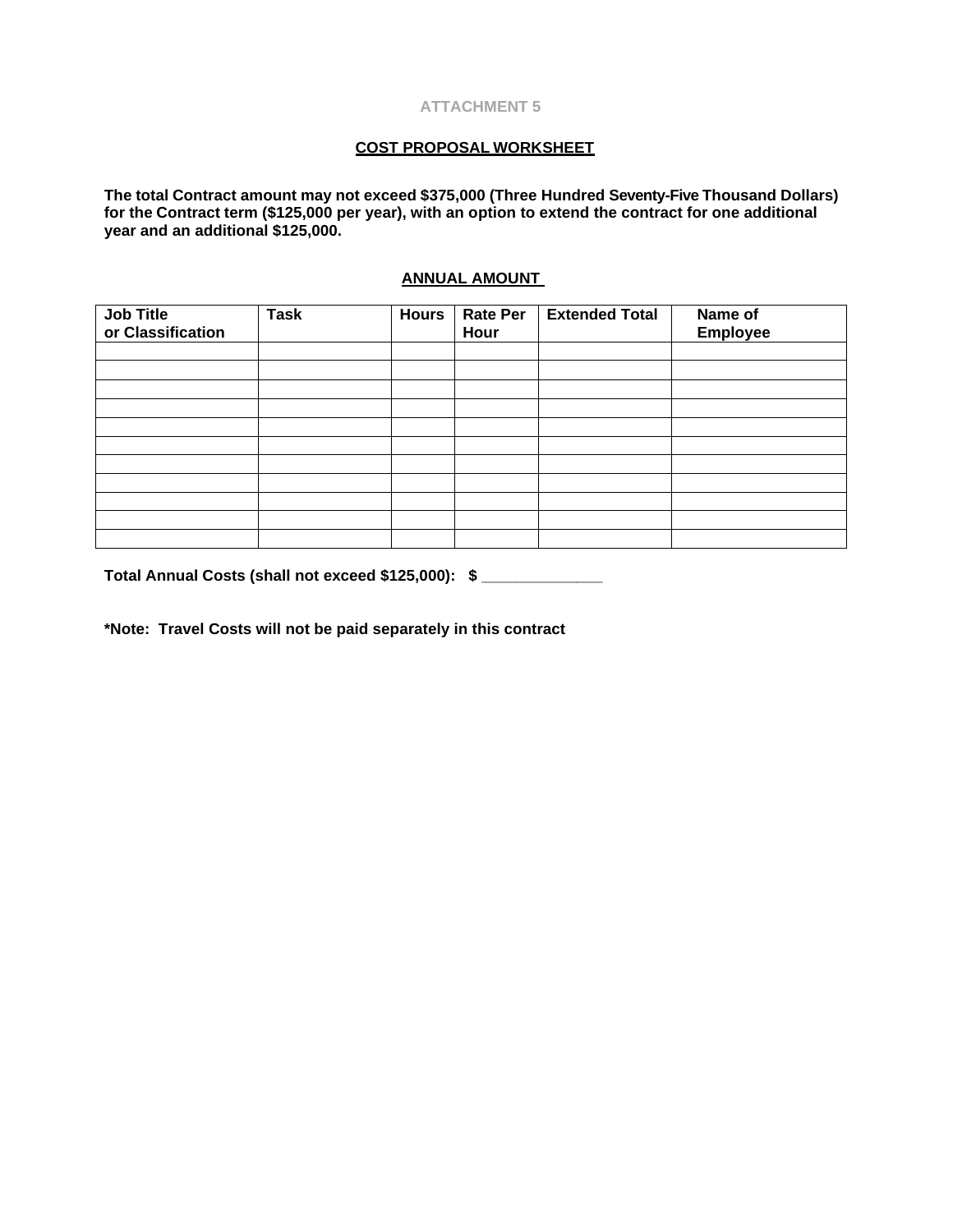#### **PAYEE DATA RECORD (STD. 204)**

Contractor must provide a taxpayer identification number (TIN) that has been assigned by the Federal Government. The TIN is entered on the Payee Data Record (Std. 204) and retained in our accounting department.

Click here to access the Payee Data Record (Std. 204) form:

<http://www.documents.dgs.ca.gov/dgs/fmc/pdf/std204.pdf>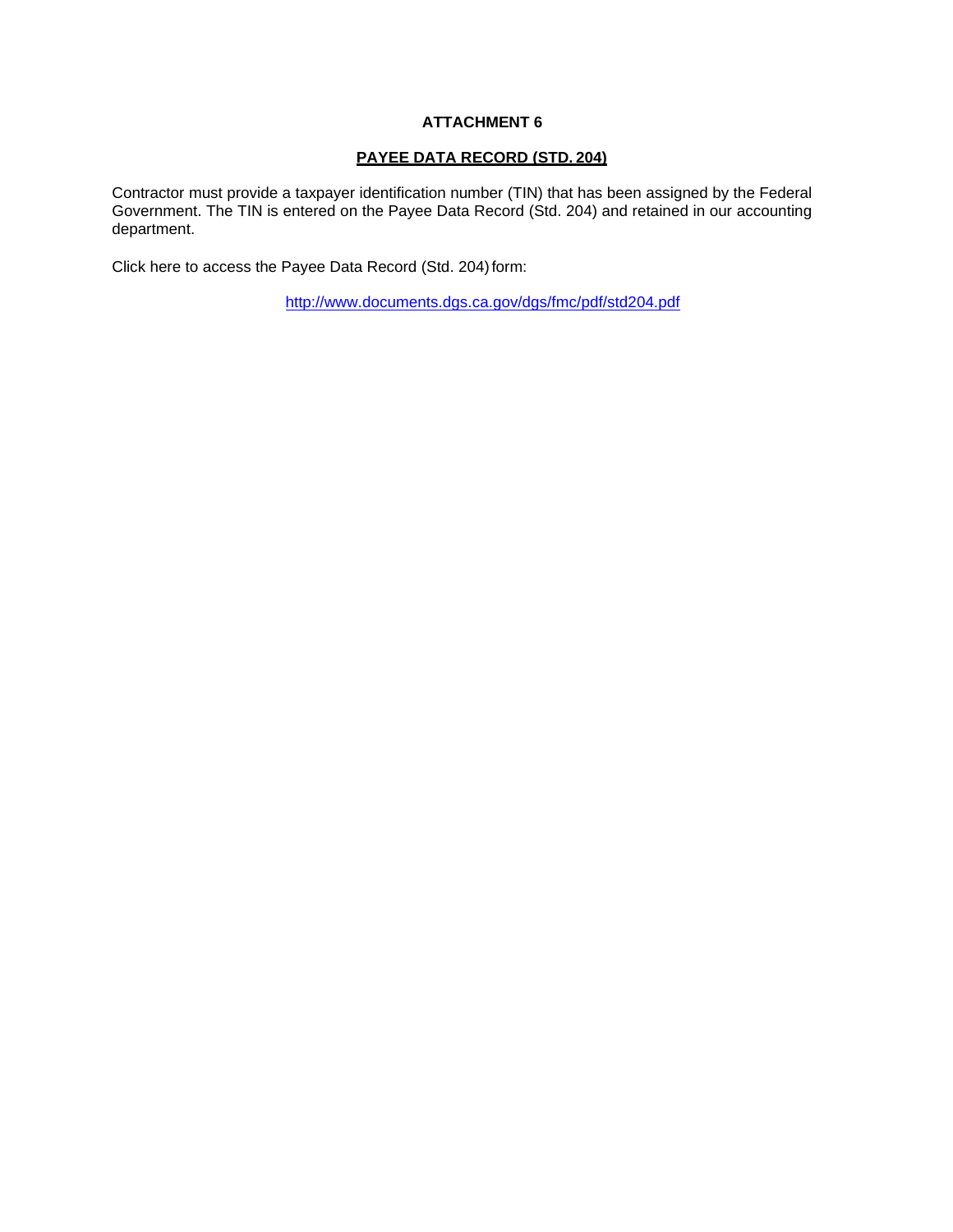## **CONTRACTOR CERTIFICATION CLAUSES (CCC04/2017)**

(http[s://www..ca.gov/OLS/Resources/Page-Content/Office-of-Legal-Services-Resources-List-](http://www.dgs.ca.gov/OLS/Resources/Page-Content/Office-of-Legal-Services-Resources-List-)Folder/Standard-Contract-Language)

#### **CERTIFICATION**

I, the official named below, CERTIFY UNDER PENALTY OF PERJURY that I am duly authorized to legally bind the prospective Contractor to the clause(s) listed below. This certification is made under the laws of the State of California.

| Contractor/Proposer Firm Name (Printed)  |                           | <b>Federal ID Number</b> |
|------------------------------------------|---------------------------|--------------------------|
| By (Authorized Signature)                |                           |                          |
| Printed Name and Title of Person Signing |                           |                          |
| Date Executed                            | Executed in the County of |                          |

## CONTRACTOR CERTIFICATION CLAUSES

1. STATEMENT OF COMPLIANCE: Contractor has, unless exempted, complied with the nondiscrimination program requirements. (Gov. Code §12990 (a-f) and CCR, Title 2, Section 11102) (Not applicable to public entities.)

2. DRUG-FREE WORKPLACE REQUIREMENTS: Contractor will comply with the requirements ofthe Drug-Free Workplace Act of 1990 and will provide a drug-free workplace by taking the following actions:

a. Publish a statement notifying employees that unlawful manufacture, distribution, dispensation, possession or use of a controlled substance is prohibited and specifying actions to be taken against employees for violations.

b. Establish a Drug-Free Awareness Program to inform employees about:

- 1) the dangers of drug abuse in the workplace;
- 2) the person's or organization's policy of maintaining a drug-free workplace;
- 3) any available counseling, rehabilitation and employee assistance programs; and,
- 4) penalties that may be imposed upon employees for drug abuse violations.

c. Every employee who works on the proposed Agreement will:

1) receive a copy of the company's drug-free workplace policy statement; and,

2) agree to abide by the terms of the company's statement as a condition of employment on the Agreement.

Failure to comply with these requirements may result in suspension of payments under the Agreement or termination of the Agreement or both and Contractor may be ineligible for award of any future State agreements if the department determines that any of the following has occurred: the Contractor has made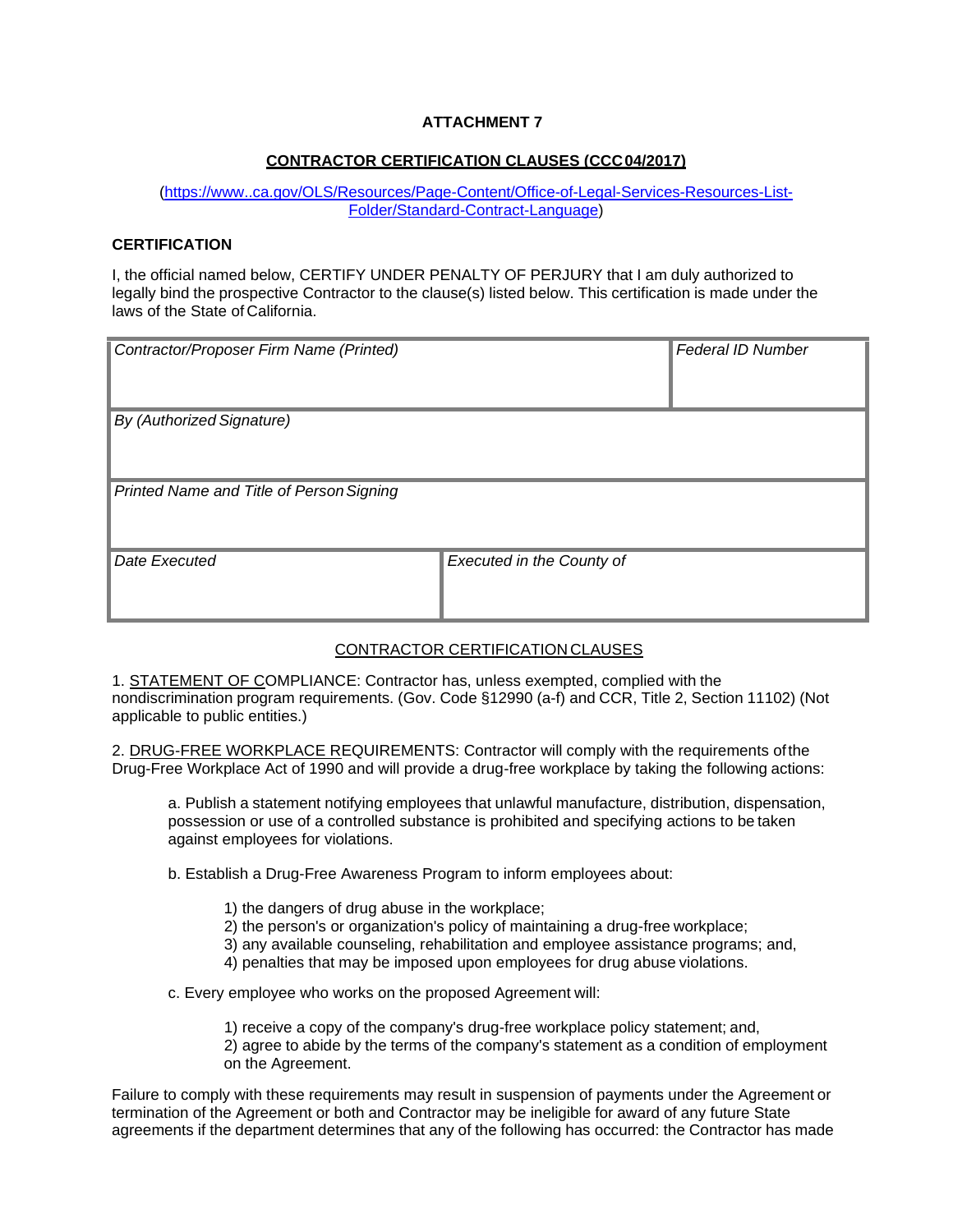false certification, or violated the certification by failing to carry out the requirements as noted above. (Gov. Code §8350 et seq.)

3. NATIONAL LABOR RELATIONS BOARD CERTIFICATION: Contractor certifies that no more than one (1) final unappealable finding of contempt of court by a Federal court has been issued against Contractor within the immediately preceding two-year period because of Contractor's failure to comply with an order of a Federal court, which orders Contractor to comply with an order of the National Labor Relations Board. (Pub. Contract Code §10296) (Not applicable to public entities.)

4. CONTRACTS FOR LEGAL SERVICES \$50,000 OR MORE- PRO BONO REQUIREMENT: Contractor hereby certifies that Contractor will comply with the requirements of Section 6072 of the Business and Professions Code, effective January 1, 2003.

Contractor agrees to make a good faith effort to provide a minimum number of hours of pro bono legal services during each year of the contract equal to the lessor of 30 multiplied by the number of full time attorneys in the firm's offices in the State, with the number of hours prorated on an actual day basis for any contract period of less than a full year or 10% of its contract with the State.

Failure to make a good faith effort may be cause for non-renewal of a state contract for legal services, and may be taken into account when determining the award of future contracts with the State for legal services.

5. EXPATRIATE CORPORATIONS: Contractor hereby declares that it is not an expatriate corporation or subsidiary of an expatriate corporation within the meaning of Public Contract Code Section 10286 and 10286.1, and is eligible to contract with the State of California.

#### 6. SWEATFREE CODE OF CONDUCT:

a. All Contractors contracting for the procurement or laundering of apparel, garments or corresponding accessories, or the procurement of equipment, materials, or supplies, other than procurement related to a public works contract, declare under penalty of perjury that no apparel, garments or corresponding accessories, equipment, materials, or supplies furnished to the state pursuant to the contract have been laundered or produced in whole or in part by sweatshop labor, forced labor, convict labor, indentured labor under penal sanction, abusive forms of child labor or exploitation of children in sweatshop labor, or with the benefit of sweatshop labor, forced labor, convict labor, indentured labor under penal sanction, abusive forms of child labor or exploitation of children in sweatshop labor. The contractor further declares under penalty of perjury that they adhere to the Sweatfree Code of Conduct as set forth on the California Department of Industrial Relations website located at [www.dir.ca.gov,](http://www.dir.ca.gov/) and Public Contract Code Section 6108.

b. The contractor agrees to cooperate fully in providing reasonable access to the contractor's records, documents, agents or employees, or premises if reasonably required by authorized officials of the contracting agency, the Department of Industrial Relations, or the Department of Justice to determine the contractor's compliance with the requirements under paragraph (a).

7. DOMESTIC PARTNERS: For contracts of \$100,000 or more, Contractor certifies that Contractor is in compliance with Public Contract Code section 10295.3.

8. GENDER IDENTITY: For contracts of \$100,000 or more, Contractor certifies that Contractor is in compliance with Public Contract Code section 10295.35.

#### **DOING BUSINESS WITH THE STATE OF CALIFORNIA**

The following laws apply to persons or entities doing business with the State of California.

1. CONFLICT OF INTEREST: Contractor needs to be aware of the following provisions regarding current or former state employees. If Contractor has any questions on the status of any person rendering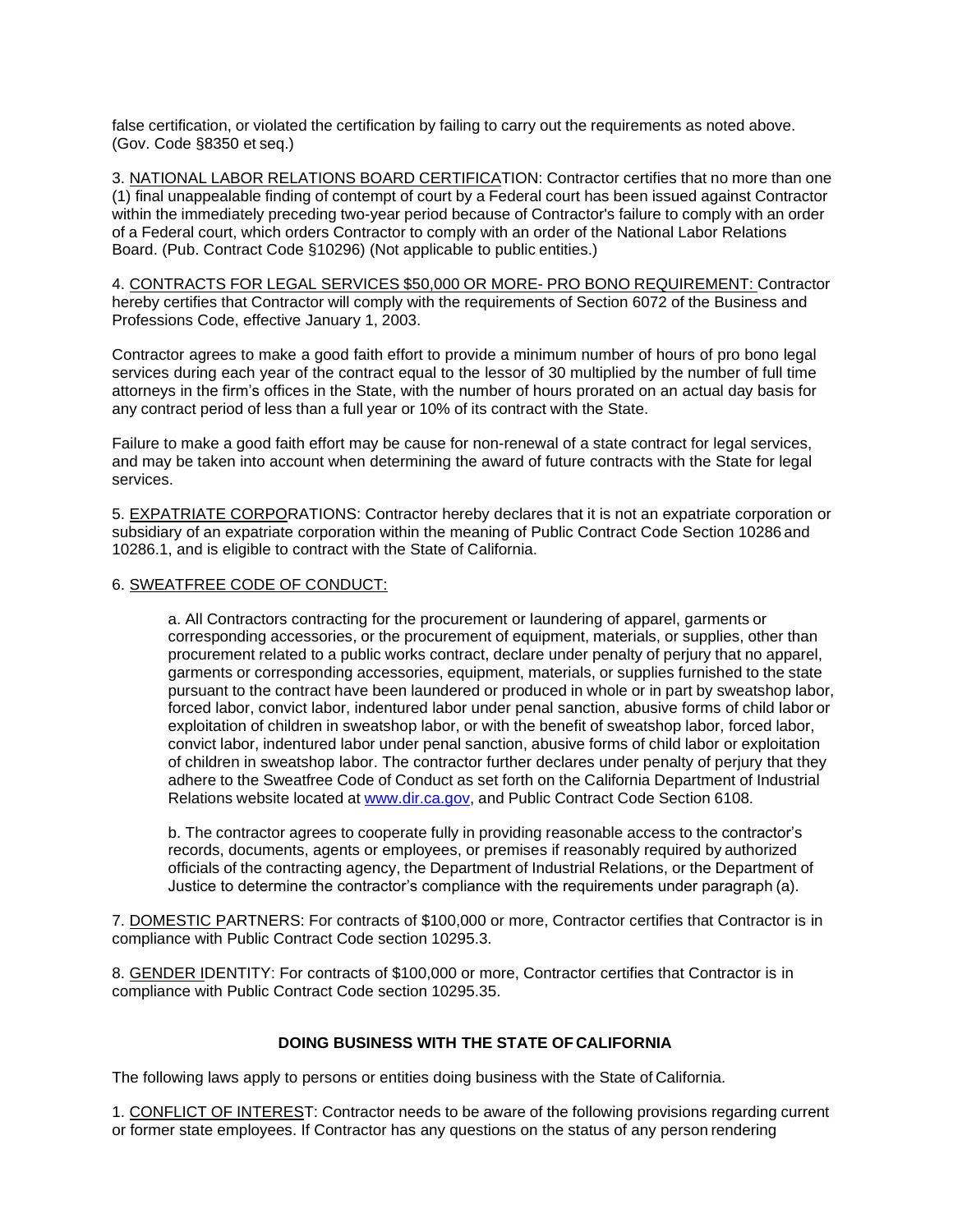services or involved with the Agreement, the awarding agency must be contacted immediately for clarification.

Current State Employees (Pub. Contract Code§10410):

1). No officer or employee shall engage in any employment, activity or enterprise from which the officer or employee receives compensation or has a financial interest and which is sponsored or funded by any state agency, unless the employment, activity or enterprise is required as a condition of regular state employment.

2). No officer or employee shall contract on his or her own behalf as an independent contractor with any state agency to provide goods or services.

Former State Employees (Pub. Contract Code§10411):

1). For the two-year period from the date he or she left state employment, no former state officer or employee may enter into a contract in which he or she engaged in any of thenegotiations, transactions, planning, arrangements or any part of the decision-making process relevant to the contract while employed in any capacity by any state agency.

2). For the twelve-month period from the date he or she left state employment, no former state officer or employee may enter into a contract with any state agency if he or she was employed by that state agency in a policy-making position in the same general subject area as theproposed contract within the 12-month period prior to his or her leaving state service.

If Contractor violates any provisions of above paragraphs, such action by Contractor shall render this Agreement void. (Pub. Contract Code §10420)

Members of boards and commissions are exempt from this section if they do not receive payment other than payment of each meeting of the board or commission, payment for preparatory time and payment for per diem. (Pub. Contract Code §10430(e))

2. LABOR CODE/WORKERS' COMPENSATION: Contractor needs to be aware of the provisions which require every employer to be insured against liability for Worker's Compensation or to undertake selfinsurance in accordance with the provisions, and Contractor affirms to comply with such provisions before commencing the performance of the work of this Agreement. (Labor Code Section 3700)

3. AMERICANS WITH DISABILITIES ACT: Contractor assures the State that it complies with the Americans with Disabilities Act (ADA) of 1990, which prohibits discrimination on the basis of disability, as well as all applicable regulations and guidelines issued pursuant to the ADA. (42 U.S.C. 12101 et seq.)

4. CONTRACTOR NAME CHANGE: An amendment is required to change the Contractor's name as listed on this Agreement. Upon receipt of legal documentation of the name change the State will process the amendment. Payment of invoices presented with a new name cannot be paid prior to approval of said amendment.

#### 5. CORPORATE QUALIFICATIONS TO DO BUSINESS IN CALIFORNIA:

a. When agreements are to be performed in the state by corporations, the contracting agencies will be verifying that the contractor is currently qualified to do business in California in order to ensure that all obligations due to the state are fulfilled.

b. "Doing business" is defined in R&TC Section 23101 as actively engaging in any transaction for the purpose of financial or pecuniary gain or profit. Although there are some statutory exceptions to taxation, rarely will a corporate contractor performing within the state not be subject to the franchise tax.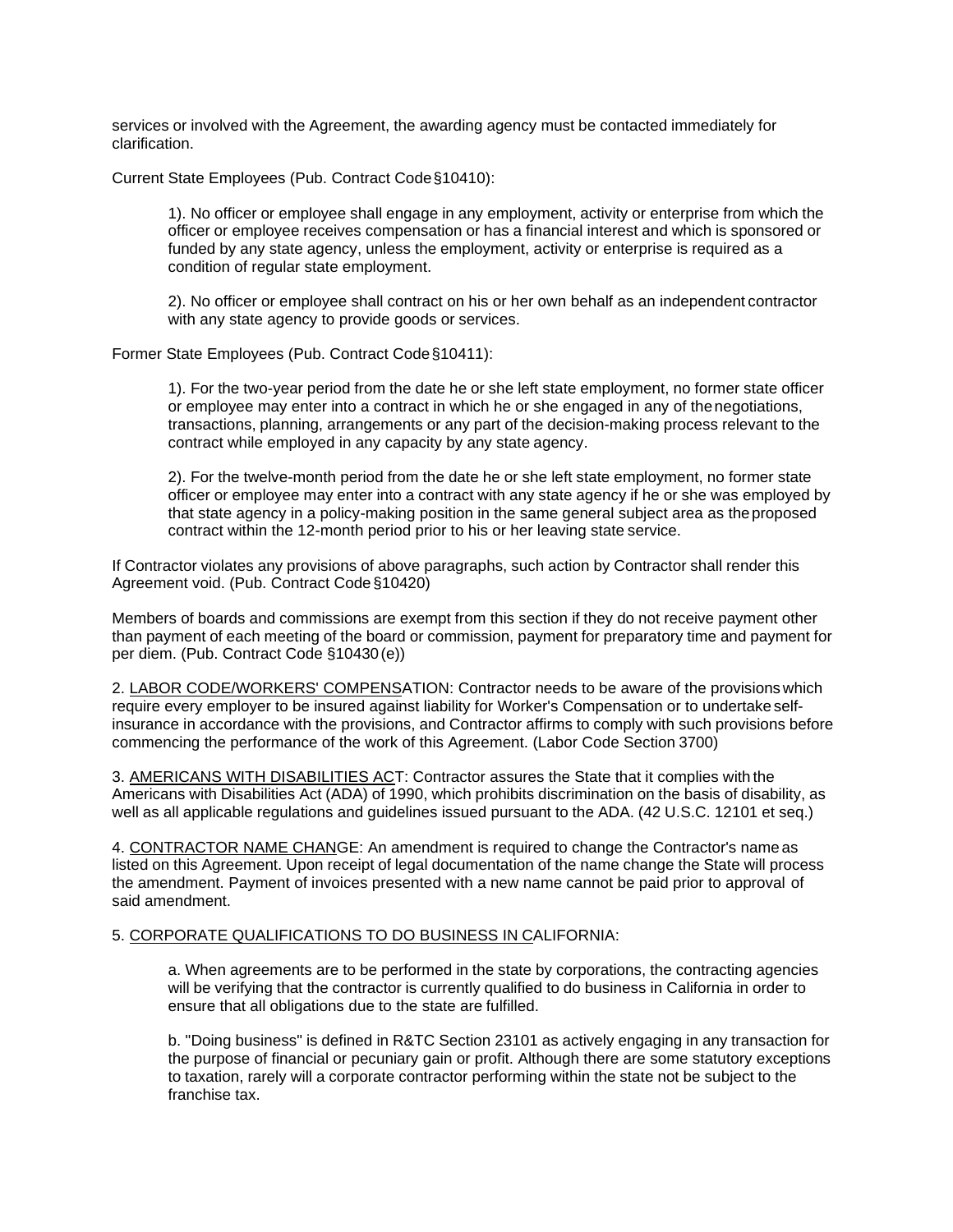c. Both domestic and foreign corporations (those incorporated outside of California) must be in good standing in order to be qualified to do business in California. Agencies will determine whether a corporation is in good standing by calling the Office of the Secretary of State.

6. RESOLUTION: A county, city, district, or other local public body must provide the State with a copy of a resolution, order, motion, or ordinance of the local governing body which by law has authority to enter into an agreement, authorizing execution of the agreement.

7. AIR OR WATER POLLUTION VIOLATION: Under the State laws, the Contractor shall not be*:* (1) in violation of any order or resolution not subject to review promulgated by the State Air Resources Board or an air pollution control district; (2) subject to cease and desist order not subject to review issued pursuant to Section 13301 of the Water Code for violation of waste discharge requirements or discharge prohibitions; or (3) finally determined to be in violation of provisions of federal law relating to air or water pollution.

8. PAYEE DATA RECORD FORM STD. 204: This form must be completed by all contractors that are not another state agency or other governmental entity.

.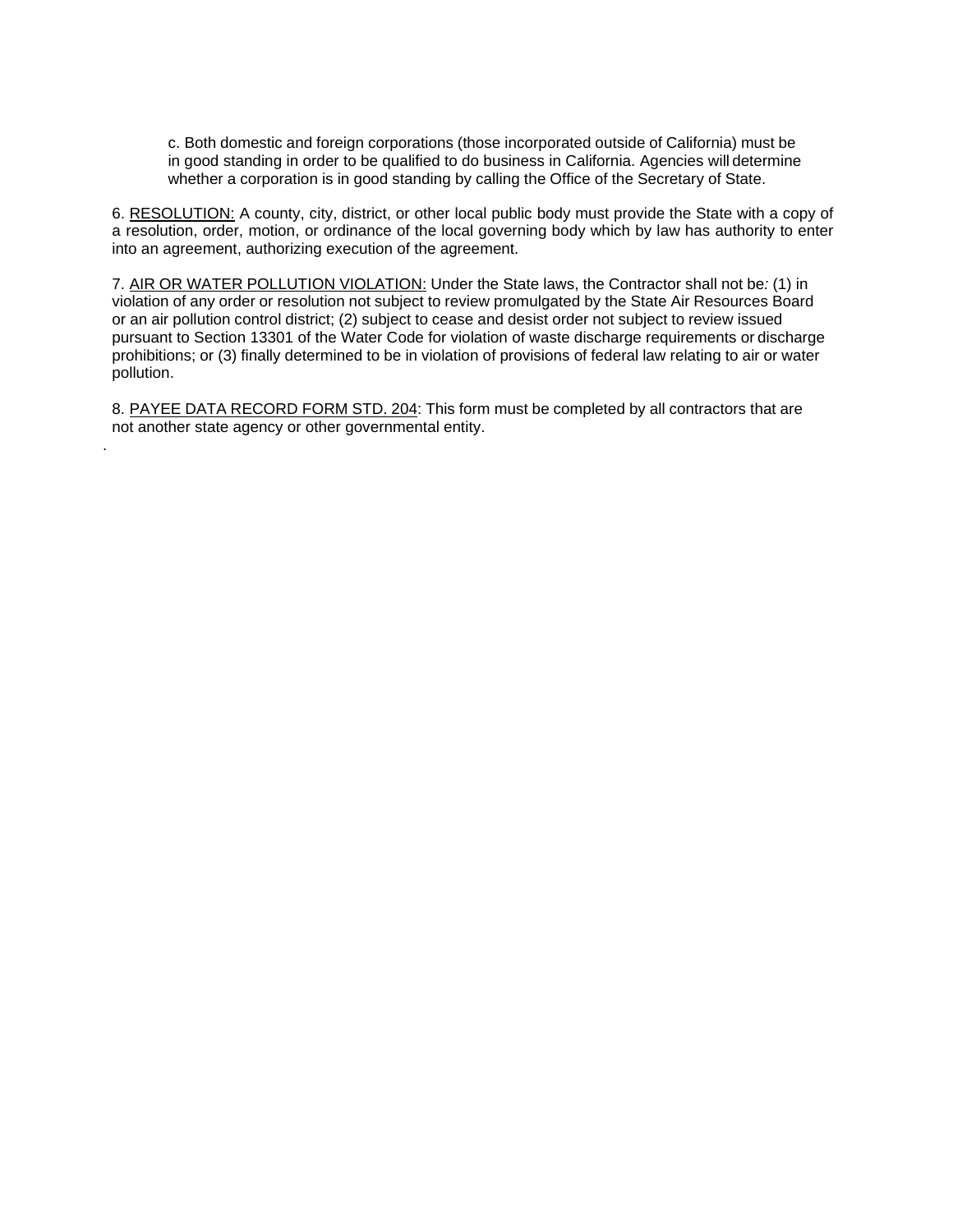## **DARFUR CONTRACTING ACT**

Pursuant to Public Contract Code section 10478, if a proposer currently or within the previous three years has had business activities or other operations outside of the United States, it must certify that it is not a "scrutinized" company as defined in Public Contract Code section 10476.

Therefore, to be eligible to submit a proposal, please insert your company name and Federal ID Number and complete only **one** of the following three paragraphs (via initials for Paragraph # 1 or Paragraph # 2, or via initials and certification for Paragraph # 3):

| Company/Vendor Name (Printed)                                    | <b>Federal ID Number</b> |
|------------------------------------------------------------------|--------------------------|
| Printed Name and Title of Person Initialing (for Options 1 or 2) |                          |

| 1. | Initials                                    | We do not currently have, and have not had within the previous three years,<br>business activities or other operations outside of the United States.<br>OR                                                                                                                                                                        |
|----|---------------------------------------------|-----------------------------------------------------------------------------------------------------------------------------------------------------------------------------------------------------------------------------------------------------------------------------------------------------------------------------------|
| 2. | Initials                                    | We are a scrutinized company as defined in Public Contract Code<br>section 10476, but we have received written permission from the Department of<br>General Services (DGS) to submit a proposal pursuant to Public Contract Code<br>section 10477(b). A copy of the written permission from DGS is included with our<br>proposal. |
|    |                                             | <b>OR</b>                                                                                                                                                                                                                                                                                                                         |
| 3. | <b>Initials</b><br>+ certification<br>below | We currently have, or we have had within the previous three years,<br>business activities or other operations outside of the United States,<br>but we certify below that we are not a scrutinized company<br>as defined in Public Contract Code section 10476.                                                                    |

## **CERTIFICATION for Paragraph # 3.**

I, the official named below, CERTIFY UNDER PENALTY OF PERJURY that I am duly authorized to legally bind the prospective proposer to the clause listed above in Paragraph # 3.

This certification is made under the laws of the State of California.

| By (Authorized Signature)                |                                     |
|------------------------------------------|-------------------------------------|
| Printed Name and Title of Person Signing |                                     |
| Date Executed                            | Executed in the County and State of |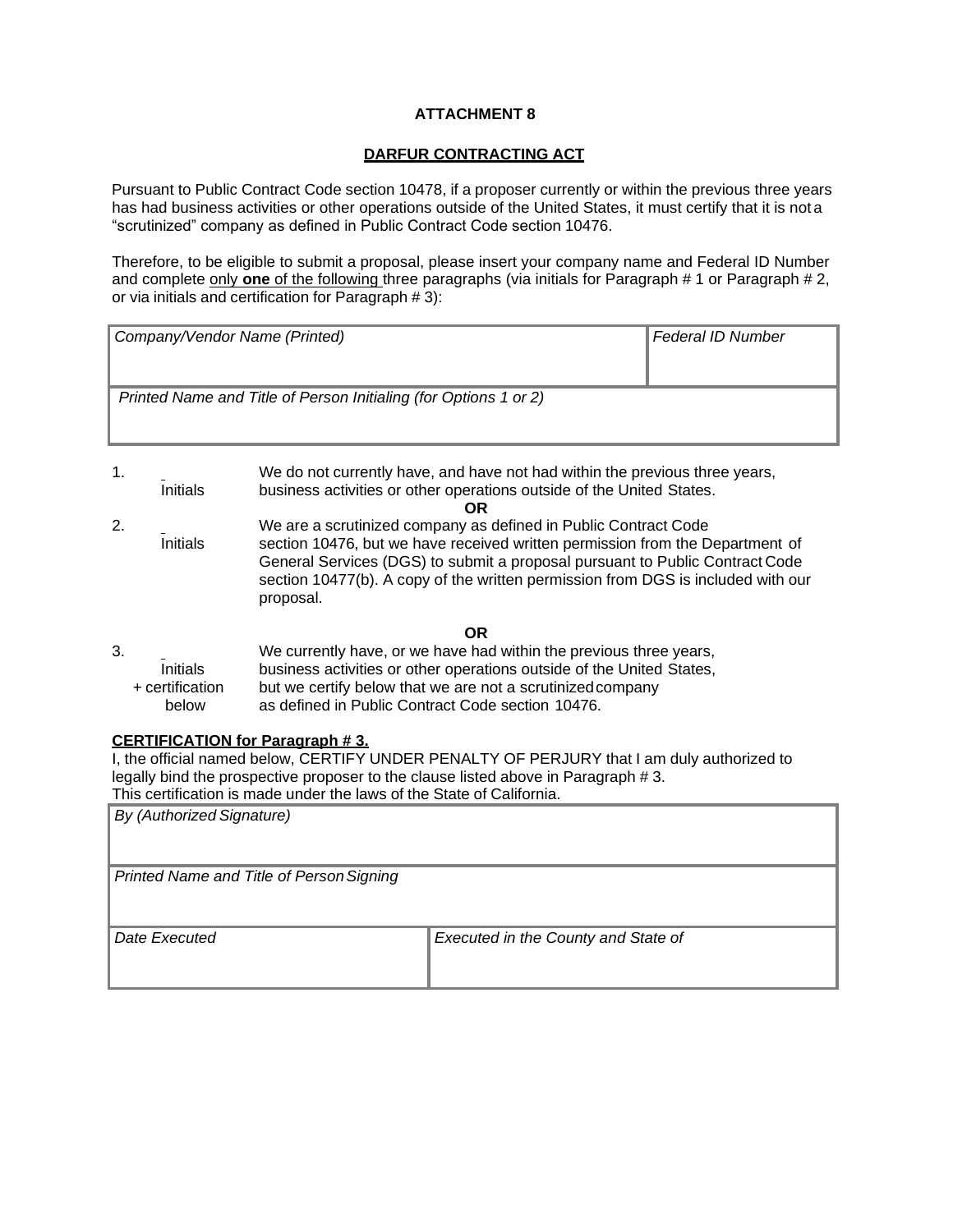## **CALIFORNIA CIVIL RIGHTS LAWSCERTIFICATION**

Pursuant to Public Contract Code section 2010, if a proposer executes or renews a contract over \$100,000 on or after January 1, 2017, the proposer hereby certifies compliance with the following:

- 1. CALIFORNIA CIVIL RIGHTS LAWS: For contracts over \$100,000 executed or renewed after January 1, 2017, the contractor certifies compliance with the Unruh Civil Rights Act (Section 51 of the Civil Code) and the Fair Employment and Housing Act (Section 12960 of the Government Code); and
- 2. EMPLOYER DISCRIMINATORY POLICIES: For contracts over \$100,000 executed or renewed after January 1, 2017, if a Contractor has an internal policy against a sovereign nation orpeoples recognized by the United States government, the Contractor certifies that such policies are not used in violation of the Unruh Civil Rights Act (Section 51 of the Civil Code) or the Fair Employment and Housing Act (Section 12960 of the Government Code).

#### **CERTIFICATION**

I, the official named below, certify under penalty of perjury under the laws of the State of California that the foregoing is true and correct.

| Proposer Firm Name (Printed)             |                                     | <b>Federal ID Number</b> |
|------------------------------------------|-------------------------------------|--------------------------|
| By (Authorized Signature)                |                                     |                          |
| Printed Name and Title of Person Signing |                                     |                          |
| Date Executed                            | Executed in the County and State of |                          |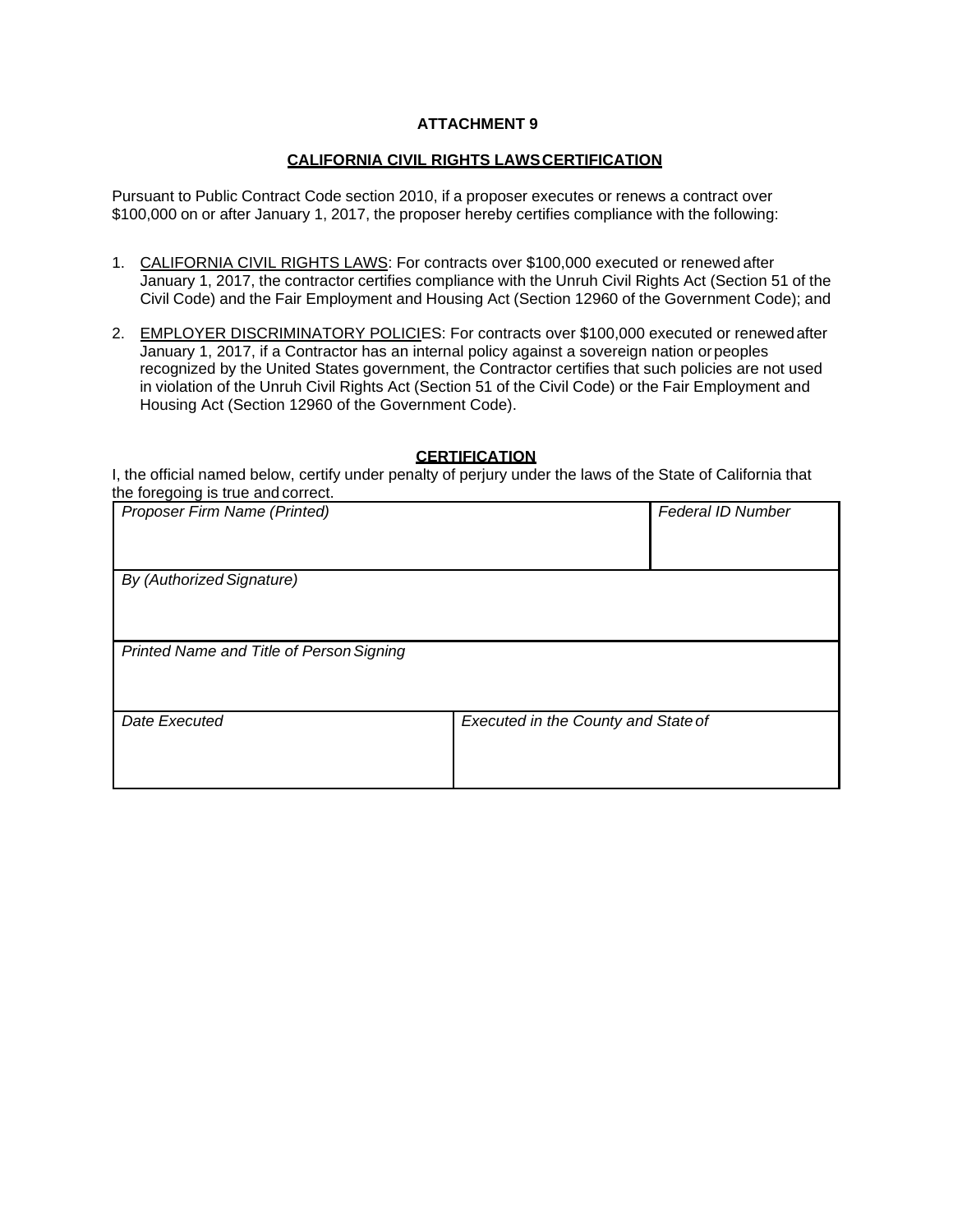## **SMALL BUSINESS OR MICROBUSINESSPREFERENCE**

## (If Applicable)

Small Business or Microbusiness Preference – [https://www.dgs.](http://www.dgs.ca.gov/PD/About/Page-Content/PD-)ca[.gov/PD/About/Page-Content/PD-](http://www.dgs.ca.gov/PD/About/Page-Content/PD-)Branch-Intro-Accordion-List/Office-of-Small-Business-and-Disabled-Veteran-Business-Enterprise/Certification-Program

A five percent (5%) preference will be applied to certified small business firms submitting proposals.To obtain the preference, firms must be certified as a small business at the time the proposal is submitted. The firm MUST include an updated copy of their Small Business Certificate to obtain the preference. The 5% preference is issued only for computation purposes to arrive at the successful firms and does not alter the amounts of the actual proposals. Once each proposal has been scored, if the highest responsible firm is not a certified small business or microbusiness, 5% of the highest scoring proposal is added to the total "earned" points for each proposal submitted by a certified small business. These final numbers, with the 5% included, are then used to determine the highest scoring proposal.

Questions regarding the small business certification or preference approval should be directed to the Office of Small Business & DVBE Services (OSDS) at (916) 375-4940 or can be found at the website listed above.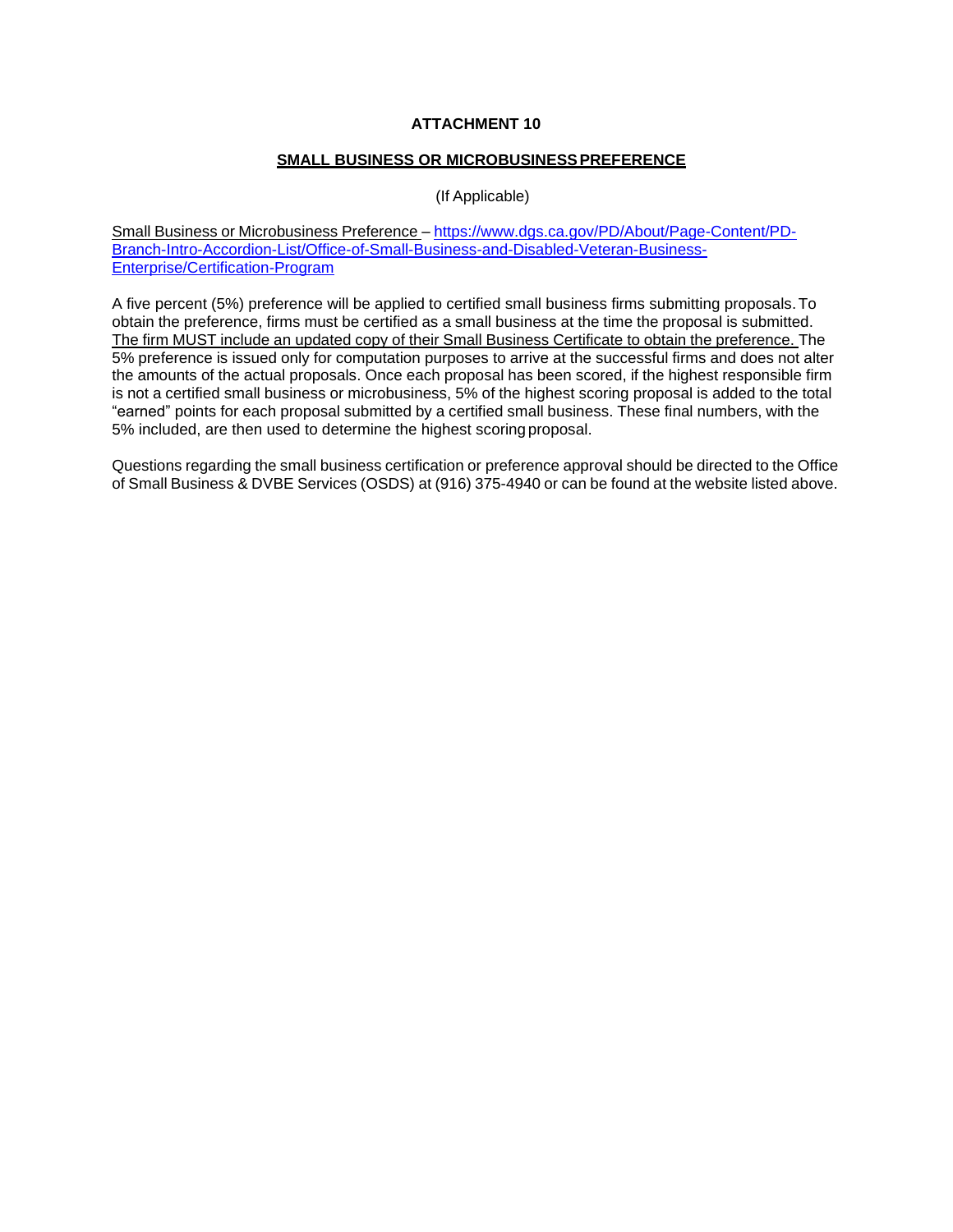#### **NON-SMALL BUSINESS PREFERENCE**

(If Applicable)

Non-Small Business Preference – https[://www.dgs..gov/PD/About/Page-Content/PD-Branch-Intro-](http://www.dgs.ca.gov/PD/About/Page-Content/PD-Branch-Intro-)Accordion-List/Office-of-Small-Business-and-Disabled-Veteran-Business-Enterprise/Certification-Program

A five percent (5%) proposal preference is available to a non-small business claiming twenty-five percent (25%) California certified small business subcontractor participation. If claiming the non-small business subcontractor preference, the proposal response must include a list of the smallbusiness(es) with which the firm commits to subcontract in an amount of at least 25% of the net proposal price with one or more California certified small businesses. Each listed certified small business must perform a "commercially useful function" in the performance of the contract as defined in Government Code Section 14837(d)(4).

The required list of California certified small business subcontractors must be attached to the proposal response and must include the following: 1) subcontractor name, 2) address, 3) phone number, 4) a description of the work to be performed and/or products supplied; and 5) the dollar amount or percentage of the net proposal price (as specified in the solicitation) per subcontractor.

Firms claiming the 5% preference must commit to subcontract at least 25% of the net proposal price with one or more California certified small businesses. Completed certification applications and required support documents must be submitted to the OSDS no later than 5:00 p.m. on the proposal due date, and the OSDS must be able to approve the application as submitted. Questions regarding certification should be directed to the OSDS at (916) 375-4940.

The preference to a non-small business firm that commits to small business or microbusiness subcontractor participation of 25% of its net proposal price shall be 5% of either the lowest, responsive, responsible firm's price or the highest responsive, responsible firm's total score. A non-smallbusiness, which qualifies for this preference, may not take an award away from a certified small business.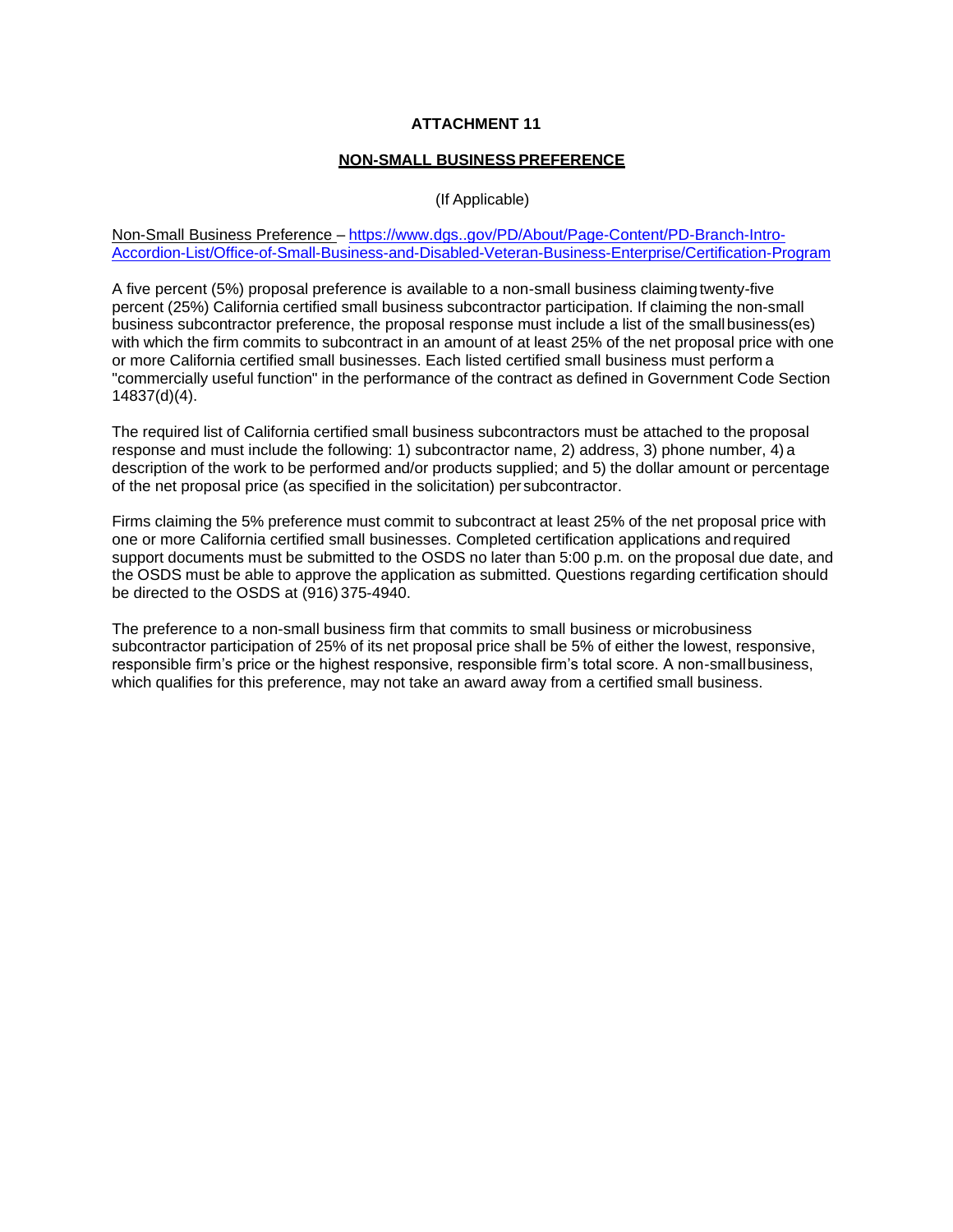## **CALIFORNIA DISABLED VETERAN BUSINESS ENTERPRISE(DVBE) PROGRAM PARTICIPATION INSTRUCTIONS**

**DVBE PARTICIPATION REQUIREMENT**. The Disabled Veteran Business Enterprise (DVBE) Participation Goal Program for State contracts is established in Public Contract Code (PCC) section 10115 et seq., Military and Veterans Code (MVC) section 999 et seq., and California Code of Regulations (CCR), title 2, section 1896.60 et seq. **This solicitation DOES NOT include a minimum DVBE participation requirement. DVBE participation is NOT required in the proposal. However, a DVBE incentive will be applied as provided below.**

**DVBE INCENTIVE.** The State will apply a DVBE incentive for responsive proposals (herein "proposal" or "proposals") from responsible proposers that propose DVBE participation. The DVBE incentive will vary in relation to the percentage of confirmed DVBE participation. The following percentages shall apply.

| <b>Confirmed DVBE Participation of</b> | <b>DVBE</b> Incentive |
|----------------------------------------|-----------------------|
| 5% and above                           | 5%                    |
| 4% to 4.99% inclusive                  | 4%                    |
| 3% to 3.99% inclusive                  | 3%                    |
| 2% to 2.99% inclusive                  | 2%                    |
| 1% to 1.99% inclusive                  | 1%                    |

As applicable: (1) Awards based on low price – The DVBE incentive is applied by reducing the proposal price by the amount of DVBE incentive as computed from the lowest responsive proposal price submitted by a responsible proposer. The DVBE incentive is for evaluation purposes only. Application of the DVBE incentive shall not displace an award to a small business with a nonsmall business.

> (2) Awards based on high score – The DVBE incentive is a percentage of the total possible available points, not including points for socioeconomic incentives or preferences. The DVBE incentive points are included in the sum of non-cost points. The DVBE incentive points cannot be used to achieve any applicable minimum point requirements.

**DVBE PARTICIPATION COMMITMENT. Proposers seeking the DVBE incentive must submit a completed Disabled Veteran Business Enterprise Declaration, STD. 843, which demonstrates DVBE participation and qualification for a DVBE incentive.** All disabled veteran owners and disabled veteran managers of the DVBE(s) must sign the form(s) which may be obtained through the following link: **https:/[/www.documents.dgs.ca.gov/dgs/fmc/gs/pd/pd\\_843.pdf](http://www.documents.dgs.ca.gov/dgs/fmc/gs/pd/pd_843.pdf)**. The completed form should be included with the submitted proposal.

DVBE participation information submitted by the intended awardee will be verified by the State. If evidence of an alleged violation is found during the verification process, the State or the Department of General Services, Office of Small Business and DVBE Services (OSDS) shall initiate an investigation in accordance with PCC section 10115 et seq., MVC section 999 et seq., and CCR, title 2, section 1896.60 et seq. Contractors found to be in violation of certain provisions may be subject to loss of certification, contract termination, and/or other penalties.

**Only State of California OSDS certified DVBEs** that perform a commercially useful function relevant to this solicitation may be used for the DVBE incentive and to comply with the DVBE Participation Goal Program. Please see MVC section 999(b) and CCR, title 2, section 1896.62(*l*) regarding the performance of a commercially useful function. Proposers are to verify each DVBE subcontractor's certification with OSDS to ensure DVBE eligibility. Proposers cannot demonstrate DVBE incentive eligibility and DVBE Participation Goal Program compliance by performing a good faith effort.

At the State's option prior to contract award, proposers may be required to submit additional written clarifying information. Failure to submit the requested written information as specified may be grounds for proposal rejection.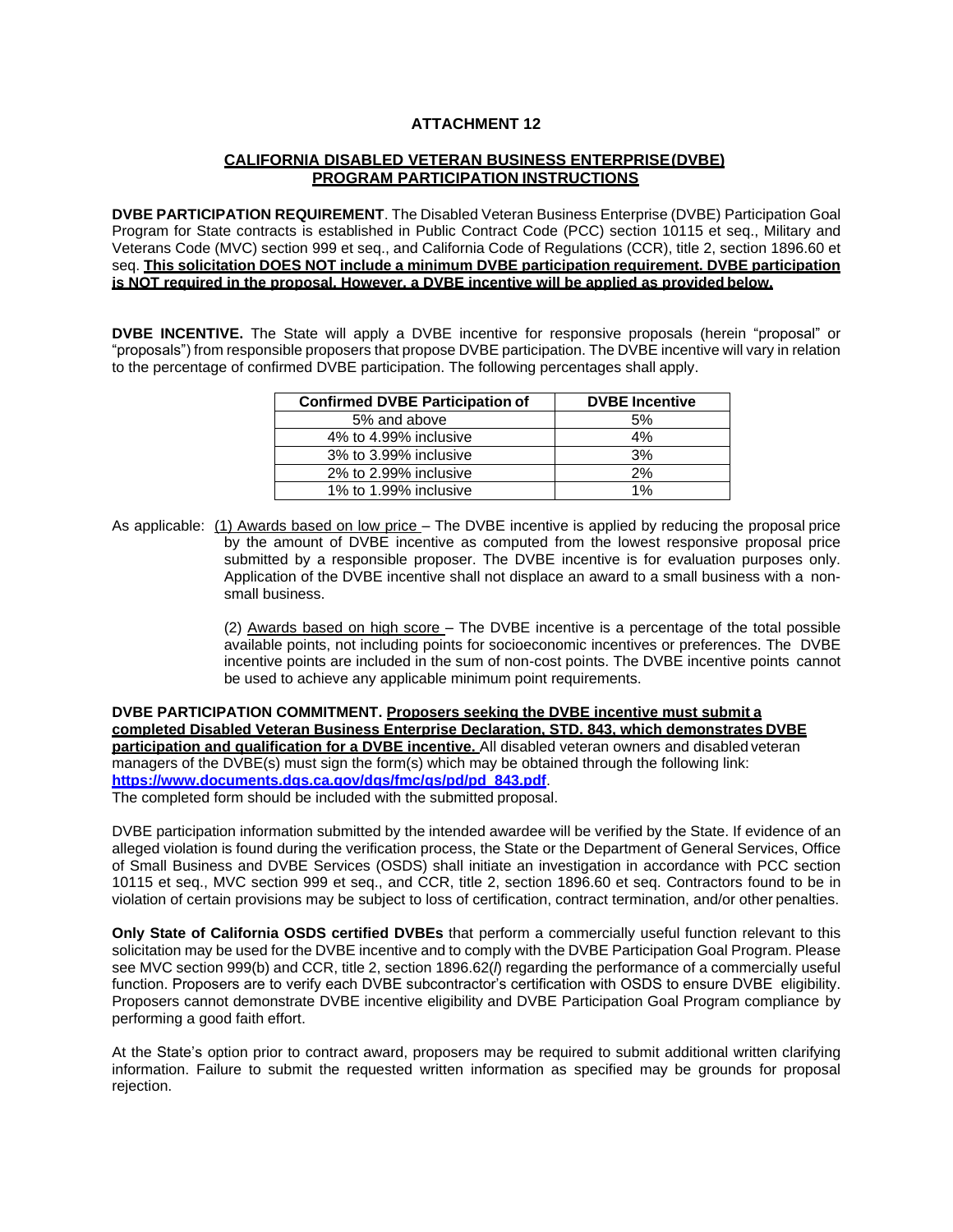## **RESOURCES AND INFORMATION\***

| <b>U.S. Department of Labor:</b><br>System for Award Management Formerly Central Contractor<br>Registration on-line database<br>https://www.dol.gov/general/businccr                                                                 |                                                                           | <b>FOR:</b><br>Service-Disabled Veteran-Owned<br><b>Businesses in California</b>                                                                                                                                                                                                                                        |
|--------------------------------------------------------------------------------------------------------------------------------------------------------------------------------------------------------------------------------------|---------------------------------------------------------------------------|-------------------------------------------------------------------------------------------------------------------------------------------------------------------------------------------------------------------------------------------------------------------------------------------------------------------------|
| <b>Local Organizations:</b><br><b>DVBE</b> local contacts<br>www.pd.dgs.ca.gov/smbus                                                                                                                                                 |                                                                           | FOR:<br>List of Potential DVBE Subcontractors                                                                                                                                                                                                                                                                           |
| <b>Department of General Services, Procurement Division</b><br>(DGS-PD) eProcurement:<br>Website: https://caleprocure.ca.gov/pages/index.aspx<br>Phone: (916) 375-2000<br>Email: eprocure@dgs.ca.gov                                 |                                                                           | FOR:<br>• SB/DVBE Search<br>• CSCR Advertisements<br>• Training Modules                                                                                                                                                                                                                                                 |
| <b>DGS-PD Office of Small Business and DVBE Services</b><br>(OSDS):<br>707 Third Street, Room 1-400, West Sacramento, CA95605<br>Website: www.pd.dgs.ca.gov/smbus<br><b>OSDS Receptionist:</b><br>PD Receptionist:<br>Fax:<br>Email: | (916) 375-4940<br>(800) 559-5529<br>(916) 375-4950<br>osdchelp@dgs.ca.gov | FOR:<br>Directory of OSDS Certified DVBEs<br>$\bullet$<br>• Certification Applications<br>• Certification Information<br>• Certification Status, Concerns<br>• General DVBE Program Information<br><b>DVBE Business Utilization Plan</b><br>$\bullet$<br>• SB/DVBE Advocates<br>• Lists of Trade and Focus Publications |

## **Commercially Useful Function Definition**

Military and Veterans Code section 999(b) California Code of Regulations, title 2, section 1896.62(*l*)

\*Contact information and available resources may be subject to change by the respective administration, department, division, or office. DVBEs must be certified by OSDS.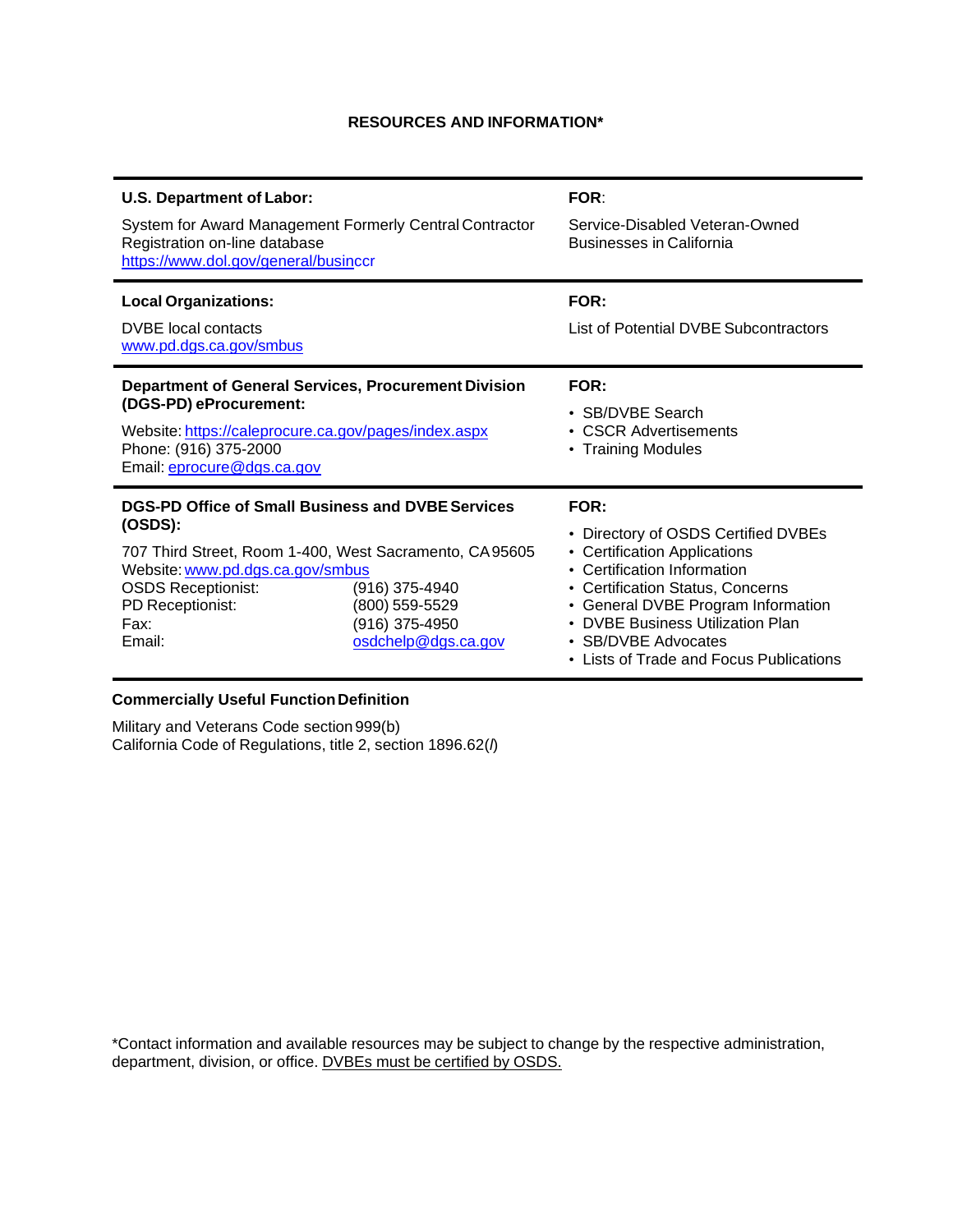#### MINIMUM QUALIFICATIONS CERTIFICATION

The firm certifies that it fulfills all of the minimum qualifications outlined in Section B of Request for Proposals No. CTCAC03-21 (the "RFP"). By signing this attachment, the firm also agrees to notify the California Tax Credit Allocation Committee (CTCAC) immediately upon its failure to continue to meet the minimum qualifications, if selected as the California certified general appraiser for CTCAC.

| On behalf of                                                                | , I certify that said firm |
|-----------------------------------------------------------------------------|----------------------------|
| (Firm Name)                                                                 |                            |
| complies with the Minimum Qualifications set forth in Section B of the RFP. |                            |

\_\_\_\_\_\_\_\_\_\_\_\_\_\_\_\_\_\_\_\_\_\_\_\_\_\_\_\_\_\_\_\_\_\_\_\_\_\_ \_\_\_\_\_\_\_\_\_\_\_\_\_\_\_\_\_\_\_\_\_\_\_\_\_\_\_\_\_\_\_\_\_\_\_\_\_\_

\_\_\_\_\_\_\_\_\_\_\_\_\_\_\_\_\_\_\_\_\_\_\_\_\_\_\_\_\_\_\_\_\_\_\_\_\_\_ \_\_\_\_\_\_\_\_\_\_\_\_\_\_\_\_\_\_\_\_\_\_\_\_\_\_\_\_\_\_\_\_\_\_\_\_\_\_

(Authorized Signature of Firm) (Firm Name)

\_\_\_\_\_\_\_\_\_\_\_\_\_\_\_\_\_\_\_\_\_\_\_\_\_\_\_\_\_\_\_\_\_\_\_\_\_\_

(Print Name) (Date)

(Title)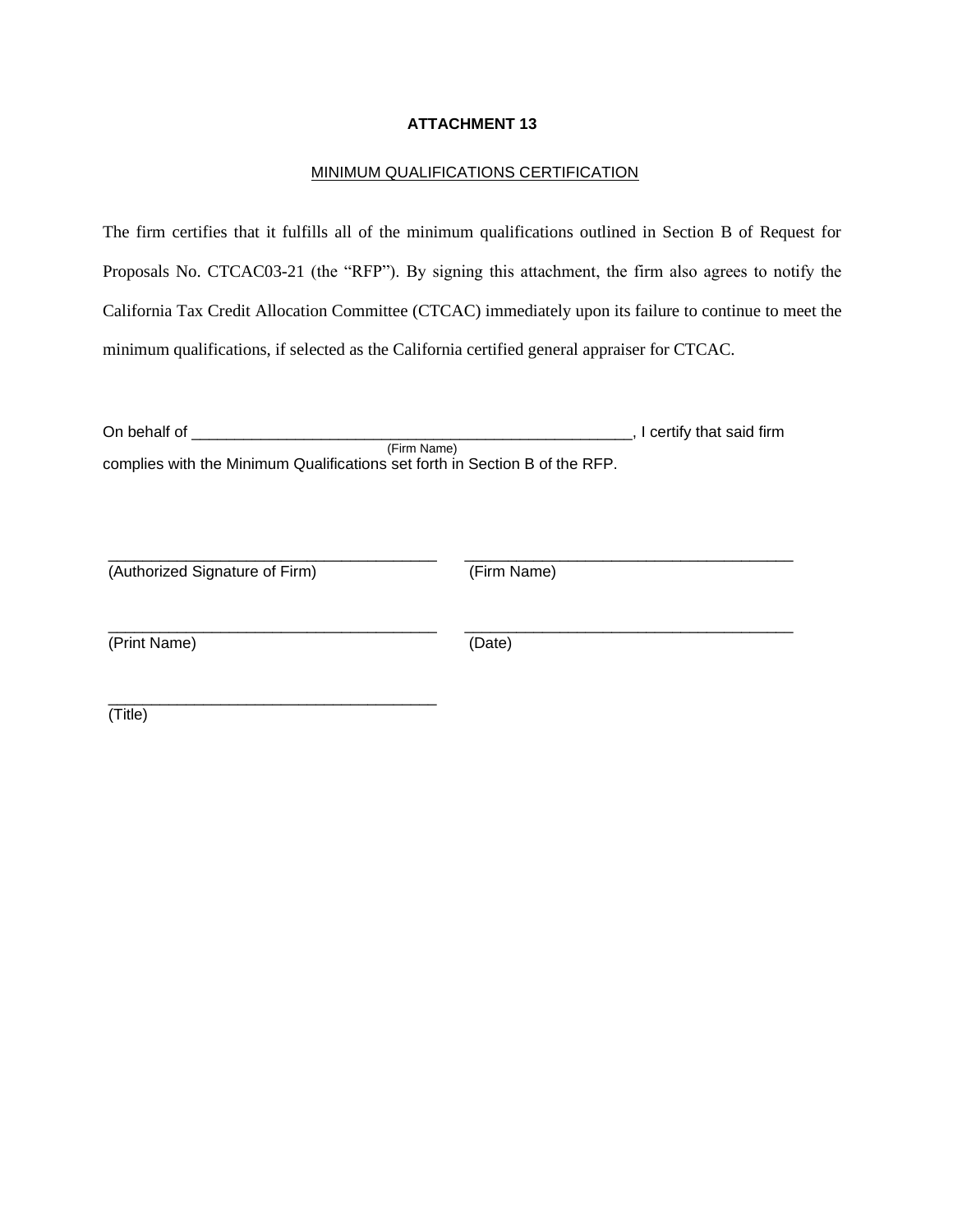## **ATTACHMENT 14 TARGET AREA CONTRACT PREFERENCE ACT (TACPA)**

## (If Applicable)

The Target Area Contract Preference Act (TACPA) economic stimulus preference program was established to stimulate business investment in distressed areas of the state and create job opportunities for Californians for improving the economic vitality of their communities. TACPA is regulated by Government Code Sections 4530-4535.3 and California Code of Regulations 1896.30-1896.40.Any firm whose proposal is over \$100,000 may apply for Target Area Contract Preference Act (TACPA) preference. TACPA provides 5 to 9 percent preferences for a California business that is located in the qualified zone.

Proposers wishing to take advantage of the TACPA preference will need to review the following website and submit the appropriate response with the proposal: [\(https://www.dgs.ca.gov/PD/Services/](http://www.dgs.ca.gov/PD/Services/Page-) Content/Procurement-Division-Services-List-Folder/Request-a-Target-Area-Contract-Preference)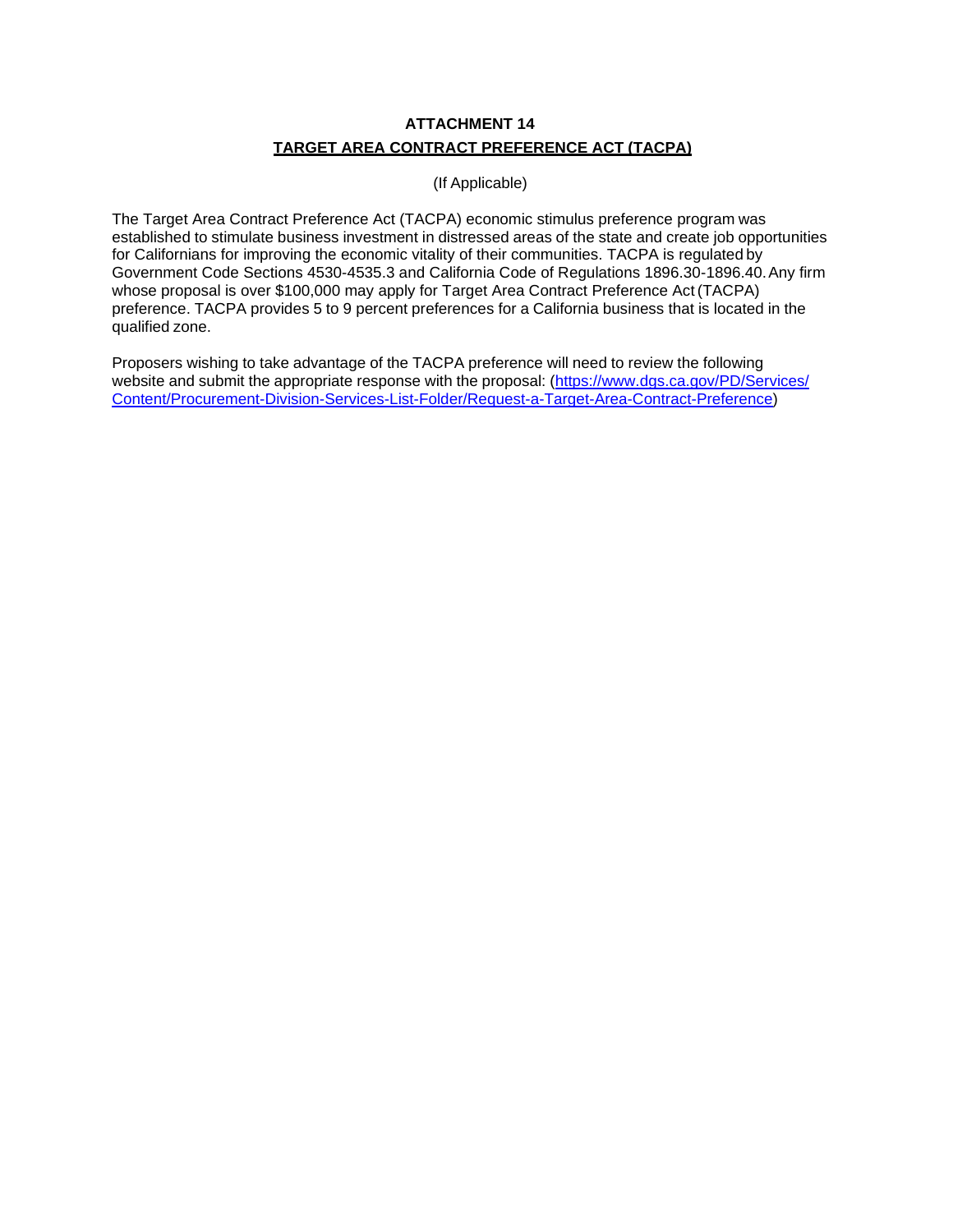#### **BIDDER DECLARATION**

Submission of the completed Bidder Declaration (GSPD 05-105) is mandatory for all submissions. In the Bidder Declaration (GSPD 05-105) firms are required to identify they are a DVBE and to identify any DVBE subcontractors, their proposed contract function, and the corresponding percentage of participation.

Click here to access the Bidder Declaration (GSPD 05-105) form:

[https://www.docum.dgs.ca.gov/dgs/mc/gs/pd/gspd05-105.pdf](http://www.documents.dgs.ca.gov/dgs/fmc/gs/pd/gspd05-105.pdf)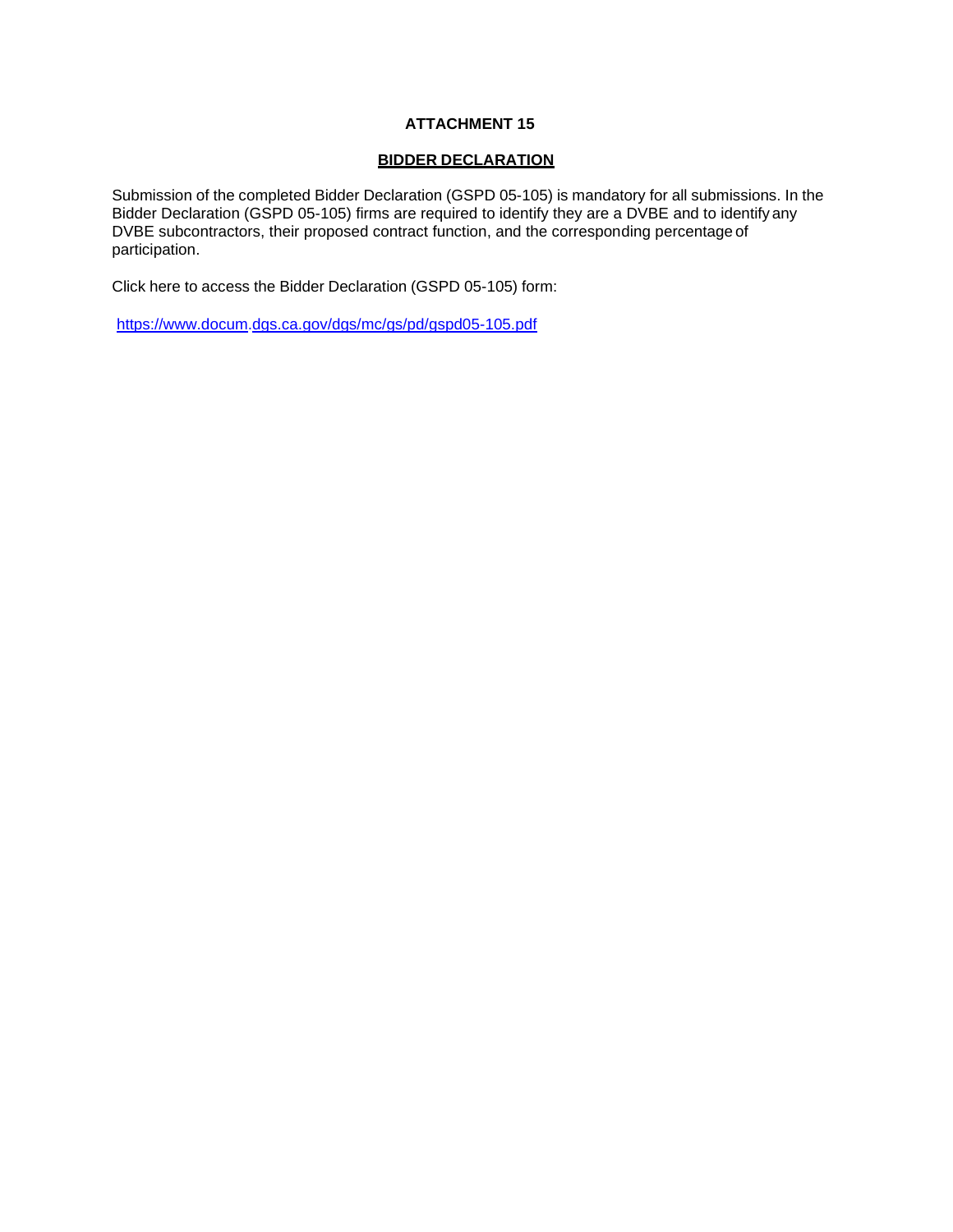#### **SCO ID: 0968-CTCAC0321**

|                                   | STATE OF CALIFORNIA - DEPARTMENT OF GENERAL SERVICES                                             |                                                                                                                                                   |                                                |              |
|-----------------------------------|--------------------------------------------------------------------------------------------------|---------------------------------------------------------------------------------------------------------------------------------------------------|------------------------------------------------|--------------|
| <b>STANDARD AGREEMENT</b>         |                                                                                                  | <b>AGREEMENT NUMBER</b>                                                                                                                           | PURCHASING AUTHORITY NUMBER (If<br>Applicable) |              |
| STD 213 (Rev. 04/2020)            |                                                                                                  | <b>SAMPLE</b>                                                                                                                                     |                                                |              |
|                                   | 1. This Agreement is entered into between the Contracting Agency and the Contractor named below: |                                                                                                                                                   |                                                |              |
| <b>CONTRACTING AGENCY NAME</b>    |                                                                                                  |                                                                                                                                                   |                                                |              |
|                                   | California Tax Credit Allocation Committee                                                       |                                                                                                                                                   |                                                |              |
| <b>CONTRACTOR NAME</b>            |                                                                                                  |                                                                                                                                                   |                                                |              |
| <b>TBD</b>                        |                                                                                                  |                                                                                                                                                   |                                                |              |
| 2. The term of this Agreement is: |                                                                                                  |                                                                                                                                                   |                                                |              |
| <b>START DATE</b>                 |                                                                                                  |                                                                                                                                                   |                                                |              |
|                                   |                                                                                                  | April 1, 2022 (or upon approval by the Department of General Services, whichever is later)                                                        |                                                |              |
| <b>THROUGH END DATE</b>           |                                                                                                  |                                                                                                                                                   |                                                |              |
|                                   | March 31, 2025 (plus optional one-year extension)                                                |                                                                                                                                                   |                                                |              |
|                                   | 3. The maximum amount of this Agreement is:                                                      |                                                                                                                                                   |                                                |              |
|                                   | \$375,000.00 (Three hundred seventy-five thousand dollars and zero cents)                        |                                                                                                                                                   |                                                |              |
|                                   |                                                                                                  | 4. The parties agree to comply with the terms and conditions of the following exhibits, which are by this reference made a part of the Agreement. |                                                |              |
| <b>EXHIBITS</b>                   |                                                                                                  | <b>TITLE</b>                                                                                                                                      |                                                | <b>PAGES</b> |
| Exhibit A                         | Scope of Work                                                                                    |                                                                                                                                                   |                                                | 2            |
| Exhibit B                         | <b>Budget Detail and Payment Provisions</b>                                                      |                                                                                                                                                   |                                                | 1            |
| Exhibit B-1                       | <b>Cost Proposal</b>                                                                             |                                                                                                                                                   |                                                |              |
| Exhibit $C^*$                     | General Terms and Conditions-GTC 04/2017                                                         |                                                                                                                                                   |                                                | 1            |
| Exhibit D                         | Special Terms and Conditions                                                                     |                                                                                                                                                   |                                                | 7            |
| Exhibit D-1                       | Resumes                                                                                          |                                                                                                                                                   |                                                | 1            |
|                                   |                                                                                                  | RFP and Contractor's Response thereto are incorporated by reference and made a part of this agreement                                             |                                                |              |
|                                   |                                                                                                  | Items shown with an asterisk (*), are hereby incorporated by reference and made part of this agreement as if attached hereto.                     |                                                |              |

*These documents can be viewed a[t https://www.dgs.ca.gov/OLS/Resources](https://www.dgs.ca.gov/OLS/Resources)*

*IN WITNESS WHEREOF, THIS AGREEMENT HAS BEEN EXECUTED BY THE PARTIES HERETO.*

## **CONTRACTOR**

CONTRACTOR NAME (if other than an individual, state whether a corporation, partnership, etc.) TBD

| ---                                |              |              |            |
|------------------------------------|--------------|--------------|------------|
| <b>CONTRACTOR BUSINESS ADDRESS</b> | <b>CITY</b>  | <b>STATE</b> | <b>ZIP</b> |
| <b>TBD</b>                         | <b>TBD</b>   | <b>TBD</b>   | <b>TBD</b> |
| PRINTED NAME OF PERSON SIGNING     | <b>TITLE</b> |              |            |
| <b>TBD</b>                         | <b>TBD</b>   |              |            |
| CONTRACTOR AUTHORIZED SIGNATURE    | DATE SIGNED  |              |            |
|                                    |              |              |            |
|                                    |              |              |            |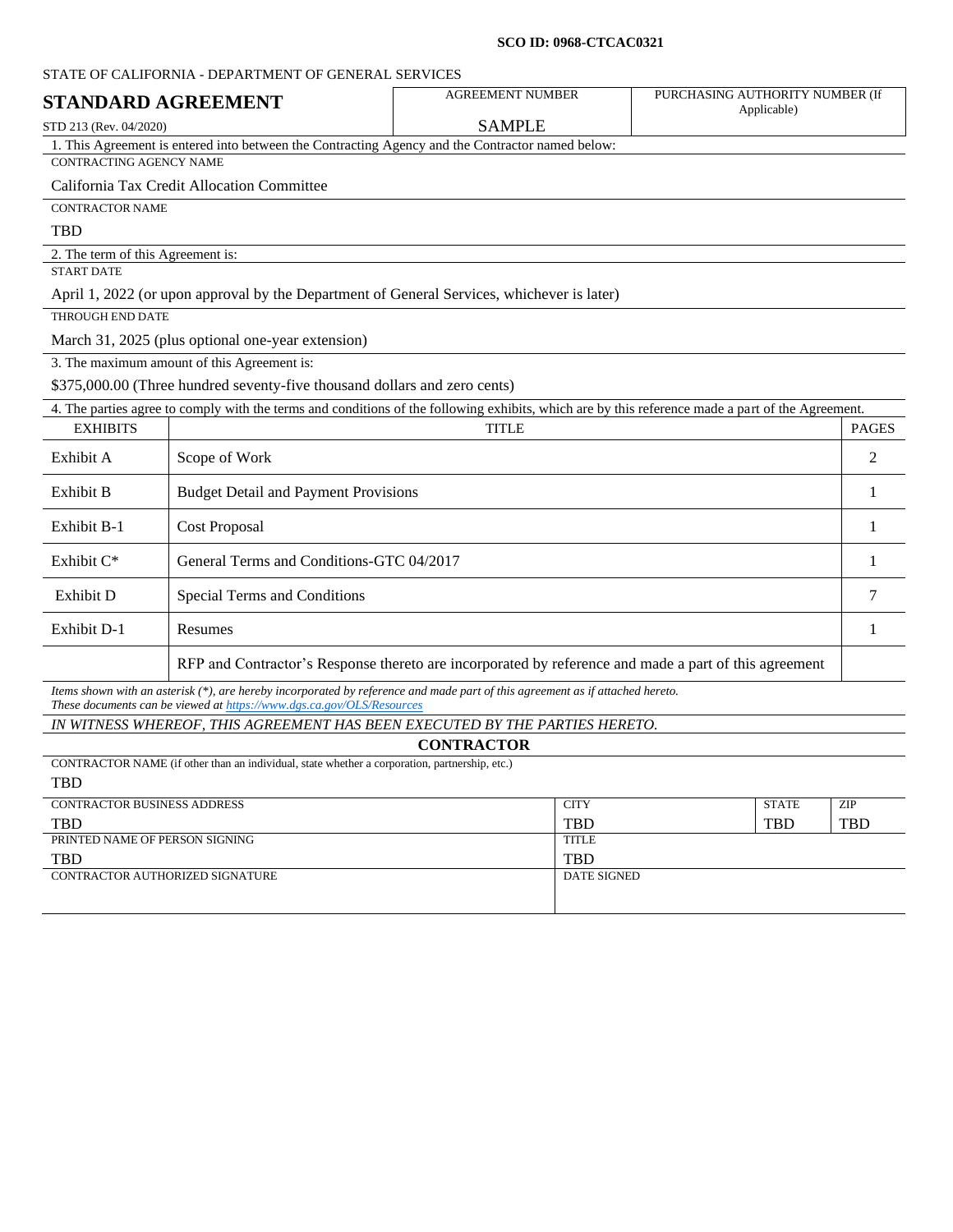#### **SCO ID: 0968-CTCAC0321**

# STATE OF CALIFORNIA - DEPARTMENT OF GENERAL SERVICES<br>
STANDARD A CREEKATEMENT **STANDARD AGREEMENT** AGREEMENT NUMBER PURCHASING AUTHORITY NUMBER (If Applicable) STD 213 (Rev. 04/2020) SAMPLE **STATE OF CALIFORNIA** CONTRACTING AGENCY NAME California Tax Credit Allocation Committee CONTRACTING AGENCY ADDRESS CITY STATE ZIP 915 Capitol Mall, Room 485 Sacramento CA 95814 PRINTED NAME OF PERSON SIGNING TITLE Nancee Robles Executive Director CONTRACTING AGENCY AUTHORIZED SIGNATURE DATE SIGNED CALIFORNIA DEPARTMENT OF GENERAL SERVICES APPROVAL EXEMPTION (If Applicable)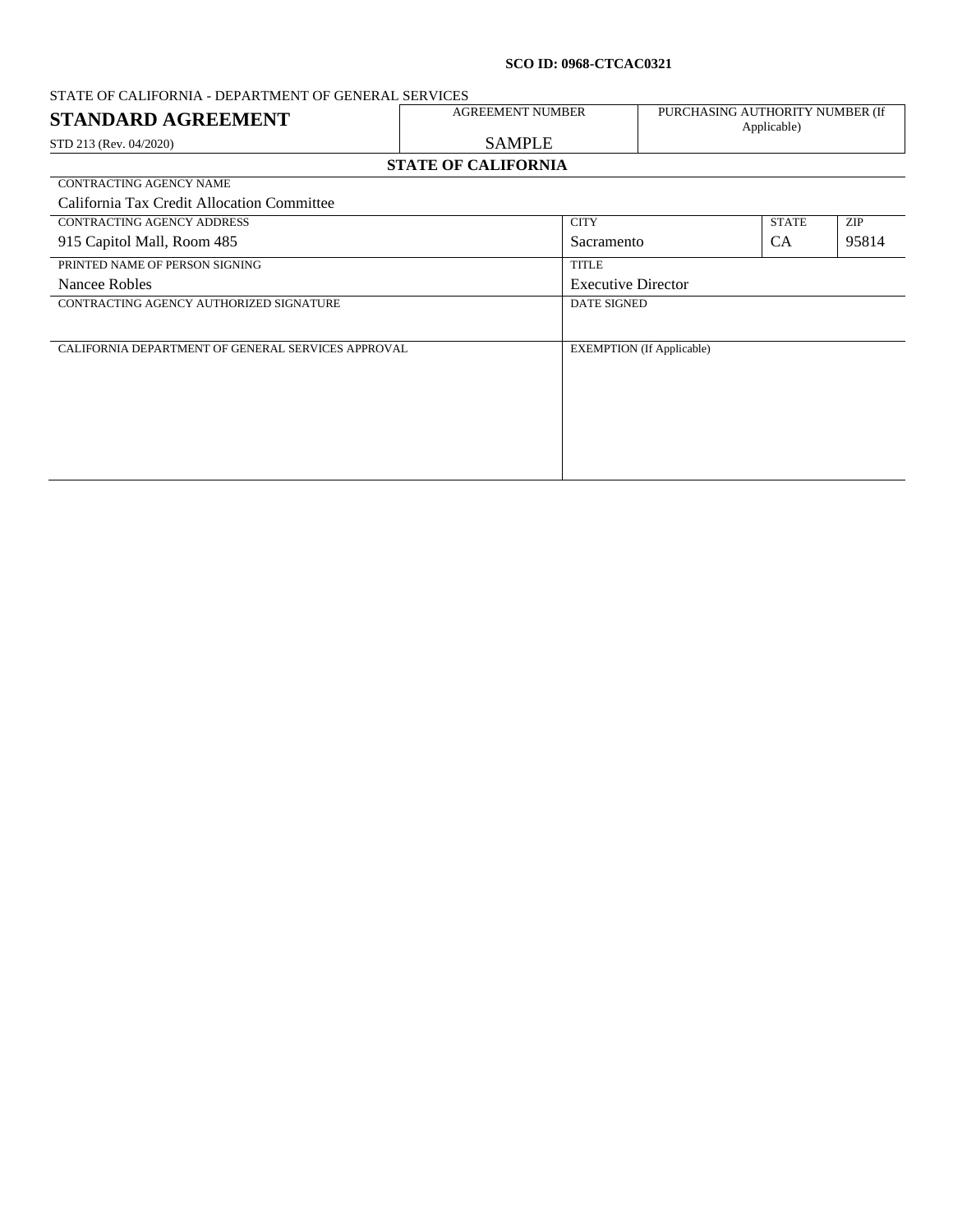[Contractor Name] CTCAC03-21 Page 1 of 2

## **EXHIBIT A (Standard Agreement)**

#### **1. Scope of Work**

Contractor agrees to provide to California Tax Credit Allocation Committee (CTCAC) data collection services as described herein:

Tenant demographic data collection and review services for approximately 4,500 LIHTC projects (from 2 units thru 800 units) for 2021, 2022 & 2023 (data collected will be for previous year).

Data collected by the contractor is deemed confidential and shall be protected by contractor, is solely owned by CTCAC and cannot be released without written approval of CTCAC.

The number of properties subject to tenant data collection requirements may slightly increase over the life of the contract.

The 2021 data must be submitted to HUD by September 1, 2022, unless renegotiated and approved by both CTCAC and HUD.

The 2022 data must be submitted to HUD by September 1, 2023, unless renegotiated and approved by both CTCAC and HUD.

The 2023 data must be submitted to HUD by September 1, 2024, unless renegotiated and approved by both CTCAC and HUD.

The services shall be performed at the offices of the contractor.

The services shall be provided during regular work hours, Monday through Friday 8:00 AM – 5:00 PM (PST).

No work shall be performed until notification of contract execution is provided by CTCAC.

CTCAC has identified the necessary requirements for collecting HUD LIHTC data on behalf of the CTCAC:

- 1. Collect and review information from CTCAC's Tenant Income Certification (TIC), Tenant Household Information (THIF) and Supplemental Information forms, which includes, but is not limited to the following tenant data elements:
	- a. Type of certification (Initial, Recertification, Other)
	- b. Effective and/or move-in date of household
	- c. Development Data (Property Name, County, BIN #, Address, Unit Number, and Number of Bedrooms, Square Footage)
	- d. Vacancy Date (if applicable)
	- e. Household Composition (Last Name, First Name and Middle Initial of Tenant(s), Relationship to Head of Household, Race, Ethnicity, Disability Status, Date of Birth, Full Time Student Status, and Last 4 Digits of Social Security)
	- f. Gross Annual Income for all household members (Employment or Wages, Social Security/Pension, Public Assistance, or Other Income)
	- g. Income from Assets for all household members (Type of Asset, Interest (if applicable), Cash Value of Assets, and Annual Income from Assets).
	- h. Total Annual Household Income from all Sources, both Gross Annual Income + Income from Assets.
	- i. Effective Date of Move-in Certification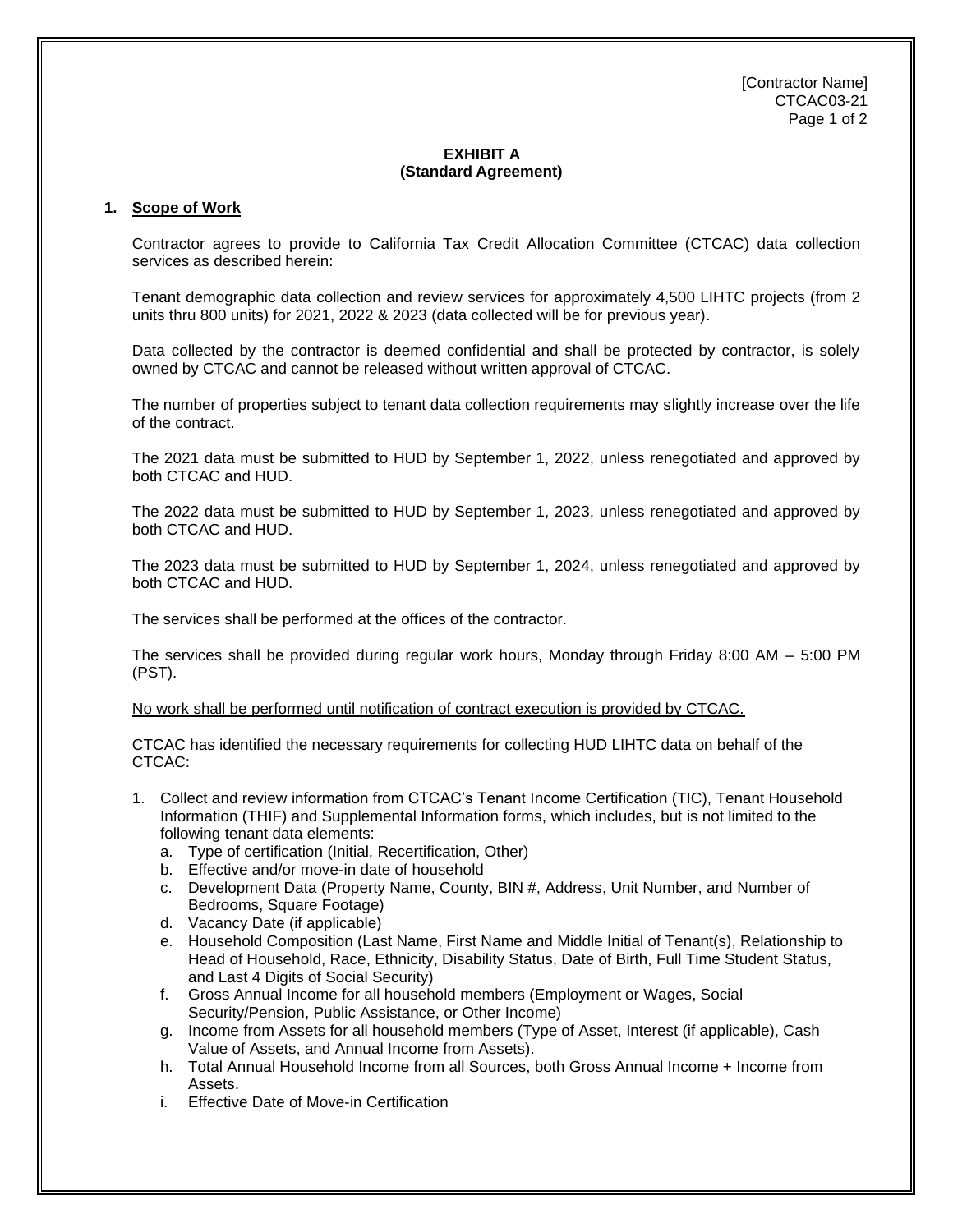[Contractor Name] CTCAC03-21 Page 2 of 2

- j. Household Size at Move-in Certification
- k. Household Income at of Move-in
- l. Household Size at Move-in
- m. Determination of Income Eligibility (Total Annual Household Income from all Sources, Current Income Limit per Family Size, Household Income at Move-in, Household Income Restriction Percentages, 140% Income Limit for Current Household Income).
- n. Rent (Tenant Rent, Utility Allowance, Gross Rent for Unit, Maximum Rent Limit for this Unit, Federal Rental Assistance and Source, Non-Federal Assistance, Total Monthly Rental Assistance, Other Non-Optional Charges, Rent Restriction Percentage)
- o. Student Status (Student Status, Student Exemption)
- p. Program Type (Program Type and Income Status)
- q. Tenant Demographic Profile (Race, Ethnicity, and Disability Status)
- 2. Provide LIHTC owners/management companies with an online tutorial on how to collect data and submit data to contractor.
- 3. Provide a point of contact for owners/management companies.
- 4. Respond to questions/calls from tax credit project owners, management agents and HUD relating to HUD tenant specific information.
- 5. On a quarterly basis, provide CTCAC with updates and documentation on properties that have and/or have not submitted data.
- 6. Collect and transmit data for both the 15-year federal compliance period and in the extended use period to HUD and CTCAC upon request.
- 7. Review collected tenant data for accuracy of information provided by property owners.
- 8. If requested by CTCAC, provide CTCAC with data collected prior to HUD submittal.
- 9. Provide data collected to CTCAC:
	- a. Spreadsheet of projects with CTCAC numbers that have not submitted the HUD data or where HUD data is missing.
	- b. Executive report, detailing the HUD data collected for each reporting year, sorted by race, ethnicity, income, rent, and any other fields requested by CTCAC.
	- c. Comparative Report, detailing data reported in previous years, compared to the current year's submittal.
	- d. Any reports requested by TCAC, for any Public Records Act Request.

## **2. Term of Agreement**

The term of this contract will be from April 1, 2022 (or upon contract execution) through March 21, 2025, with a maximum contract amount of \$125,000 per year. CTCAC has the option to extend the agreement by one additional year and an additional \$125,000.

#### **3. Project Representatives**

The project representatives during the term of this agreement will be:

| State Agency: CA Tax Credit Allocation Committee | Contractor: TBD |
|--------------------------------------------------|-----------------|
| Name: Elizabeth Gutierrez, Program Manager       | Name:           |
| Phone: (916) 654-6340                            | Phone:          |
| Fax: (916) 654-6033                              | Fax:            |

Direct all inquiries to:

| State Agency: CA Tax Credit Allocation Committee | Contractor: TBD |
|--------------------------------------------------|-----------------|
| Section/Unit: Compliance                         | Section/Unit:   |
| Attention: Elizabeth Gutierrez, Program Manager  | Attention:      |
| Address: 915 Capitol Mall, Room 485              | Address:        |
| Sacramento, CA 95814                             |                 |
| Phone: (916) 654-6340                            | Phone:          |
| Fax: (916) 654-6033                              | Fax:            |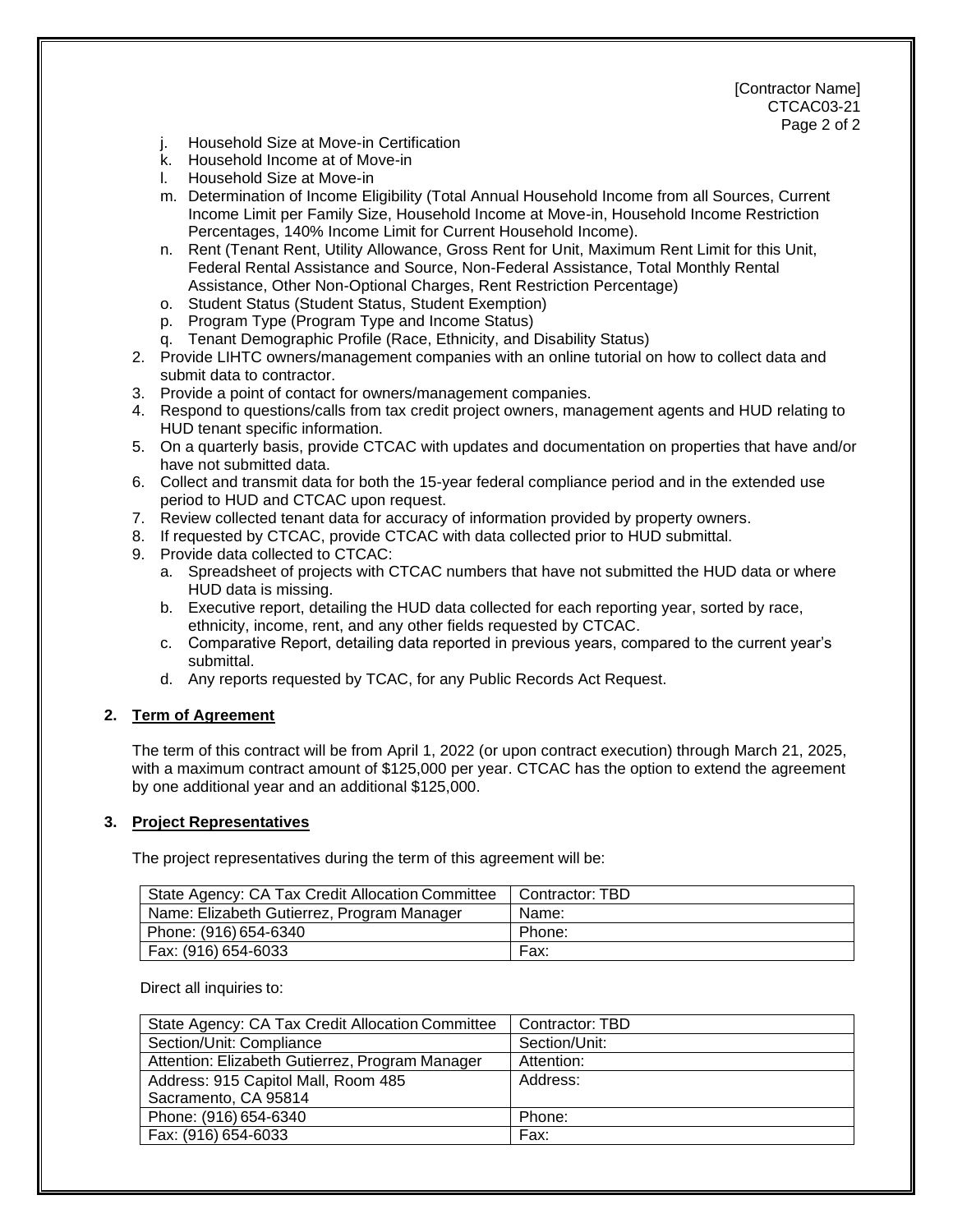[Contractor Name] CTCAC03-21 Page 1 of 1

#### **Exhibit B (Standard Agreement)**

#### **BUDGET DETAIL AND PAYMENT PROVISIONS**

#### 1. **Invoicing and Payment**

- A. For services satisfactorily rendered, and upon receipt and approval of the invoices, the State agrees to compensate the Contractor for actual expenditures incurred in accordance with the rates specified herein, which is attached hereto and made a part of this Agreement.
- B. Invoices shall include Agreement Number CTCAC03-21 and shall be submitted notmore frequently than monthly in arrears to:

Name: Elizabeth Gutierrez, Program Manager Office: California Tax Credit Allocation Committee Address: 915 Capitol Mall, Room 485 Sacramento, CA 95814

#### 2. **Budget Contingency Clause**

- A. It is mutually agreed that if the Budget Act of the current year and/or any subsequent years covered under this Agreement does not appropriate sufficient funds for the program, this Agreement shall be of no further force and effect. In this event, the State shall have no liability to pay any funds whatsoever to Contractor or to furnish any other considerations under this Agreement and Contractor shall not be obligated to perform any provisions of this Agreement.
- B. If funding for any fiscal year is reduced or deleted by the Budget Act for purposes of this program, the State shall have the option to either cancel this Agreement with no liability occurring to the State, or offer an agreement amendment to Contractor to reflect the reduced amount.

#### 3. **Prompt Payment Clause**

Payment will be made in accordance with, and within the time specified in, Government Code Chapter 4.5, commencing with Section 927.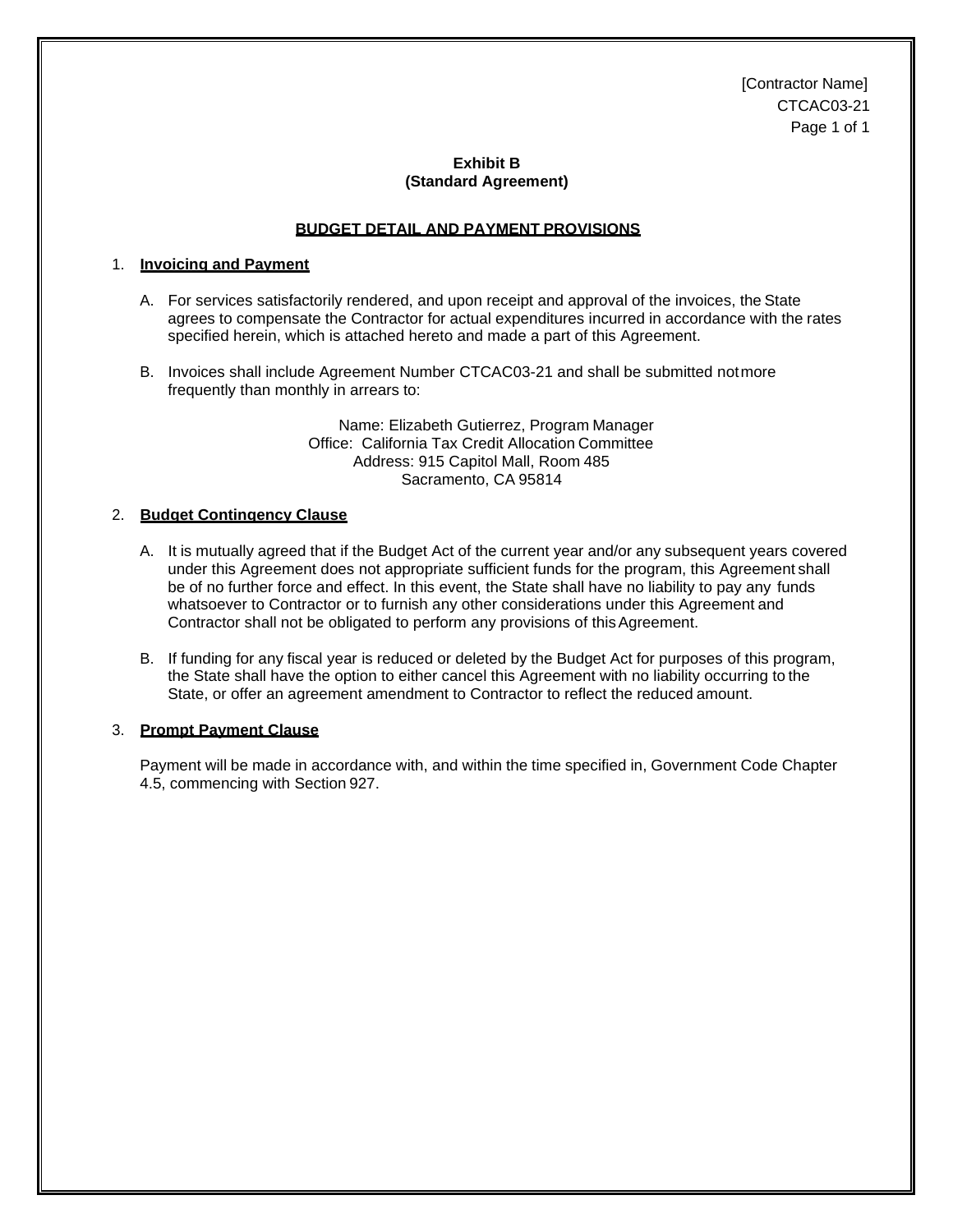[Contractor Name] CTCAC03-21 Page 1 of 1

**Exhibit B-1 (Standard Agreement**)

**COST PROPOSAL**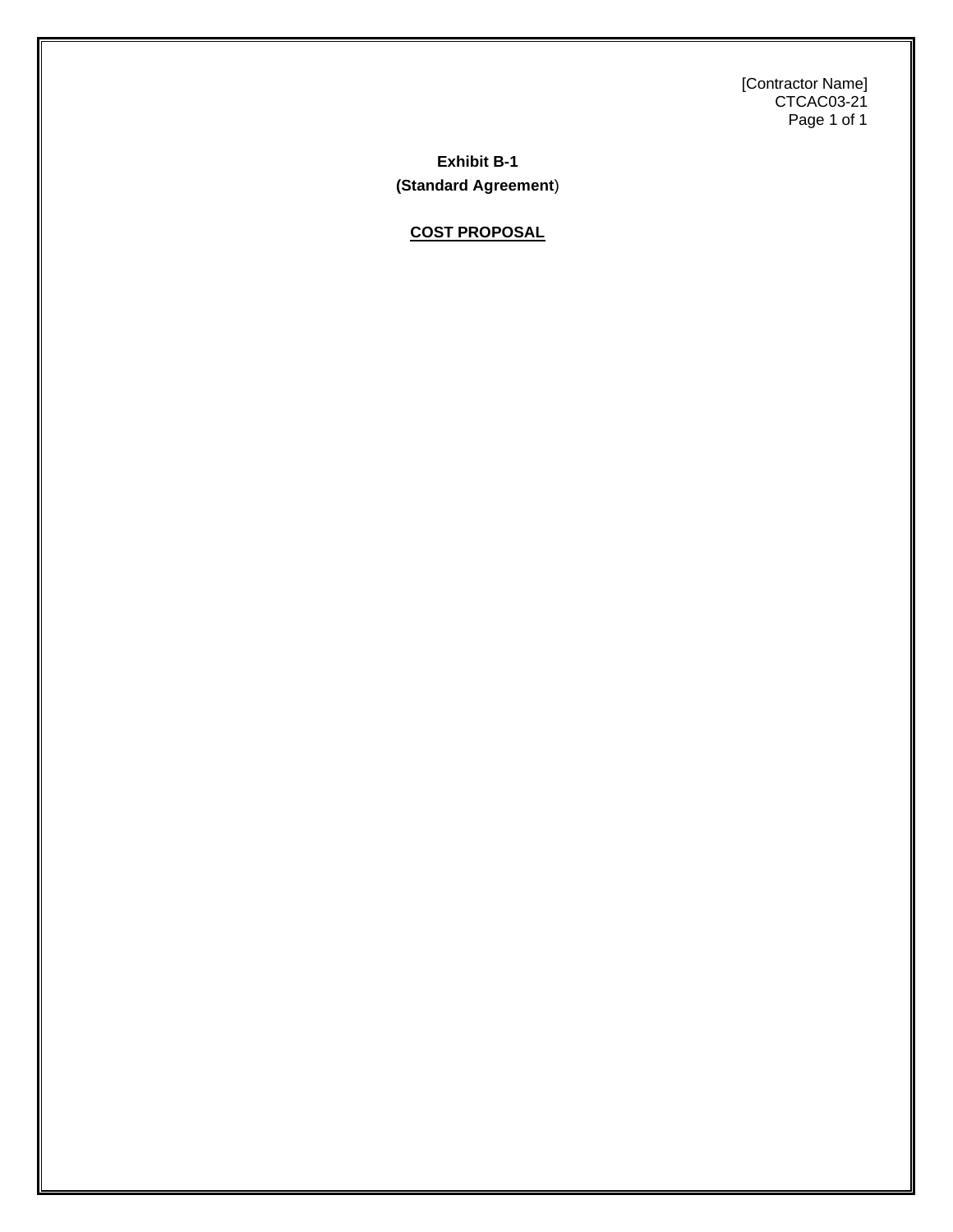[Contractor Name] CTCAC03-21 Page 1 of 1

## **EXHIBIT C (Standard Agreement)**

## **GENERAL TERMS AND CONDITIONS**

Exhibit C to this Agreement, the General Terms and Conditions (GTC 04/2017), is hereby incorporated by reference and made part of this Agreement as if attached hereto. The General Terms and Conditions may be viewed and downloaded at https://www.dgs.ca.gov/OLS/Resources/Page-Content/Office-of-Legal-Services-Resources-List-Folder/Standard-Contract-Language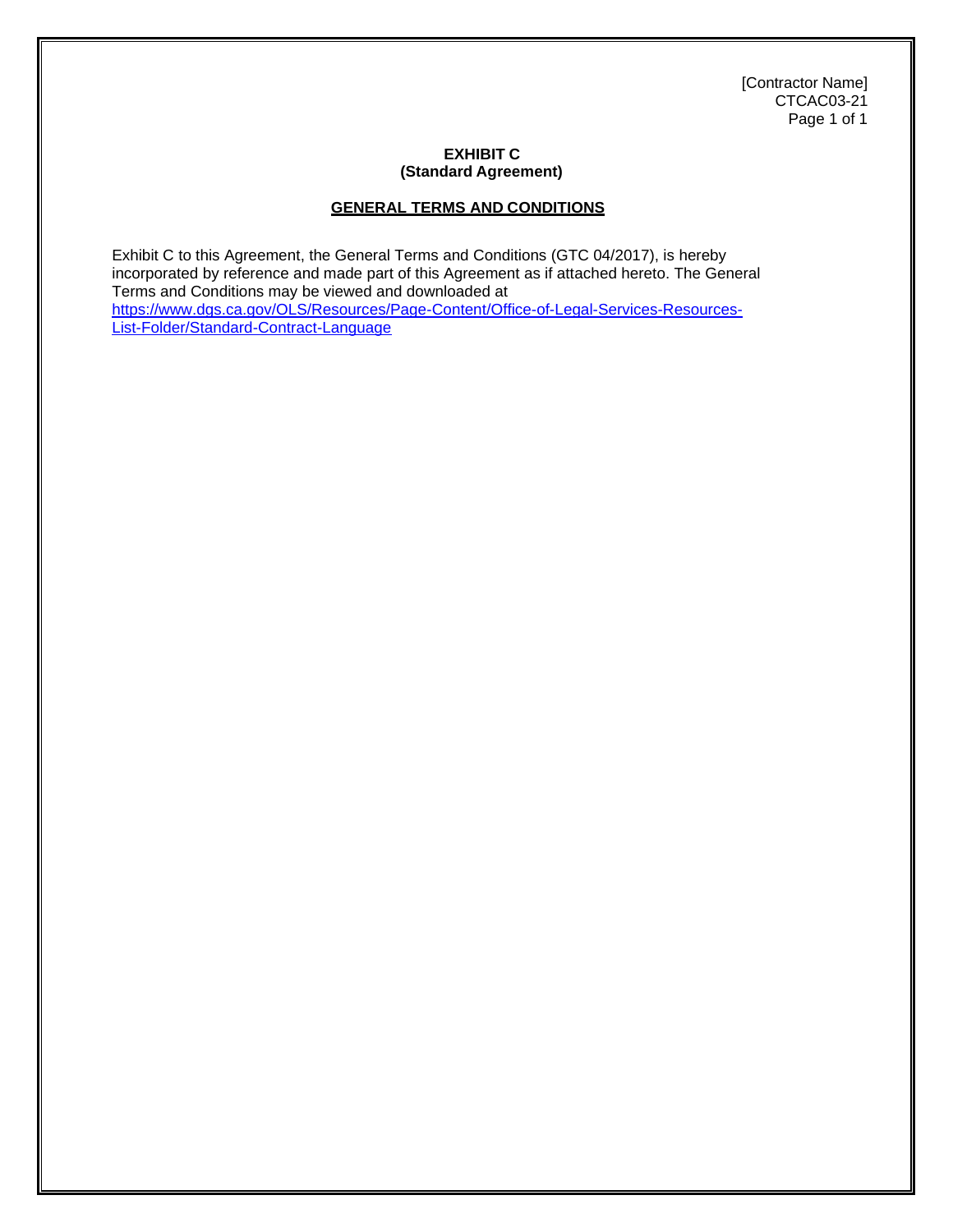[Contractor Name] CTCAC03-21 Page 1 of 7

#### **EXHIBIT D (Standard Agreement)**

## **SPECIAL TERMS AND CONDITIONS**

#### **1. Excise Tax**

The State of California is exempt from federal excise taxes, and no payment will be made for any taxes levied on employees' wages. The State will pay for any applicable State of California or local sales or use taxes on the services rendered or equipment or parts supplied pursuant to this Agreement. California may pay any applicable sales and use tax imposed by another state.

#### **2. Settlement of Disputes**

In the event of a dispute, Contractor shall file a "Notice of Dispute" with a Deputy Treasurer of the State Treasurer's Office within ten (10) days of discovery of the problem. Within ten (10) days, the Deputy Treasurer shall meet with the representatives of Contractor and the State identified in Exhibit A for purposes of resolving the dispute. The decision of the Deputy Treasurer shall be final.

#### **3. Evaluation of Contractor**

Pursuant to Public Contract Code sections 10367 and 10369 within sixty (60) days after the completion of this Agreement, the State shall complete a written evaluation of Contractor's performance under this Agreement. If this Agreement is a contract for consultant services and if Contractor did not satisfactorily perform the work, a copy of the evaluation will be sent to the Department of General Services (DGS), Office of Legal Services, and to the Contractor within fifteen (15) working days of the completion of the evaluation in accordance with Public Contract Code section 10371.

#### **4. No Agency Liability**

The Contractor warrants by execution of this Agreement that no person or selling agency has been employed or retained to solicit or secure this Agreement upon agreement or understanding for a commission, percentage, brokerage, or contingent fee, excepting bona fide employees or bona fide established commercial or selling agencies maintained by the Contractor for the purpose of securing business. For breach or violation of this warranty, the State shall, in addition to other remedies provided by law, have the right to annul this Agreement without liability, paying only for the value of the work actually performed, or otherwise recover the full amount of such commission, percentage, brokerage, or contingent fee.

#### **5. Potential Subcontractors**

Nothing contained in this Agreement or otherwise, shall create any contractual relationship between the State and any subcontractors, and no subcontract shall relieve the Contractor of his responsibilities and obligations hereunder. The Contractor agrees to be as fully responsible to the State for the acts and omissions of its subcontractors and of persons either directly or indirectly employed by any of them as it is for the acts and omissions of persons directly employed by the Contractor. The Contractor's obligation to pay its subcontractors is an independent obligation from the obligation of the State to make payments to the Contractor. As a result, the State shall have no obligation to pay or to enforce the payment of any moneys to any subcontractor.

#### **6. Force Majeure**

Neither party to this Agreement shall be liable for damages resulting from delayed or defective performance when such delays arise out of causes beyond the control and without the fault or negligence of the offending party. Such causes may include, but are not restricted to, acts of God or of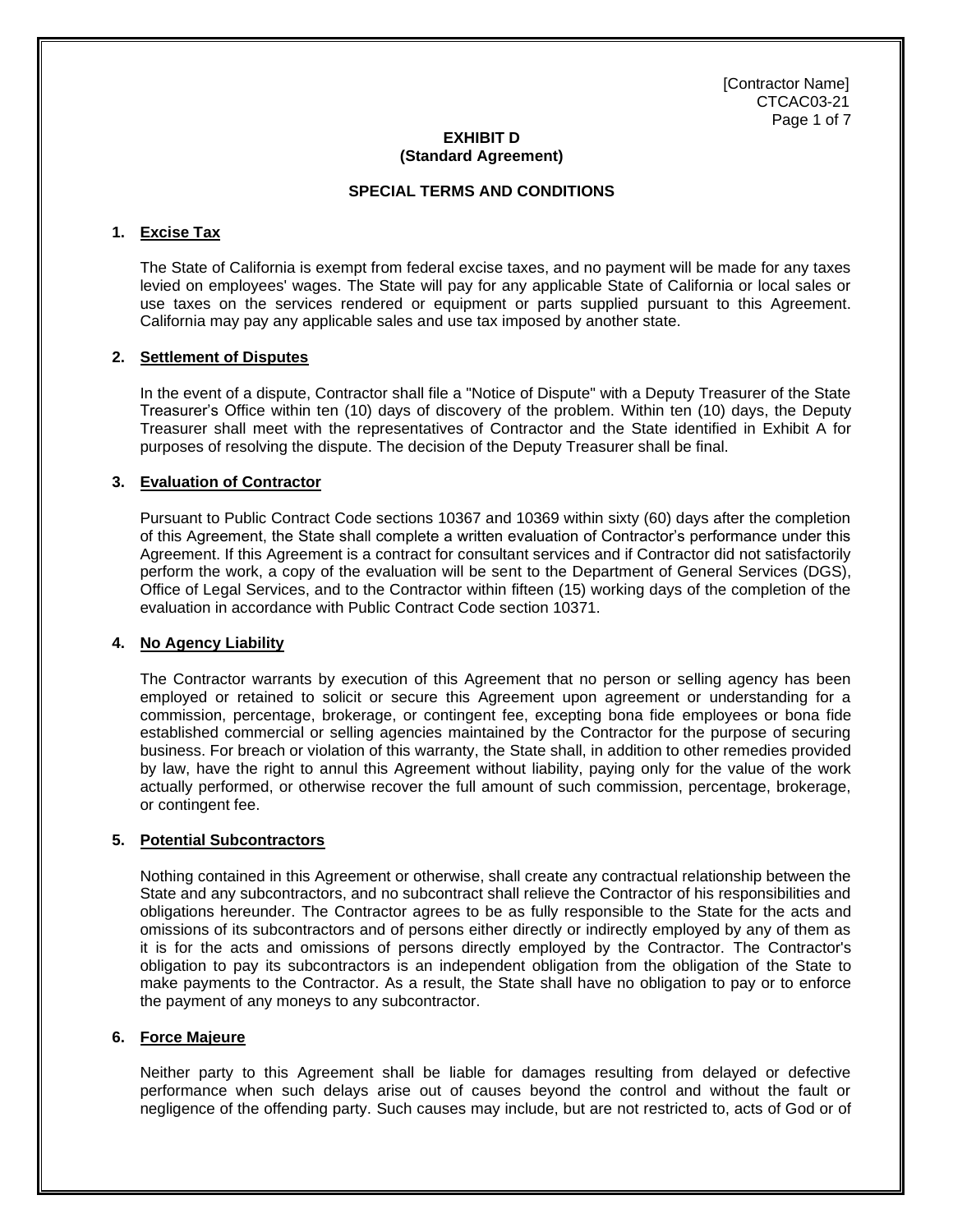[Contractor Name] CTCAC03-21 Page 2 of 7

#### **EXHIBIT D (Standard Agreement)**

the public enemy, acts of the State in its sovereign capacity, fires, floods, power failure, disabling strikes, epidemics, quarantine restrictions, and freight embargoes.

#### **7. Waivers**

No delay on the part of any party in exercising any right, power or privilege hereunder shall operate as a waiver thereof, nor shall any waiver on the part of any party of any right, power or privilege hereunder, nor any single or partial exercise of any right, power or privilege hereunder, preclude any other or further exercise thereof or the exercise of any other right, power or privilege hereunder.

#### **8. Incorporation of Amendments to Applicable Laws**

Any references to sections of federal or state statutes or regulations shall be deemed to include a reference to any amendments thereof and any successor provisions thereto.

#### **9. Confidentiality**

All financial, statistical, personal, technical and other data and information relating to the operations of the State which are designated confidential by the State and become available to Contractor shall be protected by Contractor from unauthorized use and disclosure.

#### **10. Titles/Section Headings**

Titles and headings are for convenience of reference only, and shall have no effect on the construction or legal effect of this Agreement.

#### **11. Choice of Law**

Notwithstanding Paragraph 14 of Exhibit C (General Terms and Conditions), this Agreement shall be administered, construed, and enforced according to the laws of the State of California (without regard to any conflict of laws provisions) to the extent such laws have not been preempted by applicable federal law. Any suit brought hereunder, including any action to compel arbitration or to enforce any award or judgment rendered thereby, shall be brought in state court sitting in Sacramento, California, the parties hereby waiving any claim or defense that such forum is not convenient or proper. Each party agrees that any such court shall have in personam jurisdiction over it and consents to service of process in any manner authorized by California law.

#### **12. Notices**

The parties agree that to avoid unreasonable delay in the progress of the services performed hereunder, Contractor and the State have designated in Exhibit A specific staff representatives for the purpose of communication between the parties. Any notice or other written communication required or which may be given hereunder shall be deemed given when delivered personally, or by mail three (3) days after the date of mailing, unless by express mail then upon the date of confirmed receipt, to the representatives named in Exhibit A.

Either party hereto may, from time to time by notice in writing served upon the other as aforesaid, designate a different mailing address or a different or additional person to which all such notices or demands thereafter are to be addressed.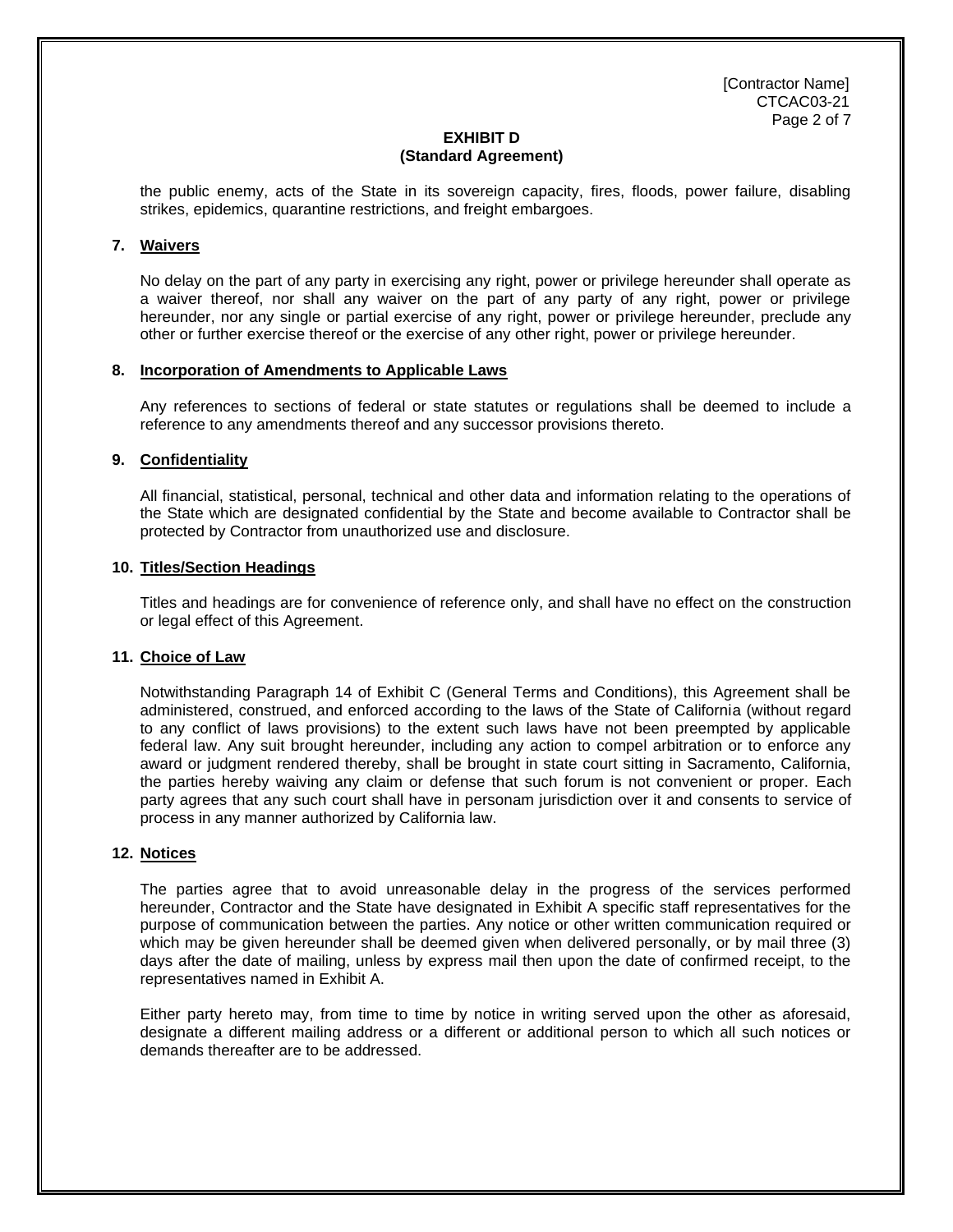[Contractor Name] CTCAC03-21 Page 3 of 7

#### **EXHIBIT D (Standard Agreement)**

#### **13. Permits and Licenses**

Contractor shall carry out its duties and responsibilities herein in accordance with, be limited in the exercise of its rights by, and observe and comply with, all federal, state, city and county laws, rules or regulations affecting services under this Agreement. Contractor shall procure and keep in full force and effect during the term of this Agreement all permits and licenses necessary to accomplish the work contemplated in this Agreement.

#### **14. Books and Records**

Contractor shall keep accurate books and records connected with the performance of this Agreement for a period of at least three (3) years. Contractor shall ensure that books and records of subcontractors, suppliers, and other providers shall also be accurately maintained. Such books and records shall be kept in a secure location and shall be available for inspection and copying by the State and its representatives at any time.

#### **15. Key Personnel**

- a. A resume for each member of Contractor's staff who will exercise a significant administrative, policy, or consulting role under this Agreement is attached to this Agreement as Exhibit D-1. These members of Contractor's staff shall be hereafter referred to (both individually and collectively) as "Key Personnel."
- b. Contractor shall not substitute, replace or reassign Key Personnel without the prior approval of the State.
- c. This Agreement may be terminated immediately, in the sole discretion of the State and upon written notice from the State to Contractor, because of any change in or departure of any of the Key Personnel.

#### **16. Changes in Control, Organization or Key Personnel**

Contractor shall promptly, and in any case within five (5) days, notify the State in writing: (i) if any of Contractor's representations and warranties, as set forth in this Agreement, cease to be true at any time during the term of this Agreement; (ii) of any change in Contractor's staff who exercises a significant administrative, policy, or consulting role under this Agreement, including without limitation any Key Personnel; (iii) of any change in the majority ownership, control, or business structure of Contractor; or (iv) of any other material change in Contractor's business, partnership or corporate organization. All written notices from Contractor under this provision shall contain sufficient information to permit the State to evaluate the changes within Contractor's staff or organization under the same criteria as was used by the State in its award of this Agreement to Contractor.

#### **17. Insurance Requirements**

Contractor warrants that it carries adequate liability, worker's compensation and other necessary insurance and shall maintain such insurance at levels acceptable to the State in full force and effect during the term of this Agreement. Contractor agrees to furnish satisfactory evidence of this insurance coverage to the State upon request.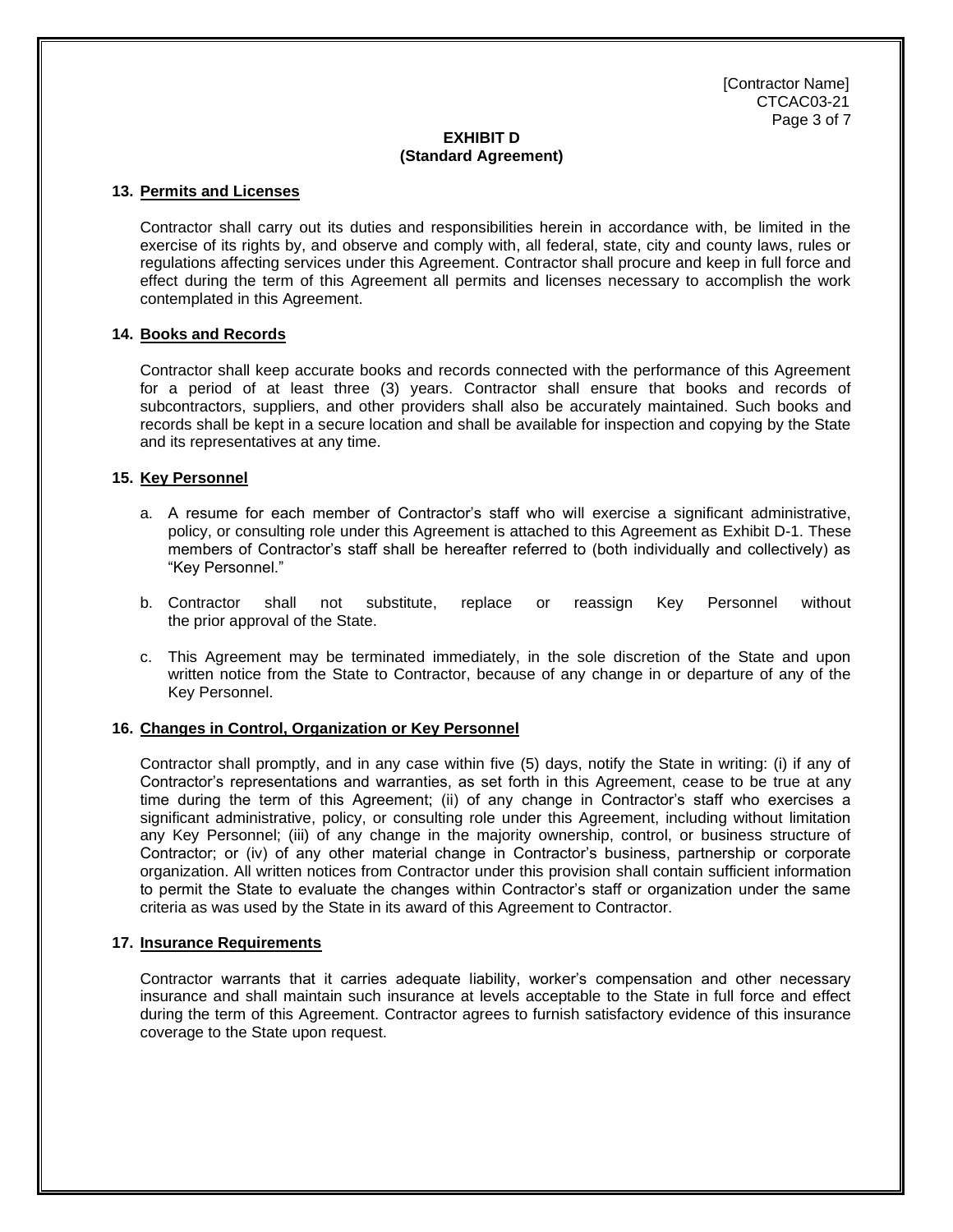[Contractor Name] CTCAC03-21 Page 4 of 7

#### **EXHIBIT D (Standard Agreement)**

#### **18. Subcontractors**

- a. Contractor shall perform the work contemplated by this Agreement with resources available within its own organization except for subcontracted work identified in this Agreement or other attachment incorporated hereto. No other portion of the work pertinent to this Agreement shall be subcontracted without written authorization by the State. The subcontractor must be mutually agreed upon in advance by both parties.
- b. Contractor shall require that any subcontractor agree to be bound by all provisions of this Agreement, as applicable.

#### **19. Notice of Proceedings**

Contractor shall promptly notify the State in writing of any investigation, examination or other proceeding involving Contractor, including any Key Personnel, commenced by any regulatory agency, which proceeding is not conducted in the ordinary course of Contractor's business.

#### **20. Cumulative Remedies**

The rights and remedies provided herein are cumulative and are not exclusive of any rights or remedies that any party may otherwise have at law or in equity.

#### **21. Binding Effect**

This Agreement, any instrument or agreement executed pursuant to this Agreement, and the rights, covenants, conditions and obligations of Contractor and the State contained therein, shall be binding upon the parties and their successors, assigns and legal representatives.

#### **22. Publicity**

No publicity release or announcement concerning this Agreement or the transactions contemplated herein shall be issued by Contractor without advance written approval by the State.

#### **23. Services or Procurement Resulting from Agreement**

Neither Contractor, nor any of its subsidiaries, officers or directors, may submit a bid or be awarded a contract for the provision of services, procurement of goods or supplies, or any other related action which is required, suggested, or otherwise deemed to be an outgrowth of the advice or recommendations that Contractor provides under this Agreement.

#### **24. Agreement Does Not Violate Law**

Contractor represents and warrants that neither the execution of this Agreement nor the acts contemplated hereby nor compliance by Contractor with any provisions hereof will:

- a. Violate any provision of the charter documents of Contractor;
- b. Violate any statute or law or ordinance or any judgment, decree, order, regulation or rule of any court or governmental authority applicable to Contractor; or
- c. Violate, or be in conflict with, or constitute a default under, or permit the termination of, or require the consent of any person under, any agreement to which Contractor may be bound, the violation of which in the aggregate would have a material adverse effect on the properties, business, prospects, earnings, assets, liabilities or condition (financial or otherwise) of Contractor.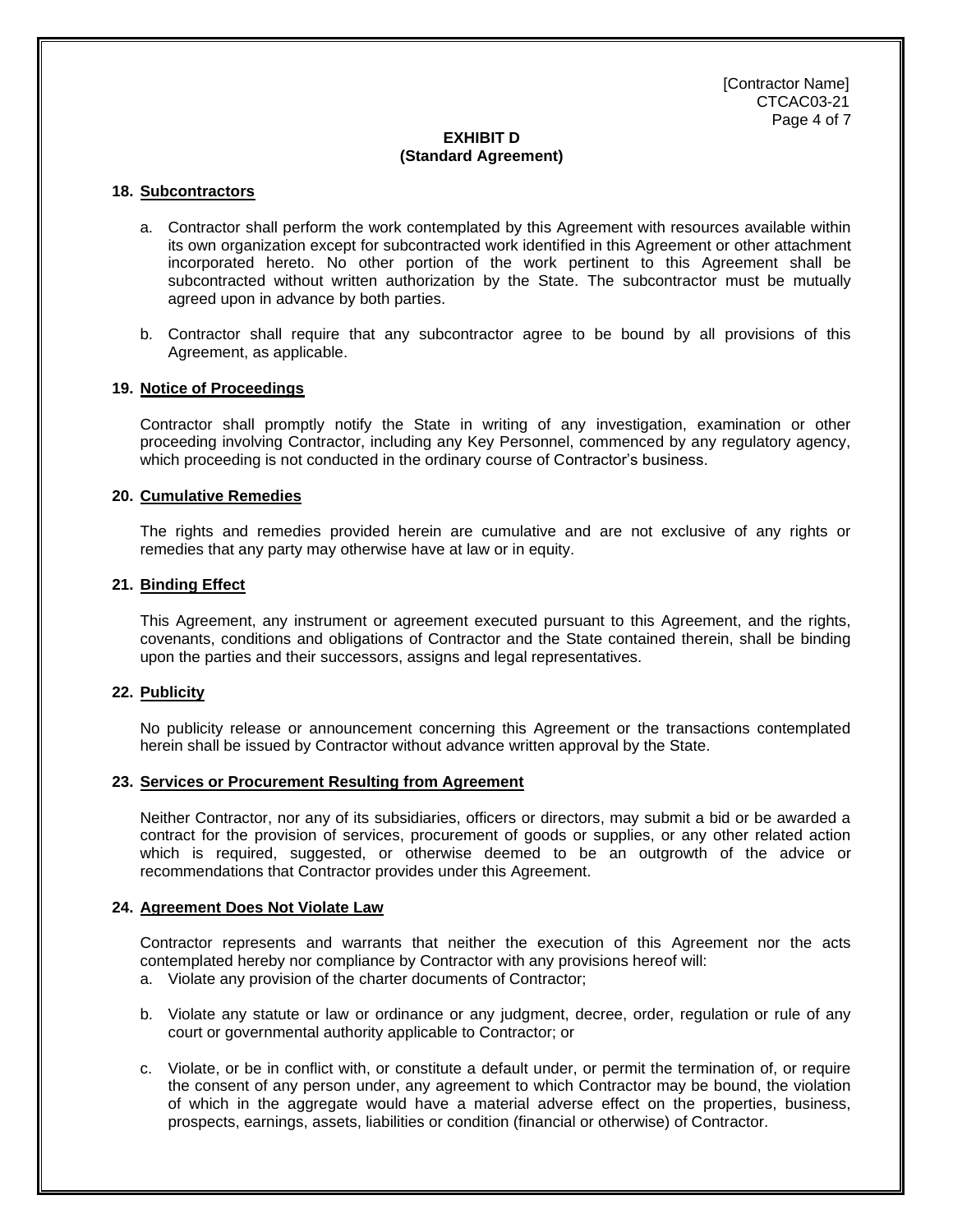[Contractor Name] CTCAC03-21 Page 5 of 7

#### **EXHIBIT D (Standard Agreement)**

#### **25. Power and Authority**

Contractor represents and warrants that it has the power and authority to enter into this Agreement and to carry out its obligations hereunder. The execution of this Agreement has been duly authorized by Contractor and no other proceeding on the part of Contractor is necessary to authorize this Agreement. Contractor has completed, obtained and performed all registrations, filings, approvals, authorizations, consents or examinations required by any government or governmental authority for its acts contemplated by this Agreement.

#### **26. Signature Authorization**

The person signing this Agreement warrants that he/she is an agent of Contractor and is duly authorized to enter into this Agreement on behalf of Contractor.

#### **27. Entire Agreement; Order of Precedence**

- a. This Agreement, including documents that have been incorporated in this Agreement by reference, contains all representations and the entire understanding between the parties hereto with respect to the subject matter hereof. Any prior correspondence, memoranda or agreements are replaced in total by this Agreement.
- b. In the event there are any inconsistencies or ambiguities among the terms of this Agreement and incorporated documents, the following order of precedence shall be used: (i) applicable laws; (ii) the terms and conditions of this Agreement, including exhibits and attachments; (iii) the Request for Proposal (RFP) if any; (iv) Contractor's response to the RFP if any; and (v) any other provisions, terms, or materials incorporated herein.

## **28. Termination at Option of the State**

In addition to the provisions of Paragraph 7 of Exhibit C (General Terms and Conditions), this Agreement may be terminated in whole or in part at any time 30 days' written notice by the State, for any reason. Upon receipt of a termination notice, Contractor shall promptly discontinue all services affected unless the notice specifies otherwise. In the event the State terminates all or a portion of this Agreement for any reason, it is understood that the State will provide payment to Contractor for satisfactory services rendered prior to the termination, but not in excess of the maximum amount of this Agreement.

#### **29. Termination for Insolvency**

Contractor shall notify the State immediately in writing in the event that Contractor files any federal bankruptcy action or state receivership action, any federal bankruptcy or state receivership action is commenced against Contractor, Contractor is adjudged bankrupt, or a receiver is appointed and qualifies. In the event of any of the foregoing events, or if the State determines, based on reliable information, that there is a substantial probability that Contractor will be financially unable to continue performance under this Agreement, the State may terminate this Agreement and all further rights and obligations immediately.

#### **30. Completion**

In the event of termination for default, the State reserves the right to take over and complete the work by contract or other means. In such case, Contractor will be liable to the State for any additional cost incurred by the State to complete the work whether reimbursed or not.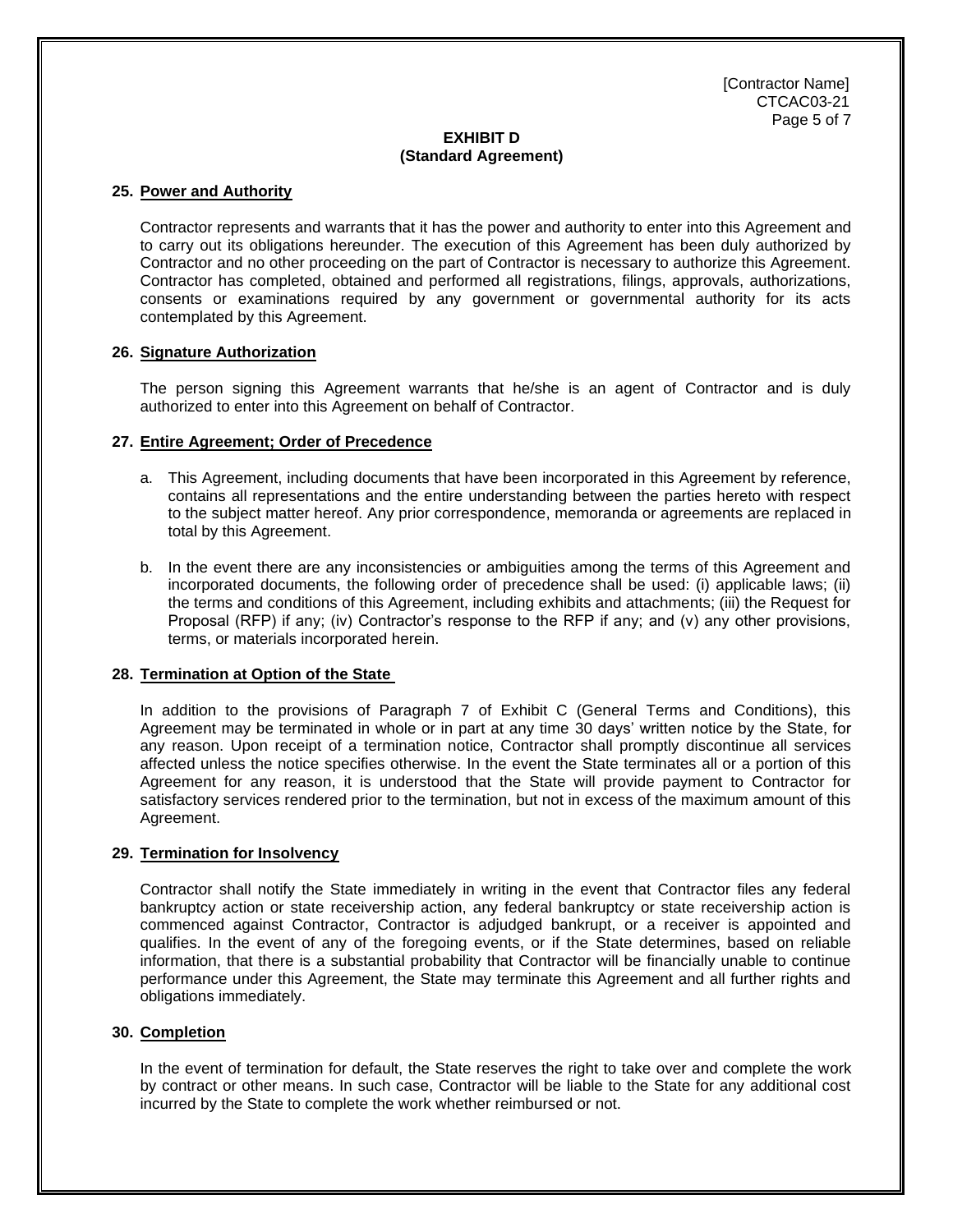[Contractor Name] CTCAC03-21 Page 6 of 7

#### **EXHIBIT D (Standard Agreement)**

#### **31. Effect of Termination**

All duties and obligations of the State and Contractor shall cease upon termination of this Agreement, except that:

- a. Each party shall remain liable for any rights, obligations, or liabilities arising from activities carried on by it under this Agreement prior to the effective date of termination; and
- b. Contractor shall provide for the return of all records of the State to the State or its designee and shall cooperate fully to effect an orderly transfer of services.

#### **32. Termination for Expatriation**

Contractor shall notify the State immediately in writing in the event that Contractor or its parent files any notice with the Securities and Exchange Commission that Contractor intends to reincorporate offshore. In the event of such notice, the State may terminate this Agreement and all further rights and obligations immediately by giving five (5) days' notice in writing in the manner specified herein.

#### **33. Compliance With Political Reform Act**

**Contractor acknowledges that the State is subject to the provisions of the Political Reform Act (Government Code section 81000 et seq. and all regulations adopted thereunder, including, but not limited to, California Code of Regulations, title 2, section 18700 et. seq.)** and Contractor shall comply promptly with any requirement thereunder. If required by law, Contractor shall require its personnel, including without limitation, its Key Personnel all later substitutions therefore, to file Statements of Economic Interests in compliance with the Conflict of Interest Code for the Office of the State Treasurer and the various boards, authorities, commissions, and committees chaired by the State Treasurer (California Code of Regulations, title 2, section 1897). All such reports shall be filed simultaneously with the State*.*

#### **34. Darfur Contracting Act**

Effective January 1, 2009, all Invitations for Bids (IFB) or Requests for Proposals (RFP) for goods or services must address the requirements of the Darfur Contracting Act of 2008 (Act). (Public Contract Code section 10475 et seq.) The Act was passed by the California Legislature and signed into law by the Governor to preclude State agencies generally from contracting with "scrutinized" companies that do business in the African nation of Sudan of which the Darfur region is a part, for the reasons described in Public Contract Code section 10475.

A scrutinized company is a company doing business in Sudan as defined in Public Contract Code section 10476. Scrutinized companies are ineligible to, and cannot, bid on or submit a proposal for a contract with a State agency for goods or services. (Public Contract Code section 10477(a).)

Therefore, Public Contract Code section 10478(a) requires a company that currently has (or within the previous three years has had) business activities or other operations outside of the United States to certify that it is not a "scrutinized" company when it submits a bid or proposal to a State agency. A scrutinized company may still, however, submit a bid or proposal for a contract with a State agency for goods or services if the company first obtains permission from DGS according to the criteria set forth in Public Contract Code section 10477(b).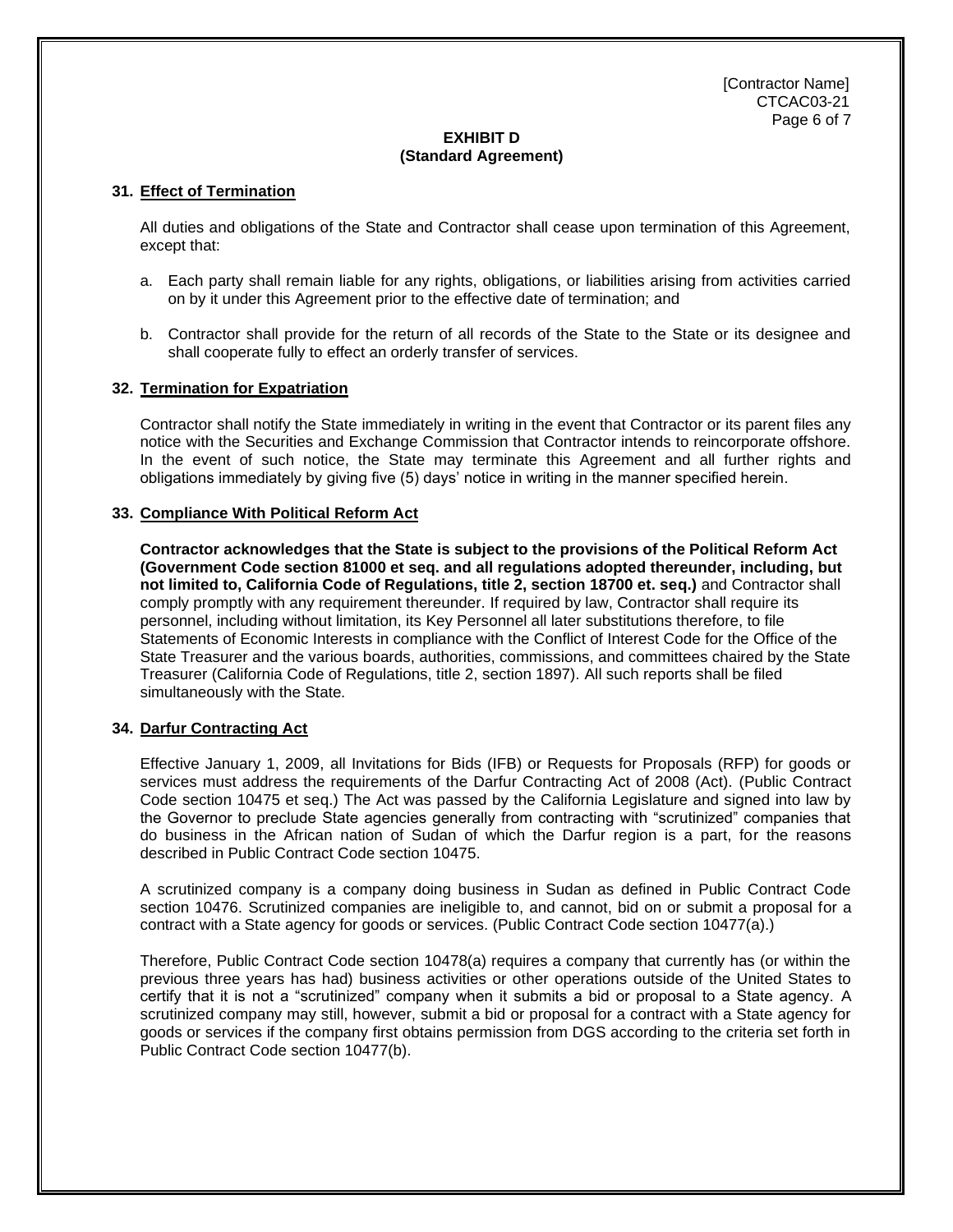[Contractor Name] CTCAC03-21 Page 7 of 7

#### **EXHIBIT D (Standard Agreement)**

#### **35. Labor Neutrality Policy**

CTCAC recognizes the value of labor organizing and encourages the entities with which it contracts to demonstrate that they also value this principle by encouraging management neutrality in labor organizing activities.

To remain "neutral" means not to take any action or make any statement that will directly or indirectly state or imply any support for or opposition to the selection by the Contractor's employees of a collective bargaining agent, or preference or opposition to any particular union as a bargaining agent. Nothing in this section obligates or prohibits the Contractor from entering into private neutrality, labor peace or other lawful agreements with a labor organization seeking to represent or who currently represents the Contractor's employees.